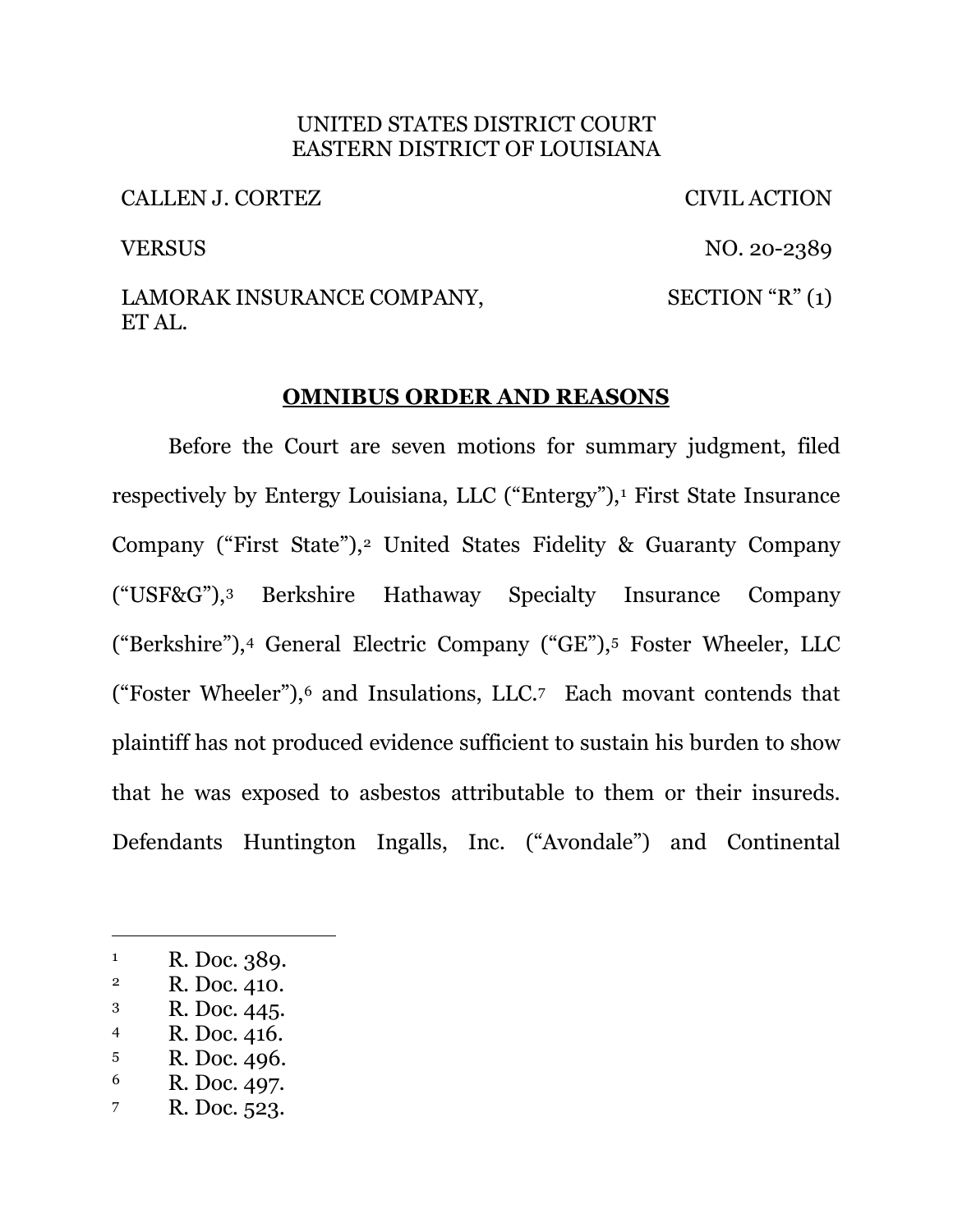Insurance Company ("Continental") oppose GE's and Foster Wheeler's motions.8 Plaintiff opposes every motion, except that of Insulations, LLC.9

Also before the Court, and germane to Entergy's summary-judgment motion, is defendant Louisiana Insurance Guaranty Association's ("LIGA") motion *in limine*, seeking to exclude certain testimony as inadmissible hearsay.<sup>10</sup> Plaintiff opposes this motion.<sup>11</sup>

The Court addresses each motion in turn below.

## **I. BACKGROUND**

This is an asbestos exposure case. Plaintiff Callen Cortez alleges that he contracted mesothelioma as a result of exposure to asbestos over the course of his career,12 as well as take-home exposure resulting from his father's<sup>13</sup> and brothers' work when the family shared a home.<sup>14</sup>

Plaintiff was diagnosed with mesothelioma on June 2, 2020.15 On July 1, 2020, plaintiff filed suit in the Civil District Court for the Parish of Orleans

<sup>8</sup> R. Docs. 640, 641, 665 & 701.

<sup>9</sup> R. Docs. 520, 645, 646, 647, 650 & 683.<br><sup>10</sup> R. Doc. 525.

 $11$  R. Doc. 694.

<sup>&</sup>lt;sup>12</sup> R. Doc. 1-1 at 3-6 (Complaint  $\P$ [ 3, 8).

<sup>13</sup> *Id.* at 7-9 (Complaint ¶¶ 11-16).

<sup>14</sup> R. Doc. 149 at 1-2 (Second Amended Complaint ¶¶ 94-95).

<sup>15</sup> R. Doc. 1-1 at 10 (Complaint ¶ 17).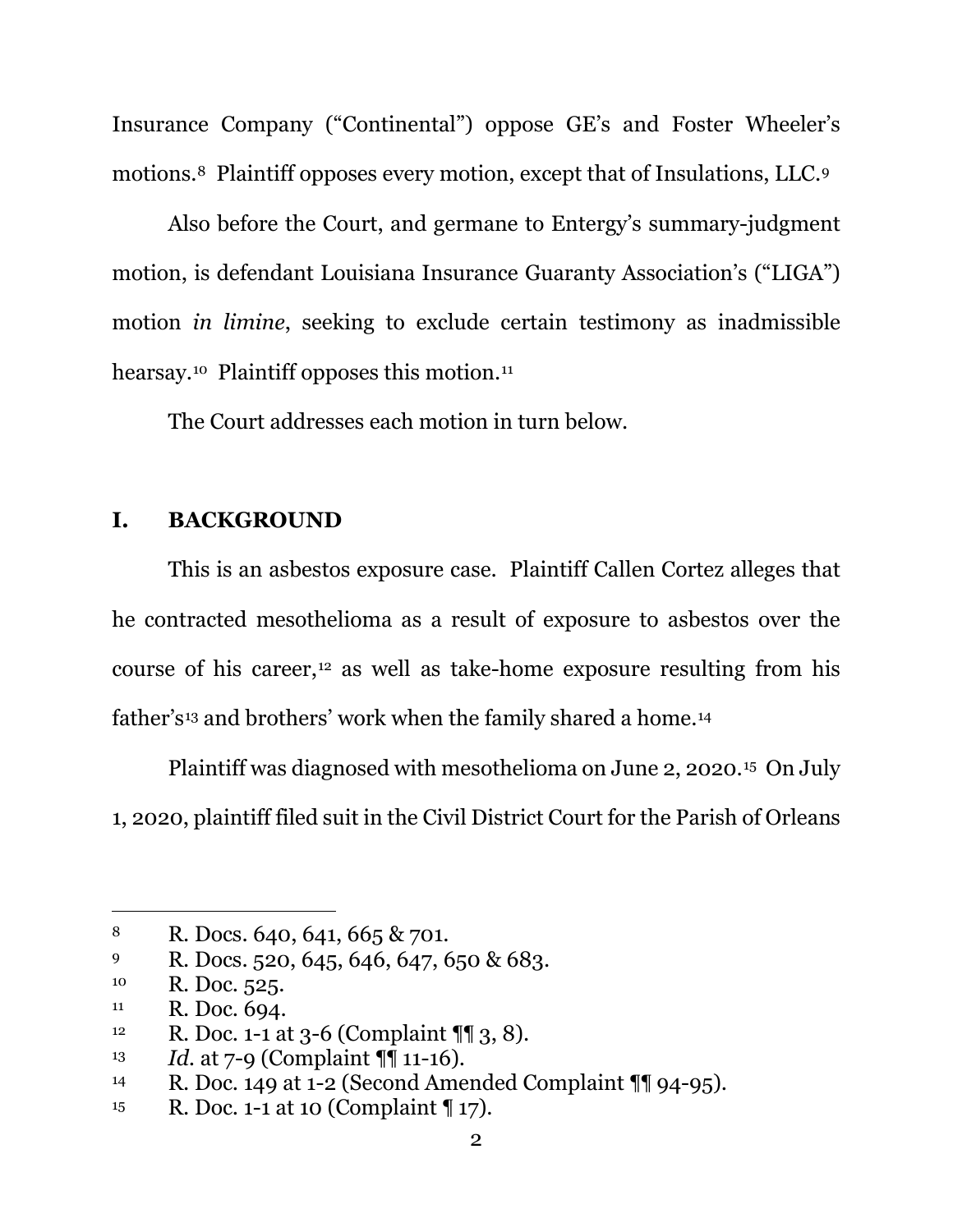against Avondale and approximately thirty-four other defendants, including former employers, manufacturers, and insurance companies.16 On August 31, 2020, the case was removed to federal court.17

Multiple defendants now move for summary judgment on the grounds that plaintiff has not produced evidence sufficient to show that he was exposed to asbestos from products for which they are liable. The Court addresses each motion below.

## **II. LEGAL STANDARD**

Summary judgment is warranted when "the movant shows that there is no genuine dispute as to any material fact and the movant is entitled to judgment as a matter of law." Fed. R. Civ. P. 56(a); *see also Celotex Corp. v. Catrett*, 477 U.S. 317, 322-23 (1986); *Little v. Liquid Air Corp.*, 37 F.3d 1069, 1075 (5th Cir. 1994) (en banc) (per curiam). "When assessing whether a dispute to any material fact exists, [the Court] consider[s] all of the evidence in the record but refrain[s] from making credibility determinations or weighing the evidence." *Delta & Pine Land Co. v. Nationwide Agribusiness Ins.*, 530 F.3d 395, 398-99 (5th Cir. 2008). All reasonable inferences are

<sup>16</sup> *Id.* at 1-3 (Complaint ¶¶ 1-2); *id.* at 45-48.

 $17$  R. Doc. 1 (Notice of Removal).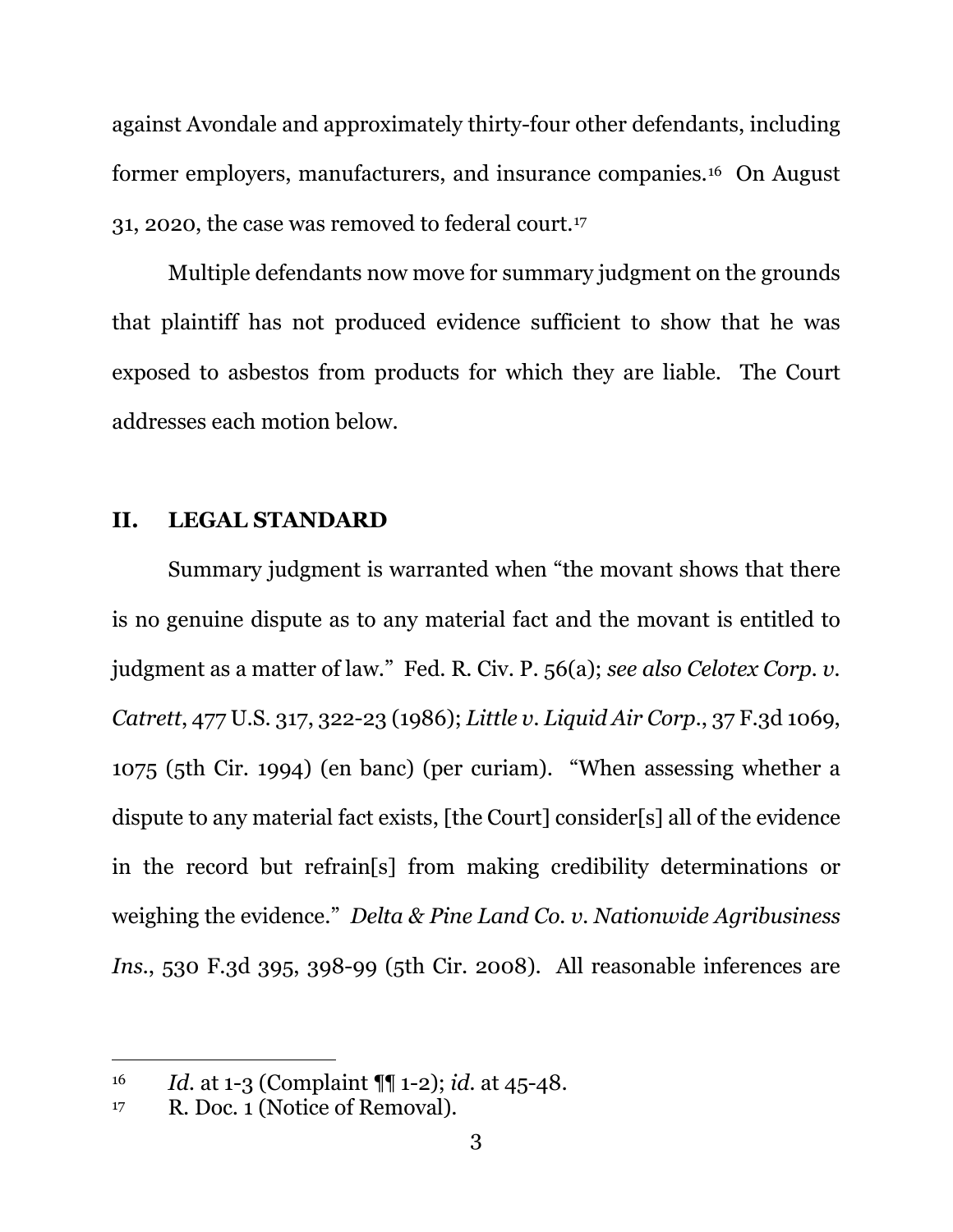drawn in favor of the nonmoving party, but "unsupported allegations or affidavits setting forth 'ultimate or conclusory facts and conclusions of law' are insufficient to either support or defeat a motion for summary judgment." *Galindo v. Precision Am. Corp.*, 754 F.2d 1212, 1216 (5th Cir. 1985) (quoting 10A Charles Alan Wright & Arthur R. Miller, *Federal Practice and Procedure* § 2738 (2d ed. 1983)); *see also Little*, 37 F.3d at 1075. "No genuine dispute of fact exists if the record taken as a whole could not lead a rational trier of fact to find for the nonmoving party." *EEOC v. Simbaki, Ltd.*, 767 F.3d 475, 481 (5th Cir. 2014).

If the dispositive issue is one on which the moving party will bear the burden of proof at trial, the moving party "must come forward with evidence which would 'entitle it to a directed verdict if the evidence went uncontroverted at trial.'" *Int'l Shortstop, Inc. v. Rally's, Inc.*, 939 F.2d 1257, 1264-65 (5th Cir. 1991) (quoting *Golden Rule Ins. v. Lease*, 755 F. Supp. 948, 951 (D. Colo. 1991)). "[T]he nonmoving party can defeat the motion" by either countering with evidence sufficient to demonstrate the "existence of a genuine dispute of material fact," or by "showing that the moving party's evidence is so sheer that it may not persuade the reasonable fact-finder to return a verdict in favor of the moving party." *Id.* at 1265.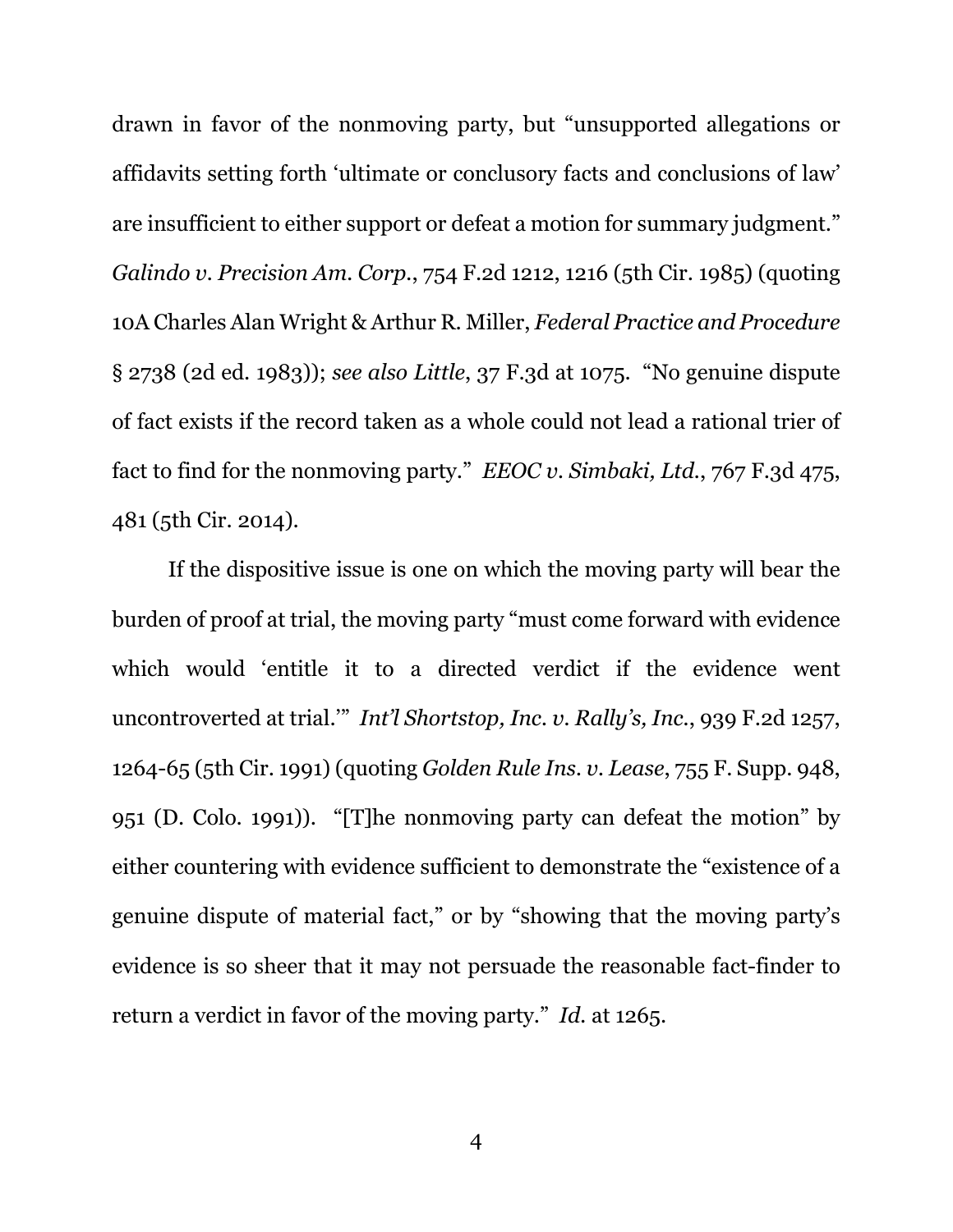If the dispositive issue is one on which the nonmoving party will bear the burden of proof at trial, the moving party may satisfy its burden by pointing out that the evidence in the record is insufficient with respect to an essential element of the nonmoving party's claim. *See Celotex*, 477 U.S. at 325. The burden then shifts to the nonmoving party, who must, by submitting or referring to evidence, set out specific facts showing that a genuine issue exists. *See id.* at 324. The nonmovant may not rest upon the pleadings, but must identify specific facts that establish a genuine issue for resolution. *See, e.g., id.*; *Little*, 37 F.3d at 1075 ("Rule 56 'mandates the entry of summary judgment, after adequate time for discovery and upon motion, against a party who fails to make a showing sufficient to establish the existence of an element essential to that party's case, and on which that party will bear the burden of proof at trial."" (quoting *Celotex*, 477 U.S. at 322)).

#### **III. DISCUSSION**

Under Louisiana law, in an asbestos exposure case, the claimant must show that (1) "he had significant exposure to the product complained of," and that (2) the exposure to the product "was a substantial factor in bringing about his injury." *Rando v. Anco Insulations, Inc.*, 16 So. 3d 1065, 1091 (La. 2009) (quoting *Asbestos v. Bordelon, Inc.*, 726 So. 2d 926, 948 (La. App. 4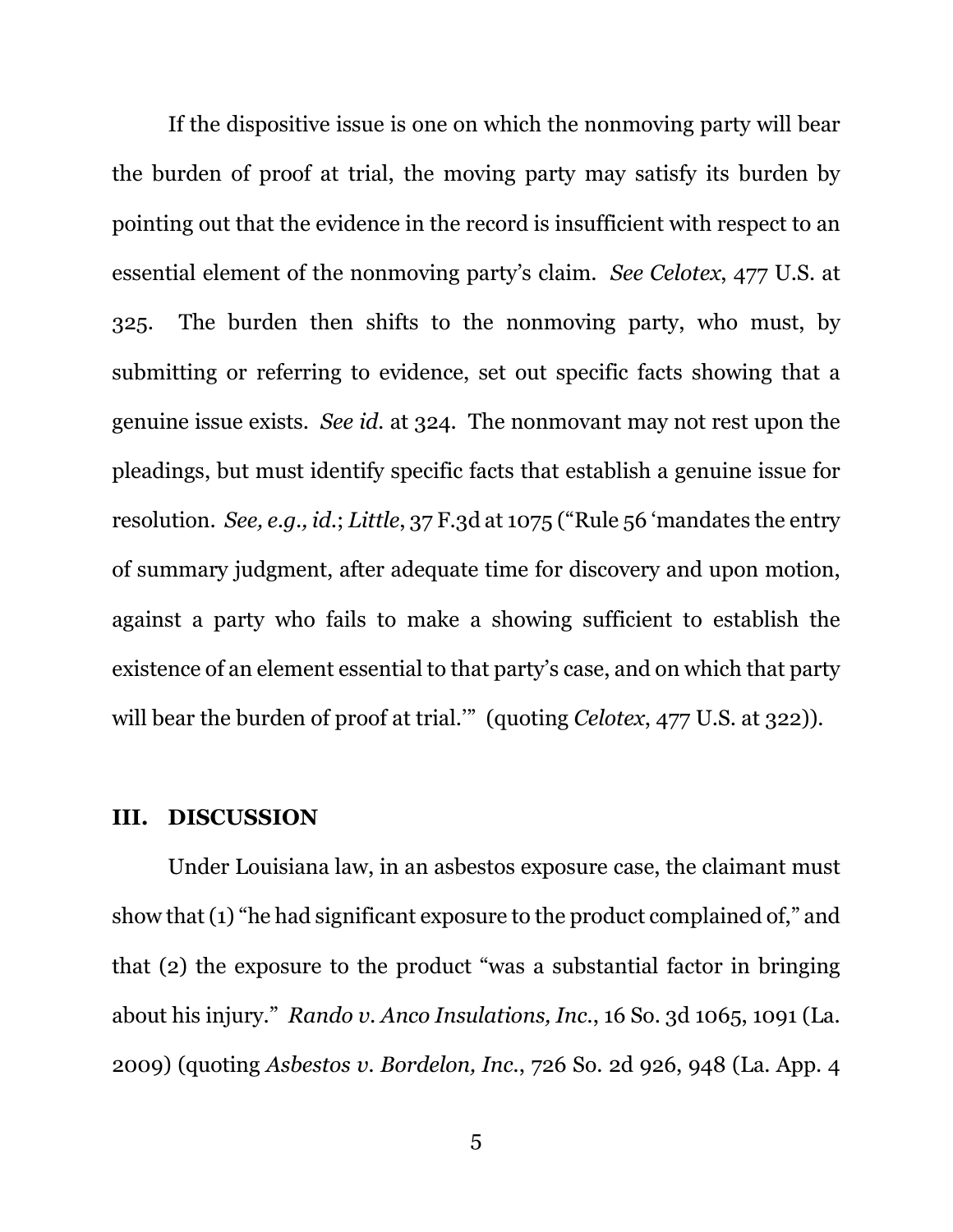Cir. 1998)). The plaintiff bears the burden of proof on both elements. *Vodanovich v. A.P. Green Indus., Inc.*, 869 So. 2d 930, 932 (La. App. 4 Cir. 2004).

As the Fifth Circuit has explained, "[e]ven if the plaintiff was only exposed to asbestos for a 'short period for an employer[,] and he had longer exposure working for others, it cannot be said the relatively short asbestos exposure was not a substantial factor in causing his mesothelioma.'" *Williams v. Boeing Co.*, 23 F.4th 507, 512 (5th Cir. 2022) (quoting *Rando*, 16 So. 3d at 1091). To defeat an asbestos defendant's motion for summary judgment, a plaintiff "need only show that a reasonable jury could conclude that it is more likely than not that [plaintiff] inhaled defendant's asbestos fibers, even if there were only 'slight exposures.'" *Id.* (citing *Held v. Avondale Indus., Inc.*, 672 So. 2d 1106, 1109 (La. App. 4 Cir. 1996)).

The Court addresses each motion in turn.

# **A. Entergy's Motion for Summary Judgment and LIGA's Related Motion** *in Limine*

Defendant Entergy Louisiana, LLC moves for summary judgment, seeking the dismissal of plaintiff's claims against it.18 Plaintiff opposes the

<sup>18</sup> R. Doc. 389.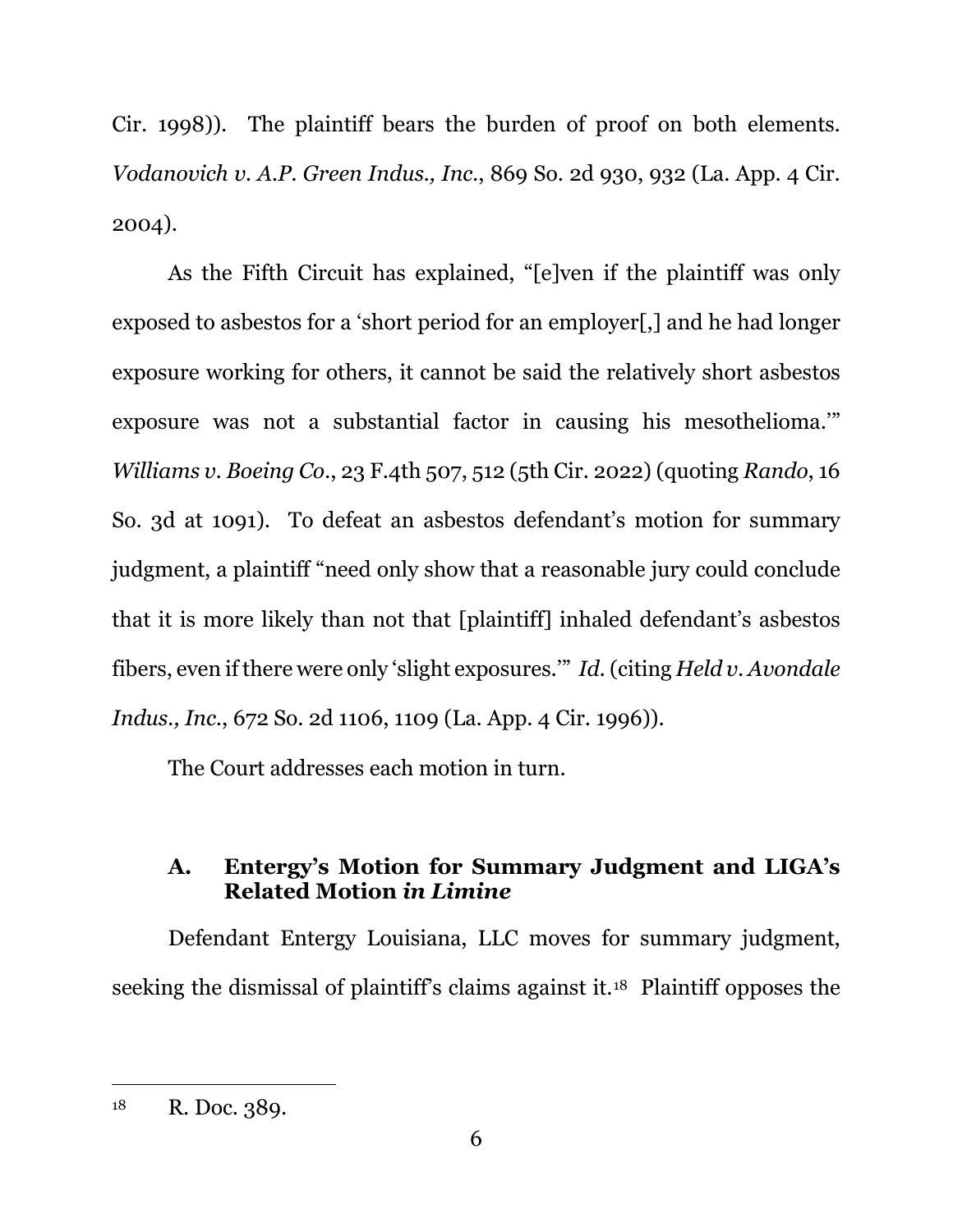motion.19 Entergy contends that plaintiff is unable to carry his burden to show that he was exposed to asbestos from Entergy's Nine Mile Point plant, because plaintiff's only evidence that his father, Calise Cortez, worked at the plant is inadmissible hearsay.20 The Court notes that it previously denied summary judgment to LIGA based on evidence of Calise Cortez's exposure from work for Gabler Insulations, Inc. ("Gabler") at Nine Mile Point.21 However, LIGA, as the summary-judgment movant, did not object to the admissibility of plaintiff's evidence that his father worked at Nine Mile Point, so the Court did not consider the issue. Now that Entergy has raised the objection in its motion for summary judgment, the Court must address the question.

Relatedly, LIGA has filed a motion *in limine* seeking to exclude Calise Cortez's alleged statements that he worked at Nine Mile Point, on the grounds that they are inadmissible hearsay.22 Entergy and Anco Insulations, Inc. ("Anco") have joined in LIGA's motion *in limine*.23 The parties' briefing on the motion *in limine* is substantively identical to the pertinent portions of the briefing on Entergy's summary-judgment motion. The Court thus

<sup>19</sup> R. Doc. 520.

<sup>20</sup> R. Doc. 389-1 at 2-6.

<sup>21</sup> R. Doc. 379.

 $22$  R. Doc. 525.

<sup>23</sup> R. Docs. 598 & 601.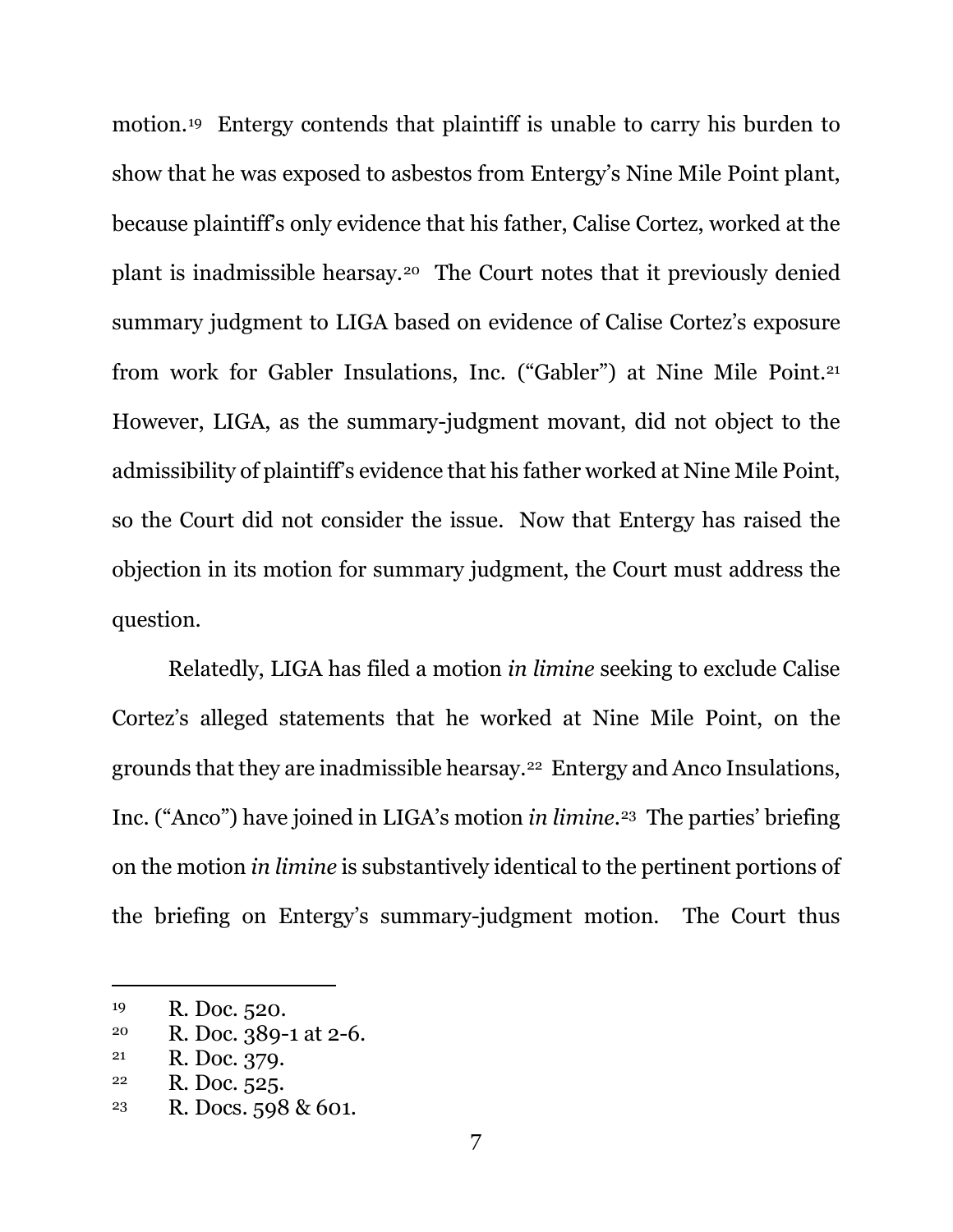considers the motion *in limine* and Entergy's summary-judgment motion in tandem. Accordingly, the Court proceeds to determine whether plaintiff's evidence that his father worked at Nine Mile Point is inadmissible hearsay, and, in turn, whether such a finding warrants the entry of summary judgment in favor of Entergy.

The motion *in limine* contends that plaintiff's father's statements about his work at Nine Mile Point constitute inadmissible hearsay.24 The Federal Rules of Evidence define hearsay as a statement (1) that the declarant makes outside of court, and (2) that a party offers to prove the truth of the matter asserted. Fed. R. Evid. 801(c). At plaintiff's deposition, he testified that his father worked at Nine Mile Point. But plaintiff testified that he never went to Nine Mile Point himself, that he never saw his father working at Nine Mile Point, and that he knew his father worked there only because his father "would tell [the family] where he was working at."25 Plaintiff further testified that he could not identify any of his father's coworkers from Nine Mile Point, and that he did not know who supervised his father at Nine Mile Point.26 And while plaintiff testified that he recalls seeing his father's hard hats, labeled

<sup>24</sup> R. Doc. 525-1 at 1-4; *see also* R. Doc. 389-1 at 2-6.

<sup>25</sup> *See* R. Doc. 389-3 at 14-16 (Discovery Deposition of Callen Cortez at 833:3-835:23).

<sup>&</sup>lt;sup>26</sup> *Id.* at 17-18 (Discovery Deposition of Callen Cortez at 838:15-839:1).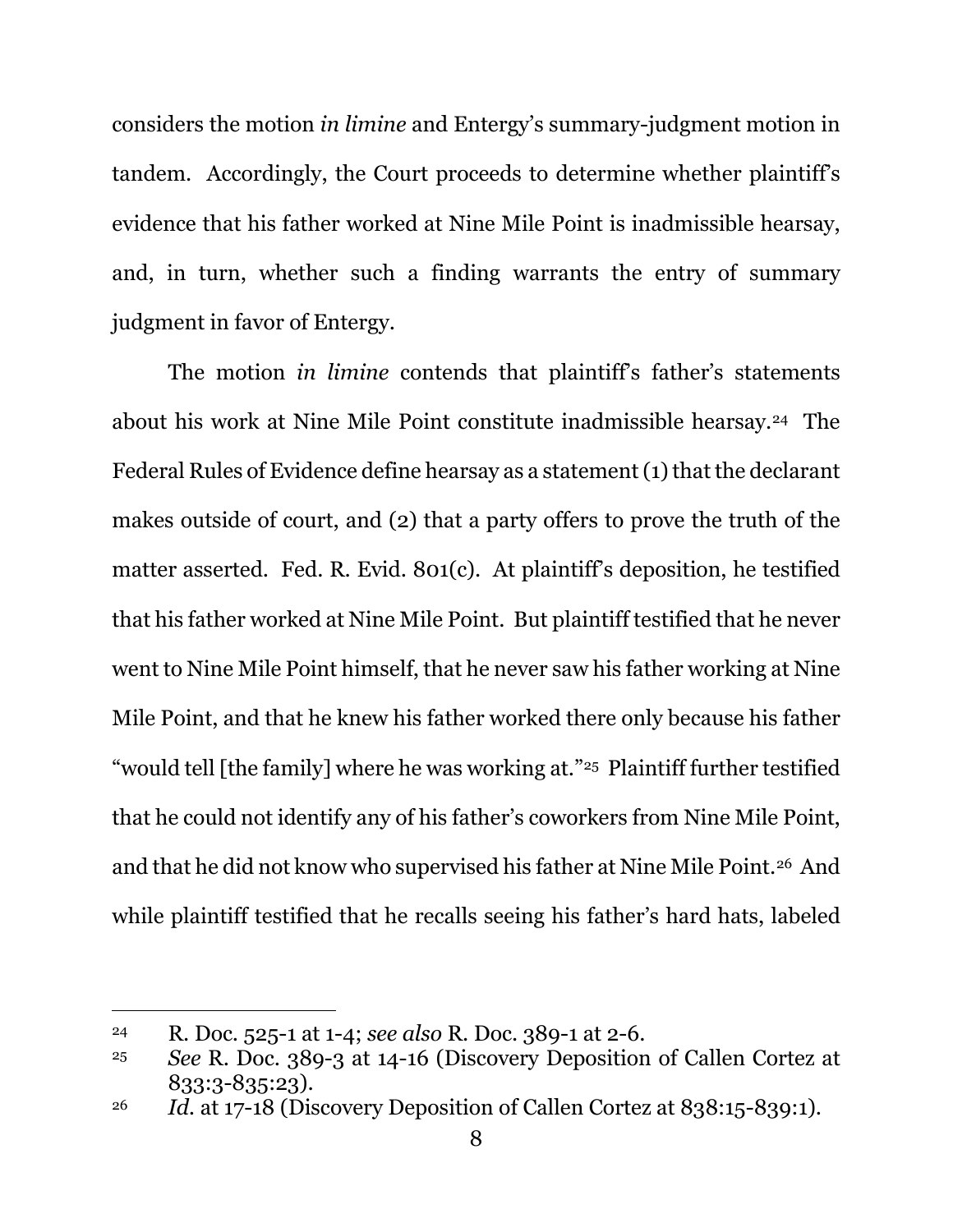with logos for Anco and Gabler, he conceded that the hard hats did not refer to Nine Mile Point.27 And social-security records confirming that Calise Cortez worked for Anco and Gabler do not mention Nine Mile Point.28

Plaintiff contends that the testimony that Calise Cortez worked at Nine Mile Point is not hearsay and is instead based on plaintiff's personal knowledge. To this end, plaintiff cites various pieces of testimony regarding the dust on his father's clothes when he came home from work.29 But plaintiff has introduced no foundation for his asserted knowledge that his father worked at Nine Mile Point, other than his father's own statements. As Entergy and LIGA point out, plaintiff's only basis for this testimony is that his father "mentioned the employment," though when asked when his father told him this, plaintiff said, "I really can't answer that. I don't know . . . at what point he told me."<sup>30</sup> Because plaintiff's father, the declarant, made the alleged statements out of court (decades ago), and because plaintiff now seeks to introduce them to prove the truth of the alleged statements, the evidence qualifies as hearsay.

<sup>27</sup> *Id.* at 18-20 (Discovery Deposition of Callen Cortez at 839:25-841:3).

<sup>28</sup> *See* R. Doc. 389-4 at 5 (Calise Cortez Social Security Records).

<sup>29</sup> *See* R. Doc. 520 at 3-6.

<sup>30</sup> R. Doc. 520-4 at 18-19 (Discovery Deposition of Callen Cortez at 835:10-836:2).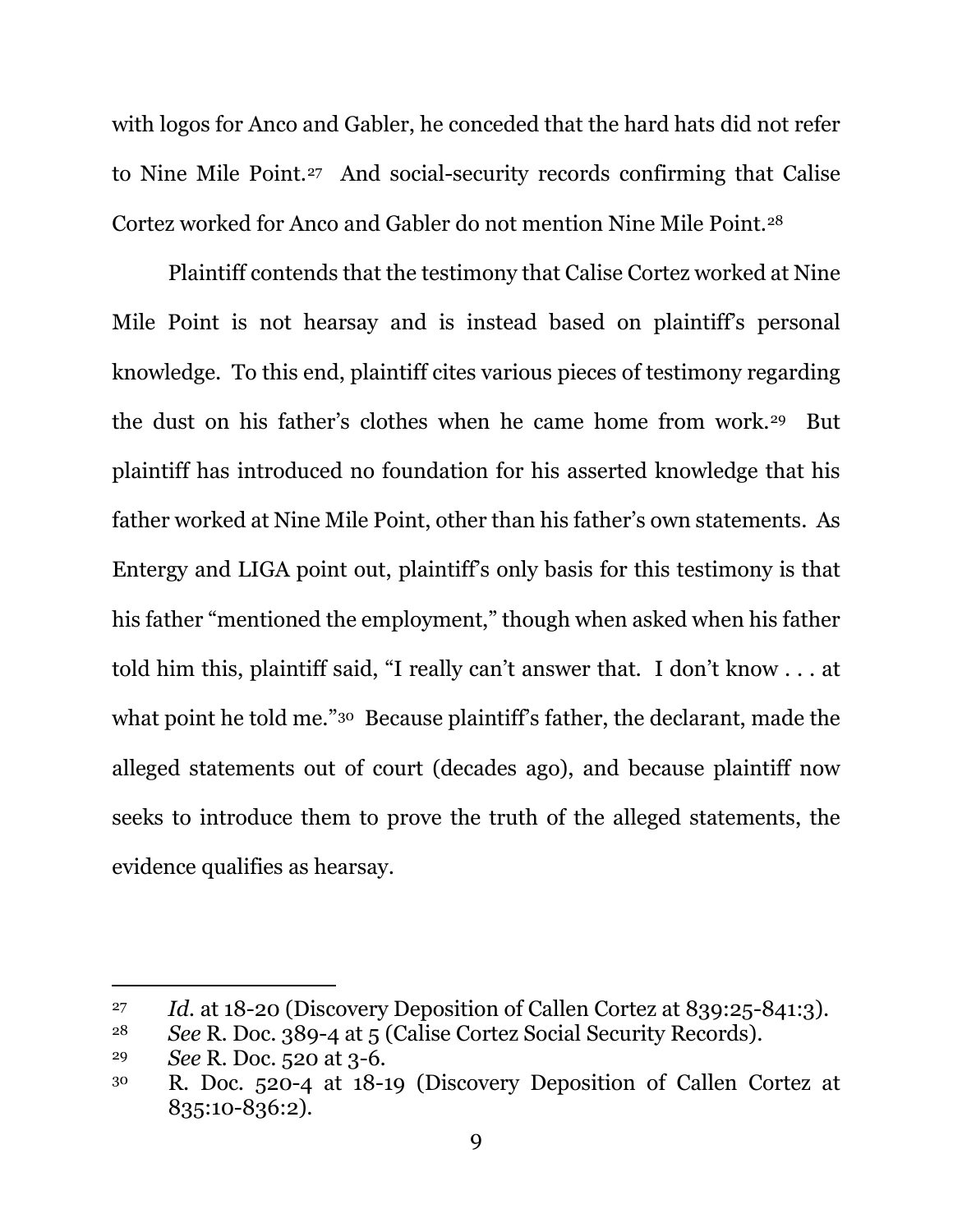Hearsay is not admissible unless provided by federal statute, a rule prescribed by the Supreme Court, or other Rules of Evidence. *See* Fed. R. Evid. 802. Plaintiff argues that, even if his father's statements that he worked at Nine Mile Point constitute hearsay, they are nonetheless admissible as an exception for unavailable declarants under Rule 804(b)(4) of the Federal Rules of Evidence.31 Rule 804 provides that, if a declarant is unavailable to testify, certain statements by the declarant are not subject to the rule against hearsay. At issue here is Rule 804(b)(4), which allows a court to admit "[a] statement about . . . the declarant's own birth, adoption, legitimacy, ancestry, marriage, divorce, relationship by blood, adoption, or marriage, or similar facts of personal or family history, even though the declarant had no way of acquiring personal knowledge about that fact." Fed. R. Evid. 804(b)(4). Plaintiff asserts that Calise Cortez's statements about where he worked are admissible under this exception.

The Court finds that the statements do not qualify for the exception. Rule 804(b)(4) contemplates familial facts related to birth, marriage, and the like. As the U.S. Court of Appeals for the Second Circuit has explained, the family-history exception is "premised on the view that certain categories of statements are 'free enough from the risk of inaccuracy and

 $31$  R. Doc. 520 at 7-11.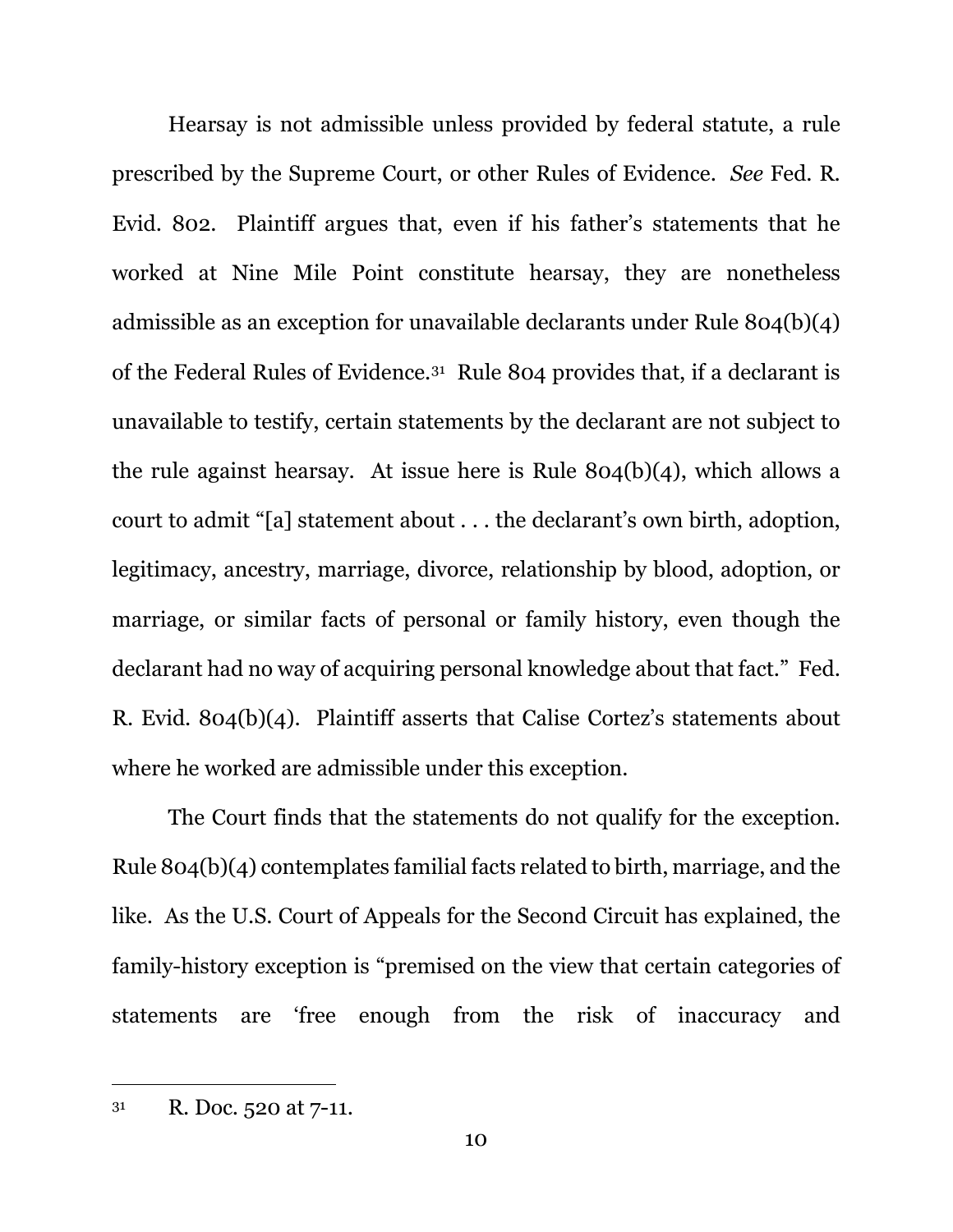untrustworthiness' such that 'the test of cross-examination would be of marginal utility.'" *Porter v. Quarantillo*, 722 F.3d 94, 98 (2d Cir. 2013) (quoting *Idaho v. Wright*, 497 U.S. 805, 819-20 (1990)). In this sense, "Rule 804(b)(4) assumes that statements of family history 'are likely to be informed by knowledge shared in common among family members on the basis of customs and understandings that are likely to be true.'" *Id.* (quoting 5 Mueller & Kirkpatrick, Federal Evidence § 8:133, at 224 (3d ed. 2007)).

As to Calise Cortez's statements in this case, the Court notes that the Rule does not list a declarant's employment information as one of the permissible subjects of the out-of-court statement. This leaves only the Rule's catch-all category for "similar facts of personal or family history." Fed. R. Evid. 804(b)(4). But even this general category is limited by the word "*similar*." The specific items in the list—birth, adoption, marriage, and so on—all pertain to ancestry and family relationships. Employment history is not "similar" to these familial facts. The text of the rule thus suggests that employment does not fit within the scope of the exception.

Moreover, the location of a declarant's worksite is *unlike* facts of birth or marriage in that it is not so "free . . . from the risk of inaccuracy and untrustworthiness" that cross-examination would be futile. *Porter*, 722 F.3d 94 at 98. Indeed, plaintiff has been unable to produce any other evidence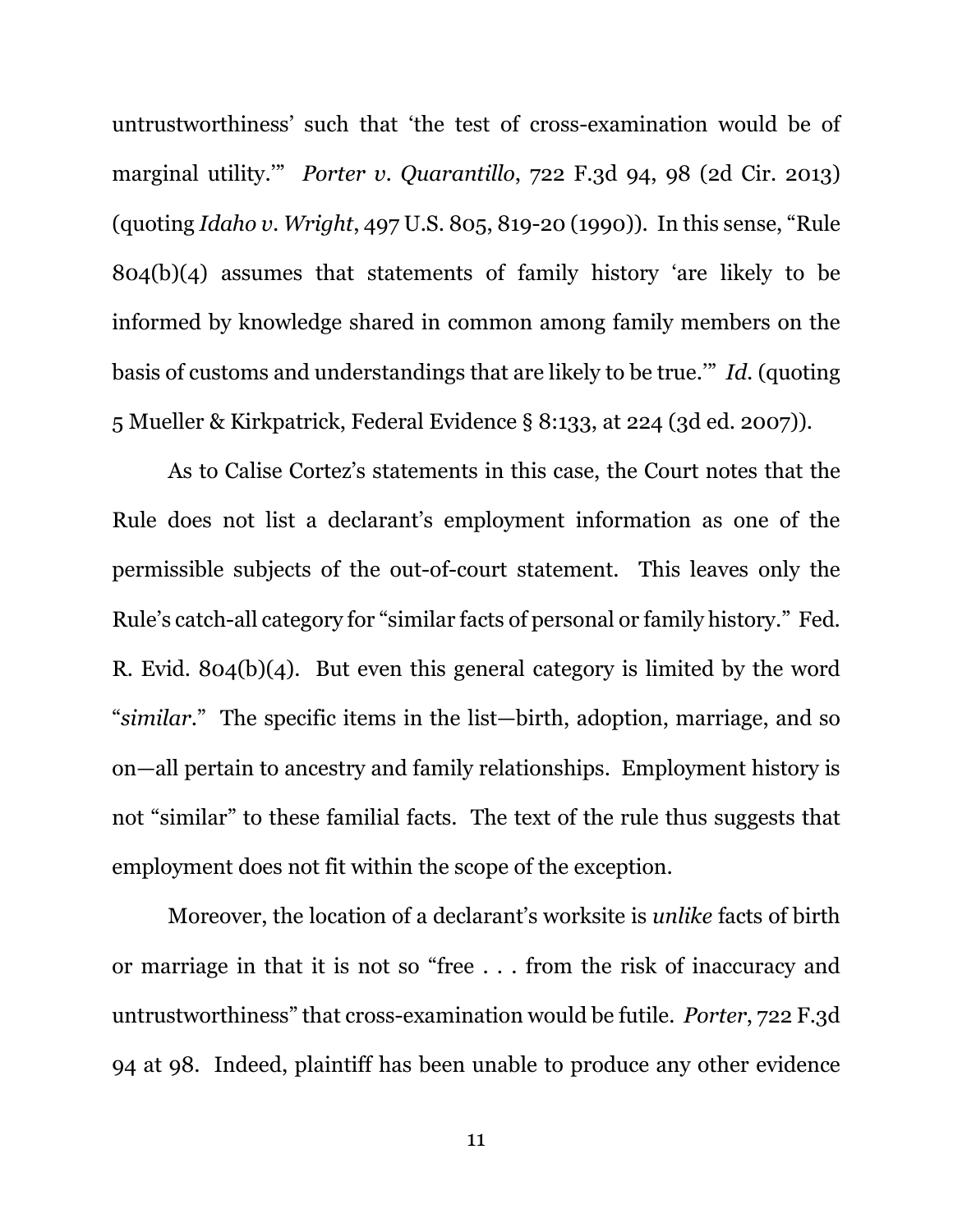that his father ever worked at Nine Mile Point. Calise Cortez's alleged statements about his worksite lack the indicia of reliability characteristic of statements of pedigree. For these reasons, the Court finds that the location of the declarant's employment does not qualify for the family-history exception, and Calise Cortez's alleged statements that he worked at Nine Mile Point are therefore not admissible under Rule 804(b)(4).

Other federal courts have found that the scope of this exception is limited. For example, the U.S. District Court for the Central District of California has explained that Rule  $804(b)(4)(A)$  "encompasses statements" that relate only to matters of pedigree, such as the dates of a birth, marriage, or death, and the fact and degree of family relationships," and that, therefore, a deceased declarant's "statements concerning his time and work in the United States do not constitute 'personal or family history' within the meaning of th[e] exception." *Vega-Alvarado v. Holder*, No. 09-5591, 2011 WL 333101, at \*4 (C.D. Cal. Jan. 28, 2011). Similarly, a U.S. Magistrate Judge in the Southern District of Texas found that an unavailable declarant's statements regarding the dates and locations of his sister's physical presence in the United States did not satisfy the 804(b)(4) family-history exception. *Fernandez Cardona v. Garland*, No. 19-02, 2021 WL 3148868, at \*8-9 (S.D. Tex. June 22, 2021), *report and recommendation adopted sub nom.*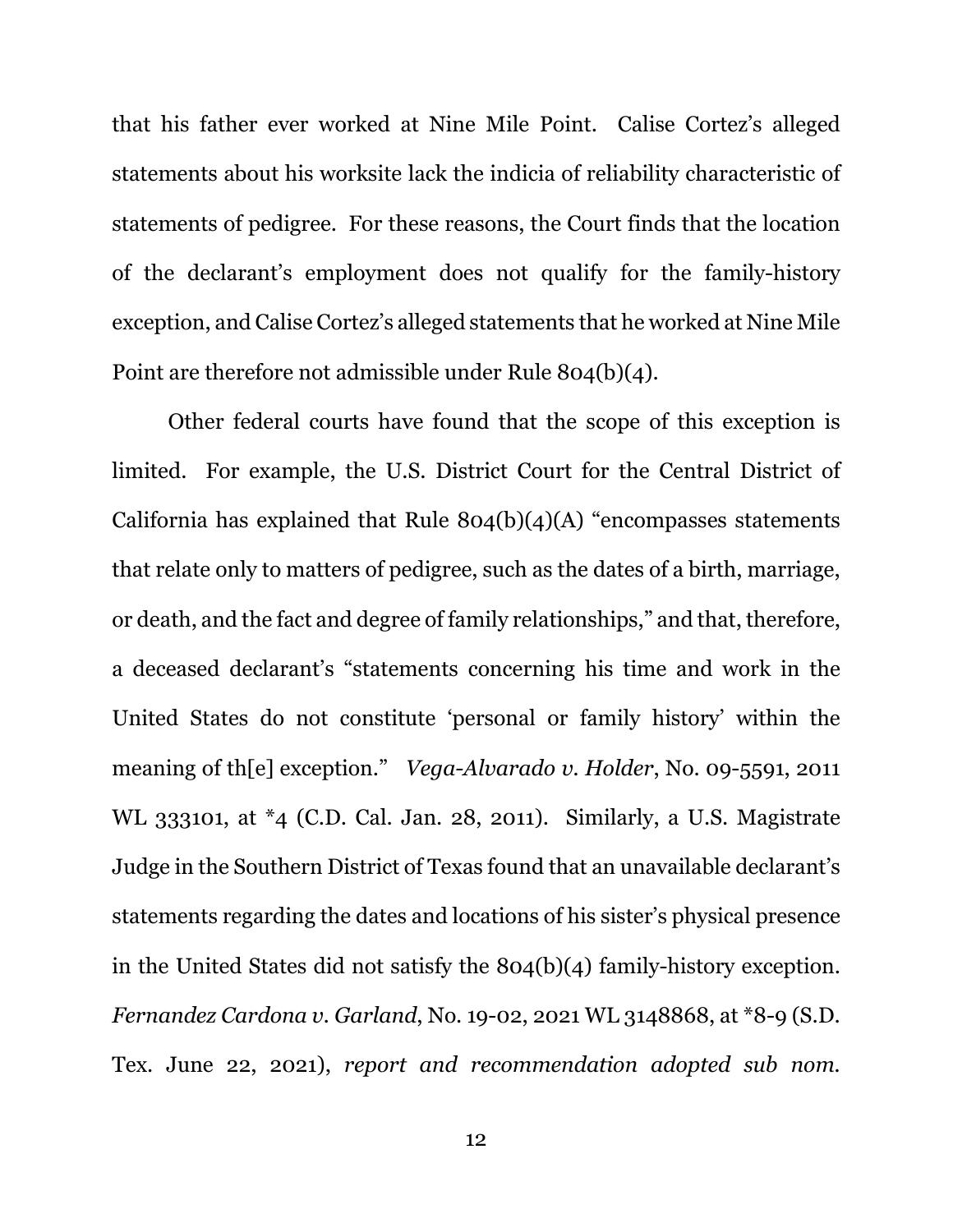*Fernandez Cardona v. Barr*, 2021 WL 3144540 (S.D. Tex. July 26, 2021). And the Eastern District of New York found that a declarant's "estimate of her age at the time she moved to St. Vincent" did not qualify for the exception. *Porter v. Quarantillo*, No. 12-590, 2012 WL 6102875, at \*6 (E.D.N.Y. Dec. 7, 2012), *aff'd*, 722 F.3d 94 (2d Cir. 2013). Based on the text of the rule, the policy rationale beneath it, and the case law interpreting its scope, the Court finds that Calise Cortez's statements regarding his work at Nine Mile Point do not constitute personal or family history, and therefore do not satisfy the exception permitting their admission into evidence.

Plaintiff cites no case in which a court admitted hearsay regarding employment under this exception. Only one of plaintiff's cited cases refers to Rule 804, and in that case, the court noted that the contested statement the decedent's mother's testimony that her son "went to work as a painter" was not always objected to at trial, and that there were only some "instances where a hearsay objection was made." *See Gagliardi v. Flint*, 564 F.2d 112, 116 (3d Cir. 1977). The court then stated that, in those instances, the trial court correctly overruled the objection because the witness was present at the relevant incident, meaning that the statement was not hearsay. *Id.* The court then wrote that, "[i]f there were any errors in determining whether given questions sought hearsay evidence, the evidence was otherwise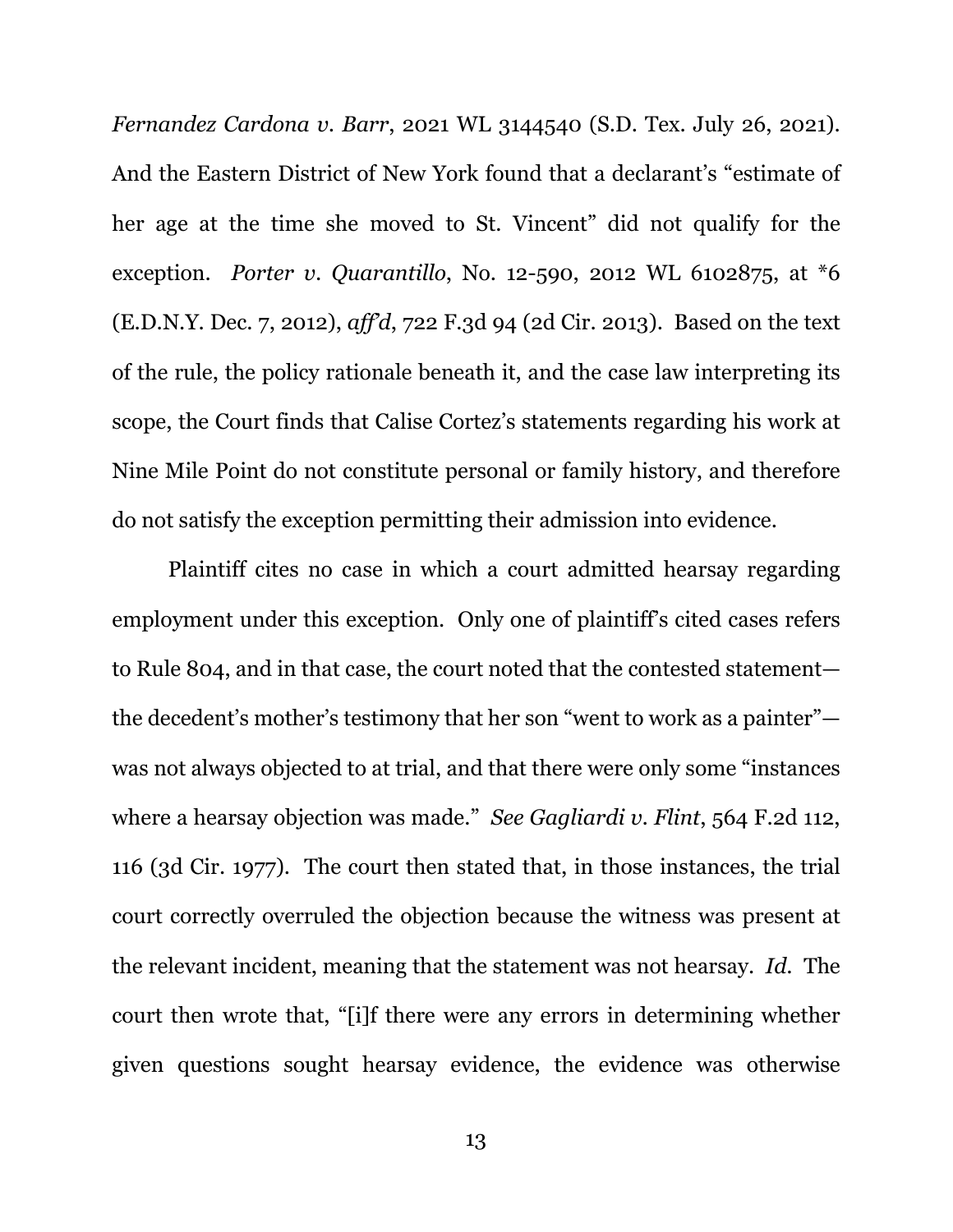admissible under an exception since the declarant was unavailable." *Id.* The court then cited Rule 804, and not one of the enumerated exceptions in 804(b). It then stated that "any . . . error was harmless." *Id.* Accordingly, the *Gaglardi* case is not a reasoned decision indicating that statements about employment satisfy the 804(b)(4) family-history exception.

The other cases cited by plaintiff rely on the hearsay exception not for statements of personal or family history, but for present-sense impressions. This exception permits admission of "[a] statement describing or explaining an event or condition, made while or immediately after the declarant perceived it." Fed. R. Evid. 803(1). "The justification for this hearsay exception relies on the contemporaneousness of the event under consideration and the statement describing that event." *Rock v. Huffco Gas & Oil Co.*, 922 F.2d 272, 280 (5th Cir. 1991). The Court finds that Calise Cortez's statements regarding his employment are not present-sense impressions. The record contains no indication of the timing or context in which the alleged statements were made. When asked when his father told him about his work at Nine Mile Point, plaintiff responded, "I really can't answer that. I don't know . . . at what point he told me."32 Plaintiff's father's

<sup>32</sup> R. Doc. 520-4 at 18-19 (Discovery Deposition of Callen Cortez at 835:10-836:2).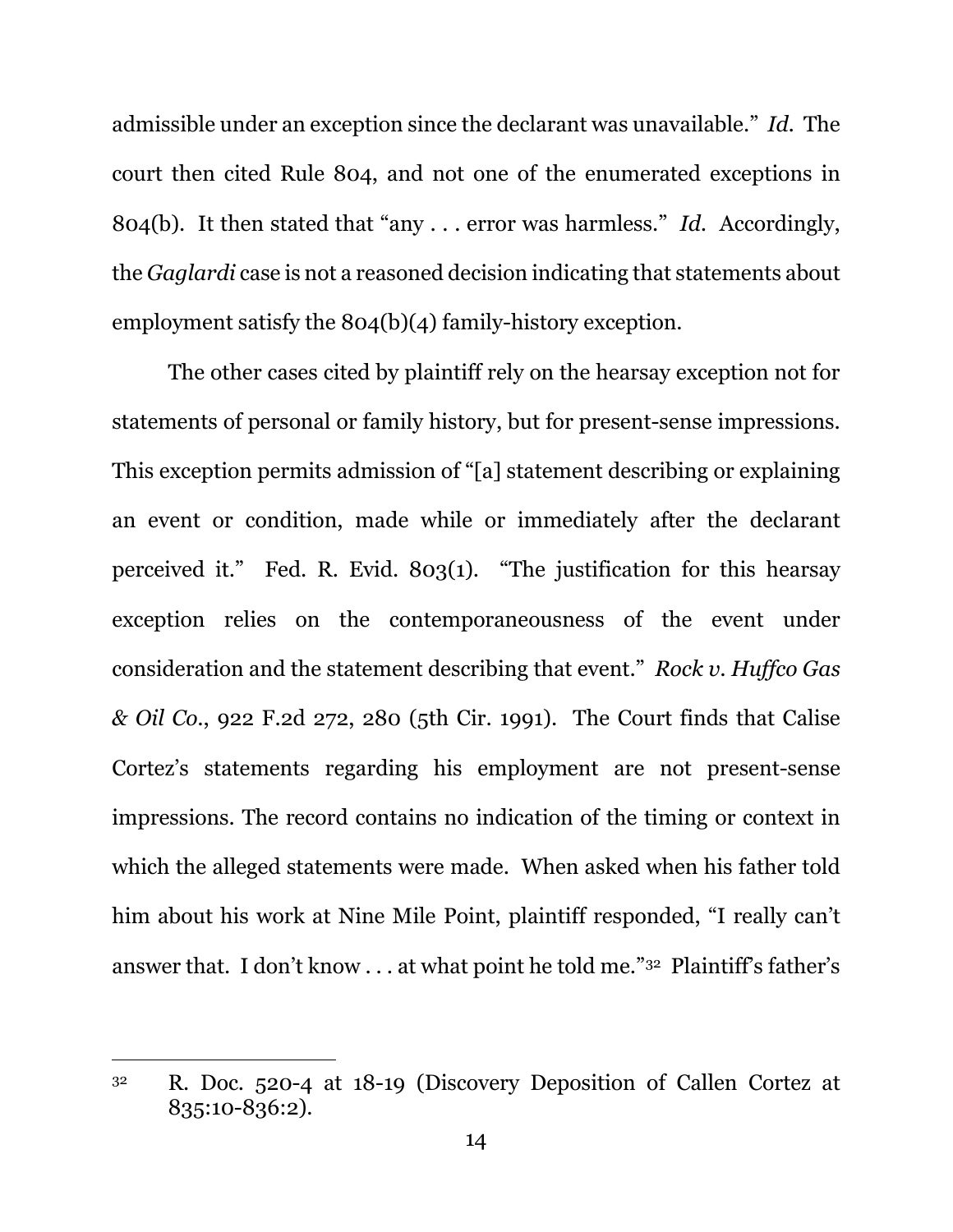statements that he worked at Nine Mile Point, made at unknown times, in unknown contexts, cannot qualify as present-sense impressions. *Cf. First State Bank of Denton v. Md. Cas. Co.*, 918 F.2d 38, 42 (5th Cir. 1990)(finding the present-sense-impression exception satisfied when a police dispatcher asked the declarant over the phone whether the homeowner was home, and the declarant "left the telephone," returned, and "immediately reported that [he] was not home").

For these reasons, the Court finds that Calise Cortez's out-of-court statements that he worked at Nine Mile Point constitute hearsay that is not admissible under any exception in the Federal Rules of Evidence. The motion *in limine* to exclude this testimony<sup>33</sup> is granted.

As to Entergy's motion for summary judgment, plaintiff has provided no evidence, aside from this inadmissible hearsay, that Calise Cortez worked at Nine Mile Point. As the Fifth Circuit has explained, "[h]earsay cannot create a genuine issue of material fact." *Porter v. Lear*, 751 F. App'x 422, 430 (5th Cir. 2018) (citations omitted); *see also* Fed. R. Civ. P. 56(c)(2). And while the court "may consider hearsay at the summary judgment stage if the hearsay could be reduced to a form admissible at trial," *Heller v. Shahroodi*, No. 17-2554, 2019 WL 1556315, at \*3 (S.D. Tex. Feb. 20, 2019) (citing *Arora* 

<sup>33</sup> R. Doc. 525.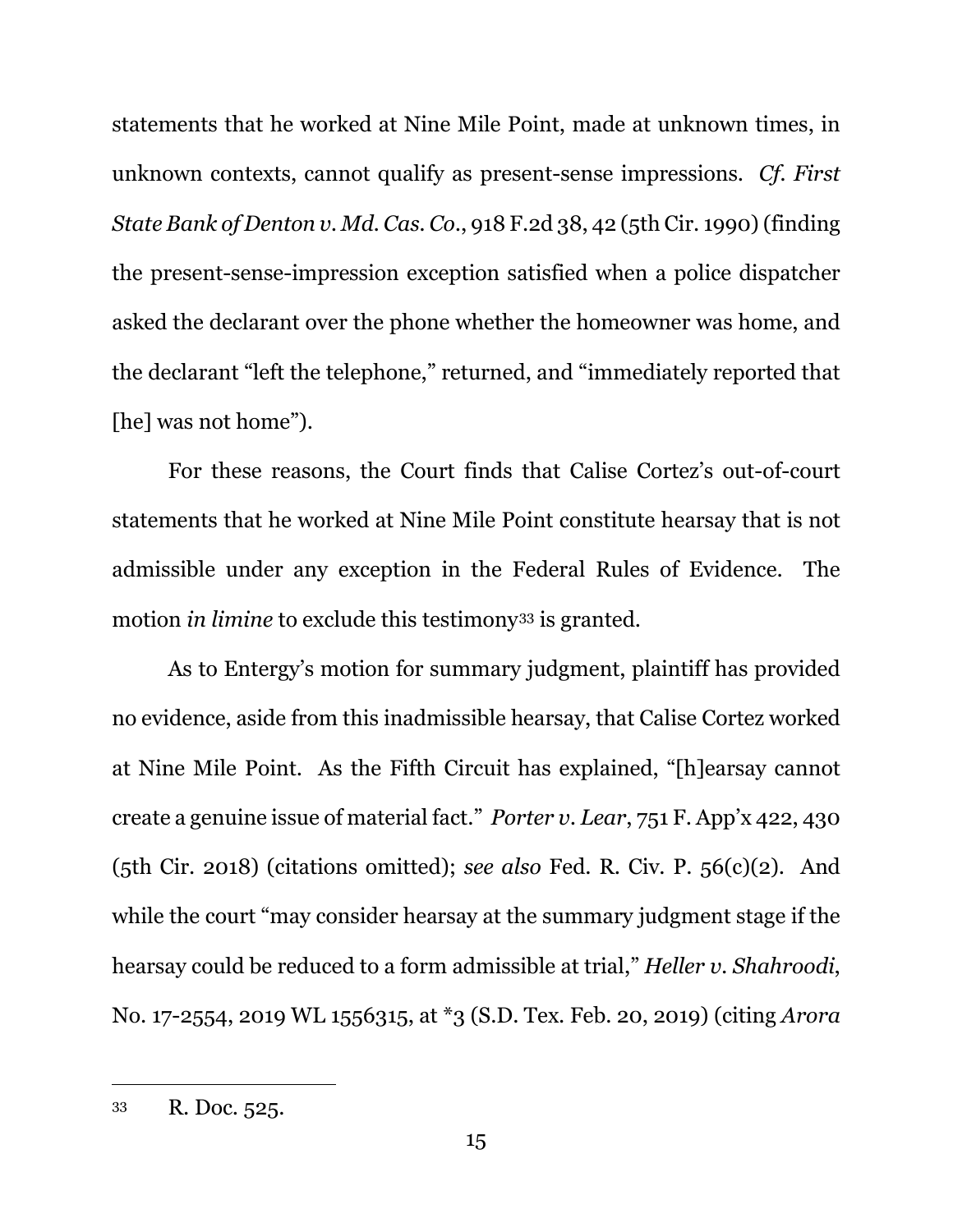*v. Starwood Hotels & Resorts Worldwide, Inc.*, 294 F. App'x 159, 161 (5th Cir. 2008) (per curiam)), here, plaintiff has not articulated any means by which he could present this testimony in admissible form. His father has died and cannot be called as a witness at trial. Accordingly, the Court may not rely on plaintiff's father's statements regarding his work to create an issue of fact sufficient to defeat summary judgment.

Because this is the only evidence that plaintiff submits to create an issue of fact that his father worked at Nine Mile Point, and because there is no form in which this evidence would be admissible at trial, Entergy is entitled to summary judgment dismissing plaintiff's claims arising out of his father's alleged work at the Nine Mile Point plant. Entergy's motion for summary judgment<sup>34</sup> is granted.

# **B. First State's Motion for Summary Judgment**

First State Insurance Company moves for summary judgment, seeking dismissal of all claims against it.35 First State is sued in its capacity as an insurer of Eagle, Inc. First State held an excess-liability insurance policy with Eagle from August 12, 1977 to November 1, 1979.36 First State contends that

<sup>34</sup> R. Doc. 389.

<sup>35</sup> R. Doc. 410.

<sup>&</sup>lt;sup>36</sup> R. Doc. 410-4 at 2 (Declaration of Benjamin P. Figueroa, Jr.  $\P$  7).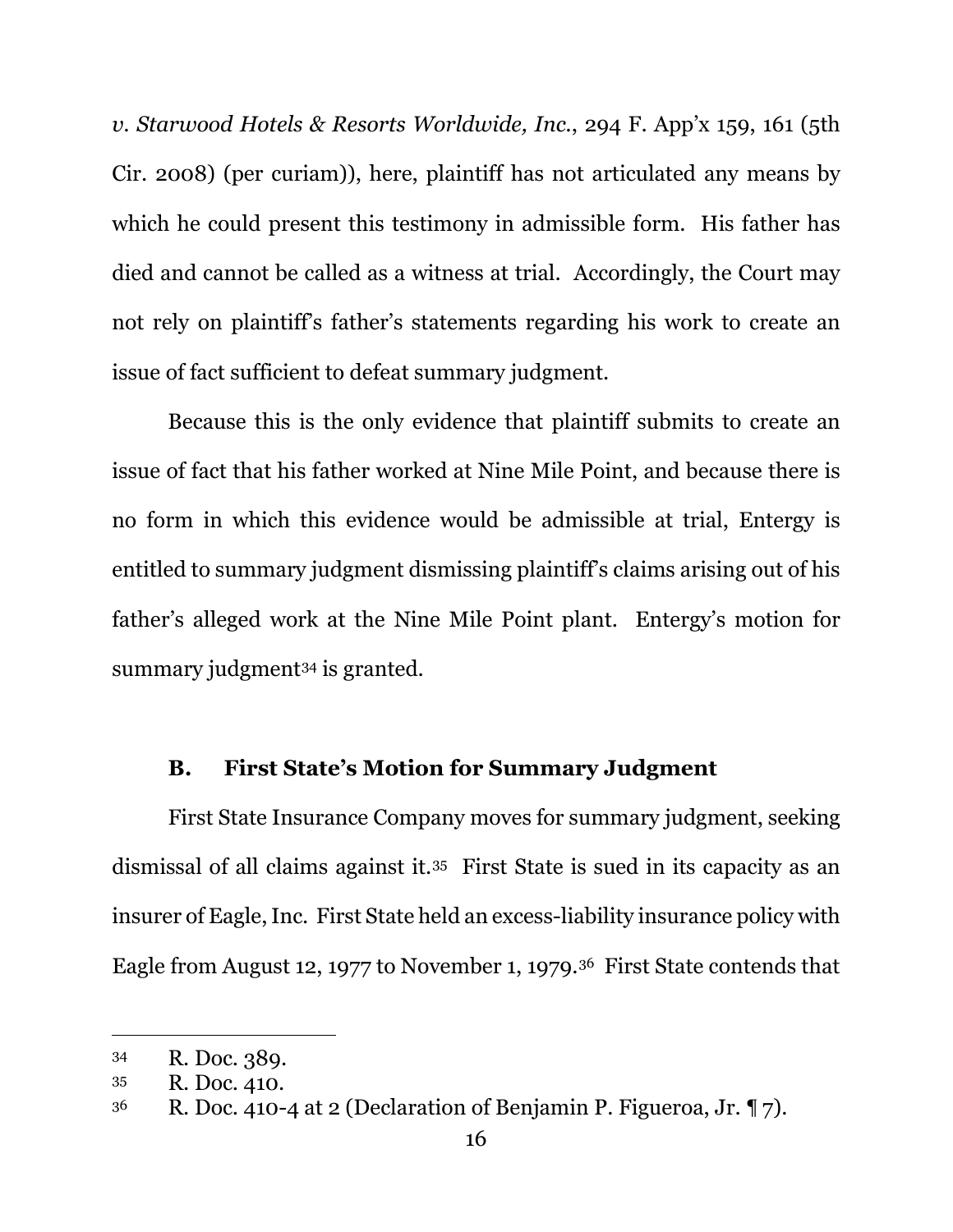plaintiff has not produced any evidence that he was exposed to asbestos from Eagle's products during this policy period, and that, therefore, all claims against First State must be dismissed.37 Plaintiff opposes the motion.38

An insurer is liable only for harmful exposures that occurred during the insurer's policy period with the alleged tortfeasor. *Cole v. Celotex Corp.*, 599 So. 2d 1058, 1076 (La. 1992). It is undisputed that, during First State's policy period with Eagle, plaintiff worked only at the Hooker Chemical plant and the Wyandotte Chemical plant.39 The Court must therefore determine whether plaintiff has produced evidence that he was exposed to Eagle's asbestos-containing products at these two plants.

As to Hooker, plaintiff points to his deposition testimony that he removed old insulation at the plant.40 Plaintiff does not cite any evidence that he saw or worked with Eagle products at the plant. Instead, he cites a 1990 deposition in a state-court case, in which Eagle's former president testified that, beginning in 1952, Eagle "had an exclusive arrangement" with Pabco, under which Eagle would provide Pabco products to companies that

<sup>37</sup> R. Doc. 410-3 at 2.

<sup>38</sup> R. Doc. 650.

<sup>39</sup> *See* R. Doc. 650-1 at 1 (Plaintiff's Response to Statement of Undisputed Material Facts) ("It is admitted that during the time period encompassed by First State's policies, Callen Cortez worked at the Hooker Chemical plant and Wyandotte Chemical plant.").

<sup>40</sup> *See* R. Doc. 650 at 3.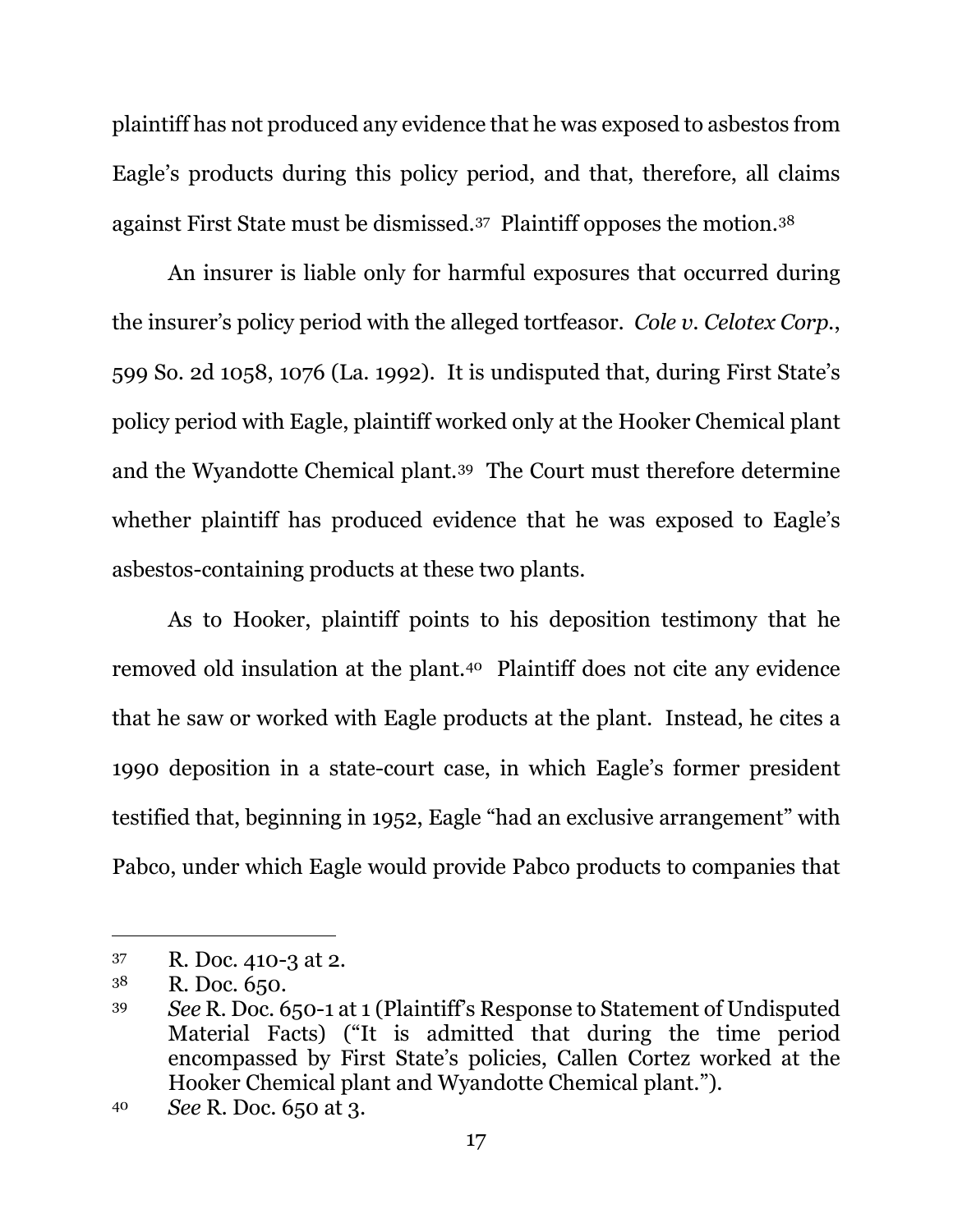wanted to purchase them.41 Plaintiff then cites a 1993 deposition from another case, in which the corporate representative of Pabco's pipe-covering manufacturer testified that Pabco pipe covering contained asbestos until September of 1971.42 Next, plaintiff cites the 1990 deposition of a former insulator, who testified that, when he worked a job at Hooker in 1967, he worked with Pabco pipe covering.43 Based on these cited depositions, plaintiff contends that the insulation that he removed at Hooker in the late 1970s was asbestos-containing Pabco pipe supplied by Eagle.44

Defendant First State raises evidentiary objections to the deposition testimony that plaintiff cites,45 but the Court need not decide those issues. Even if the testimony were admissible for summary-judgment purposes, plaintiff's woven-together series of inferences does not create an issue of fact as to his exposure to asbestos attributable to Eagle while at Hooker. While this evidence indicates that Pabco pipe covering contained asbestos, it does

<sup>41</sup> R. Doc. 650-7 at 3-6 (Deposition of Fred Joseph Schuber, Jr. at 129:1- 132:24, *LaNassa v. Celotex Corp.*, No. 88-18048 (La. Civ. Dist. Ct. Parish of Orleans, May 31, 1990)).

<sup>42</sup> R. Doc. 650-6 at 4 (Deposition of Thomas F. Flauherty at 17:6-13, *Holmes v. Avondale Indus., Inc.*, No. 432-979 (La. Jud. Dist. Ct. Parish of Jefferson, Nov. 3, 1993)).

<sup>43</sup> R. Doc. 650-5 at 4-6 (Deposition of Ralph Manguno at 69:11-13, 124:7- 125:9, *Manguno v. AC&S, Inc.*, No. 82-1570 (E.D. La. Jan. 29, 1990)).

<sup>44</sup> R. Doc. 650 at 4.

<sup>45</sup> R. Doc. 794 at 1-3.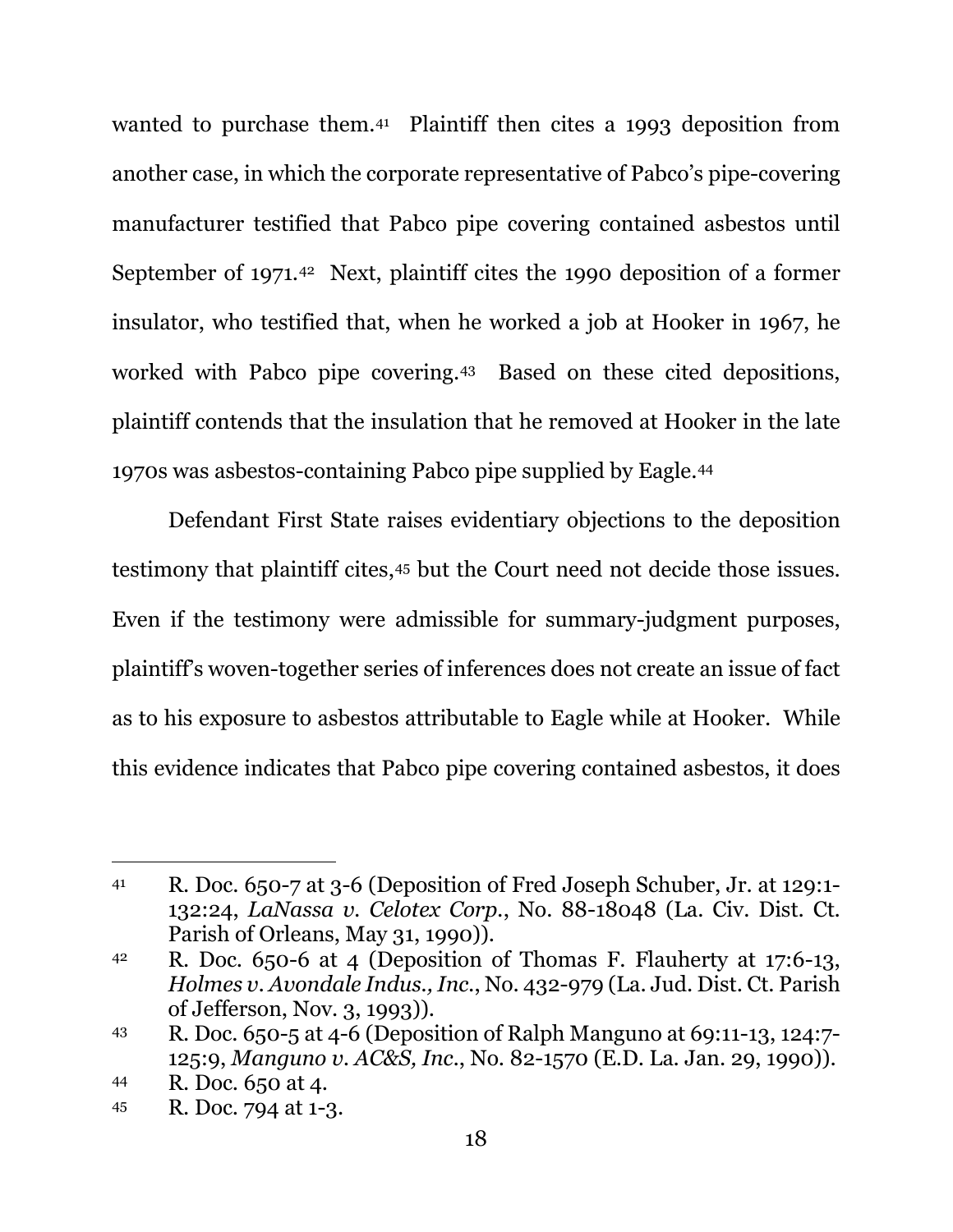not place plaintiff around that asbestos-containing material. That Eagle sold Pabco materials to certain companies, and that one insulator worked with Pabco materials at Hooker in 1967, does not make it "more likely than not that [plaintiff] inhaled [Eagle's] asbestos fibers" at Hooker when he removed insulation at the plant ten years later, in 1977. *Williams*, 23 F.4th at 512 (citing *Held*, 672 So. 2d at 1109). No party has pointed to evidence indicating how much of the pipe covering used at Hooker was Pabco covering supplied by Eagle, and thus whether it is reasonable to infer that it was Pabco pipe covering that plaintiff removed in 1977. Moreover, even if plaintiff *were* removing Pabco pipe covering, there is no evidence of when that Pabco pipe covering had been installed. This is significant because Pabco's pipe covering did not contain asbestos after 1971. Too much speculation is required for a reasonable jury to conclude that, if plaintiff removed insulation from pipes at Hooker, it was more likely than not Pabco pipe covering, and the pipe covering contained asbestos. After drawing all reasonable inferences in favor of the plaintiff, the Court finds that plaintiff's work at Hooker does not create an issue of fact as to First State's liability as Eagle's insurer.

Plaintiff also worked at the Wyandotte Chemical plant during the period of First State's policy with Eagle. First State asserts that plaintiff's only evidence of exposure to Eagle products at Wyandotte is his recollection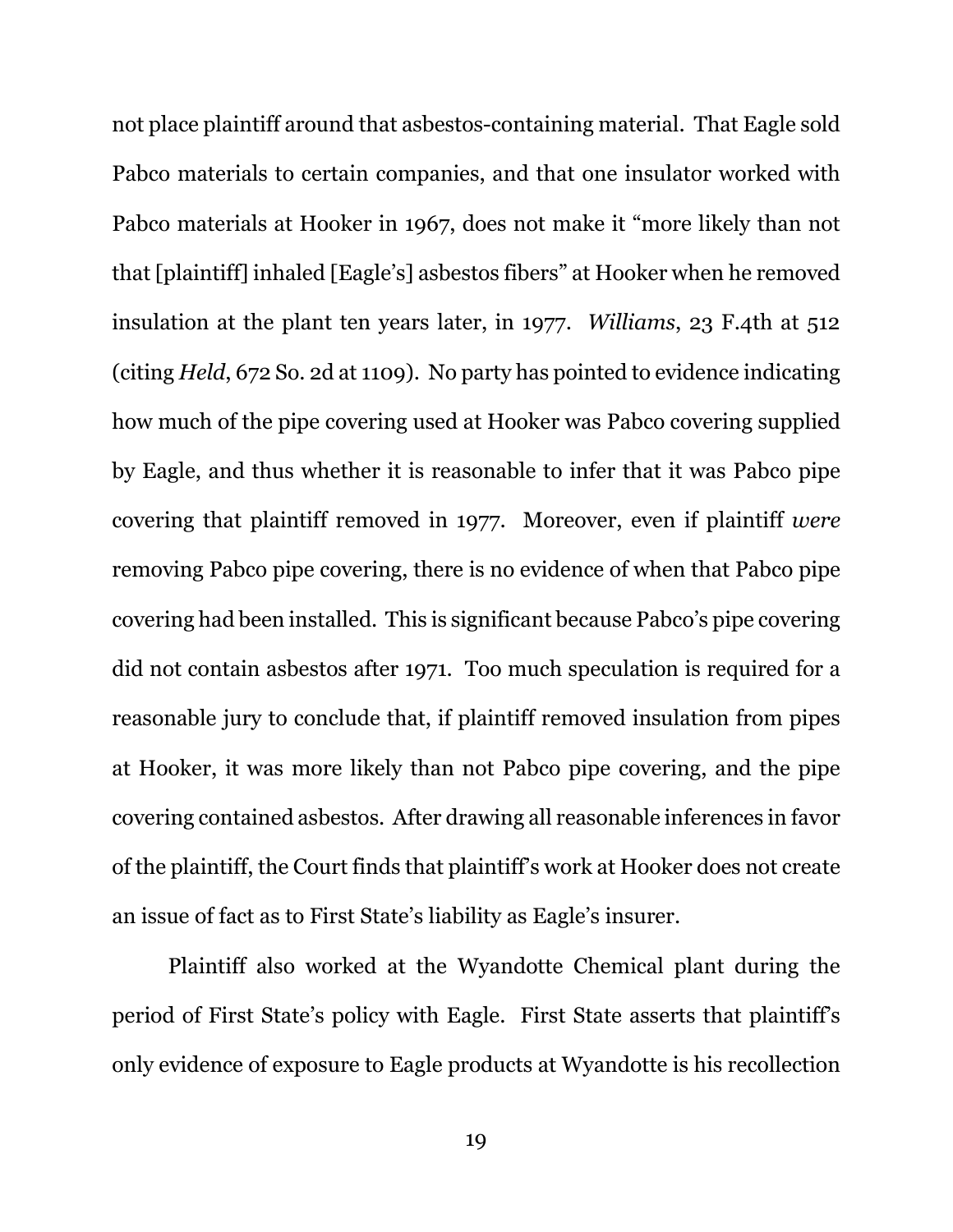of seeing boxes labeled "Eagle" in Wyandotte's warehouse.46 First State also cites the deposition of plaintiff's industrial-hygiene expert, Gerard Baril, who testified that he could not identify who supplied the insulation materials to Wyandotte, or how the materials got there.47 Specifically, Baril was asked: "Can you point to any evidence about how any of the materials you reference ... got to Wyandotte Chemical or who supplied them?"<sup>48</sup> Baril, having reviewed plaintiff's deposition testimony, responded, "Basically, it would be the insulators. But how it got there, no idea."49 Baril was then asked, "You don't have any specific evidence about who the insulators were or who they were working for during the time period that you were talking about in this portion of your report; right?"50 Baril replied, "That's correct. We don't have the identity of those subcontractors."<sup>51</sup>

In response, plaintiff submits various segments of testimony from two of his depositions. But the cited testimony is insufficient to create an issue of fact regarding plaintiff's exposure to Eagle-supplied asbestos products at Wyandotte. First, plaintiff cites testimony in which he states that he worked

<sup>46</sup> R. Doc. 410-3 at 3-4.

<sup>47</sup> *Id.* at 4; *see also* R. Doc. 410-7 at 2 (Deposition of Gerard L. Baril at 217:5-16).

<sup>48</sup> R. Doc. 410-7 at 2 (Deposition of Gerard L. Baril at 217:11-14).

<sup>49</sup> *Id.* (Deposition of Gerard L. Baril at 217:15-16).

<sup>50</sup> *Id.* (Deposition of Gerard L. Baril at 217:22-25).

<sup>51</sup> *Id.* at 3 (Deposition of Gerard L. Baril at 218:1-2).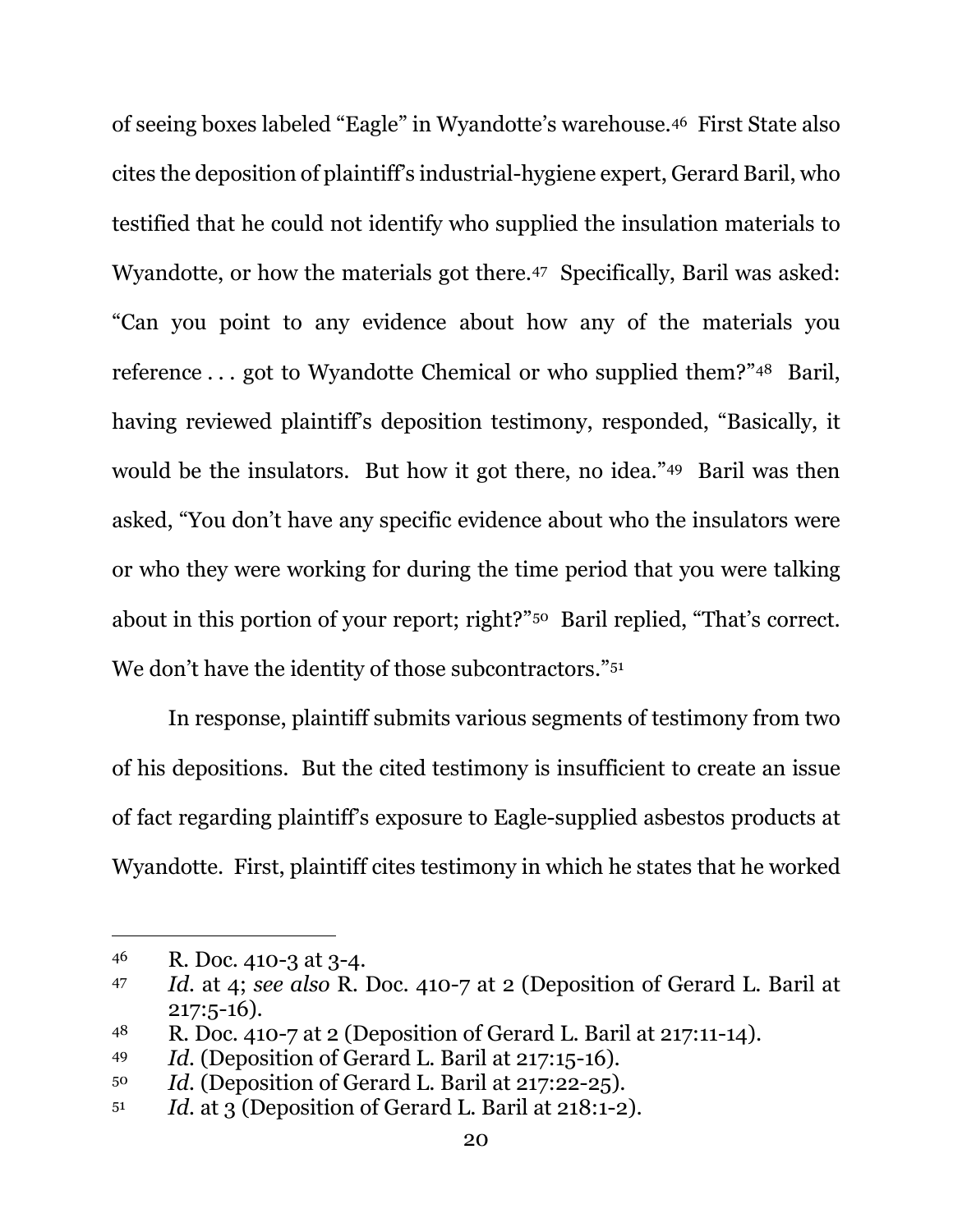around Eagle employees who were doing insulation work, and that dust from their work got onto plaintiff's clothes.52 But the preceding portion of this deposition, which plaintiff omits in his opposition, makes clear that the cited questions and answers do not pertain to Wyandotte. Instead, counsel asks plaintiff about his work at the Shell refinery,53 the Vulcan plant,54 the Goodrich plant,55 a Georgia Gulf facility,56 and a Triad facility.57 After proceeding through facts about each of these facilities, counsel asks plaintiff if he "remember[s] ever seeing employees of a company called Eagle Asbestos in *any of those facilities*."58 Plaintiff's cited testimony about exposure then ensues. Accordingly, this deposition testimony does not pertain to plaintiff's work at Wyandotte, and does not create an issue of fact regarding his exposure to Eagle products while working there.

Second, plaintiff cites a statement from the same portion of his deposition, when he says, regarding Eagle employees, "That was just about all of the facilities I worked on in my career."59 But this nonspecific,

<sup>52</sup> *See* R. Doc. 650 at 4-5.

<sup>53</sup> R. Doc. 794-1 at 2 (Discovery Deposition of Callen Cortez at 189:2-23).

<sup>54</sup> *Id.* at 5 (Discovery Deposition of Callen Cortez at 192:21-25).

<sup>55</sup> *Id.* at 8 (Discovery Deposition of Callen Cortez at 195:16-22).

<sup>56</sup> *Id.* at 11 (Discovery Deposition of Callen Cortez at 198:18-23).

<sup>57</sup> *Id.* at 12-13 (Discovery Deposition of Callen Cortez at 199:12-200:23).

<sup>58</sup> *Id.* at 16 (Discovery Deposition of Callen Cortez at 203:9-12) (emphasis added).

<sup>59</sup> *Id.* (Discovery Deposition of Callen Cortez at 203:17-19).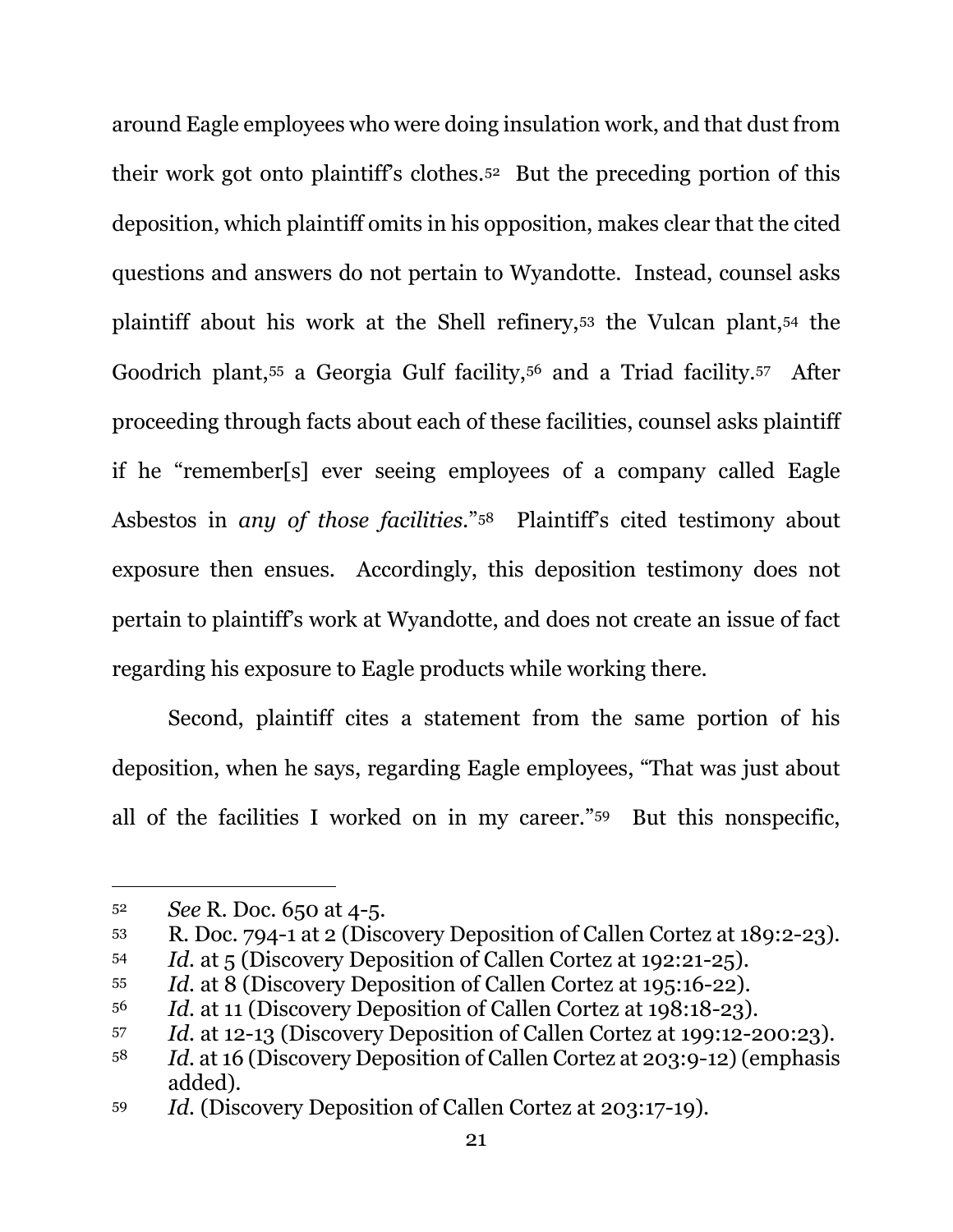sweeping statement about "just about all of the facilities" where plaintiff worked is insufficient to defeat summary judgment as to Eagle's products. Critically, plaintiff does not specify which facilities are included or excluded from this set of facilities, nor does he explain the extent or nature of his interaction with Eagle employees, or proximity to Eagle's asbestoscontaining products, at the facilities where Eagle assertedly had a presence. The Court finds that this broad statement does not create an issue of fact regarding plaintiff's exposure to Eagle-supplied products at Wyandotte.

Third, plaintiff cites deposition testimony regarding his work at Wyandotte. But none of this testimony places plaintiff around Eagle's asbestos-containing products. Specifically, plaintiff testified about his exposure to a Benjamin Foster 81-27 asbestos-containing adhesive, explaining that it got on plaintiff's clothes and dripped on the floor, and that plaintiff walked on it.<sup>60</sup> But there is no indication that this adhesive was supplied by Eagle. The only mention of Eagle in the context of plaintiff's work at Wyandotte is his testimony that he saw boxes with "Eagle" written on them in Wyandotte's warehouse.61 Plaintiff was not asked about the

<sup>60</sup> R. Doc. 650 at 6-7.

<sup>61</sup> R. Doc. 650-4 at 15 (Discovery Deposition of Callen Cortez at 498:11- 19).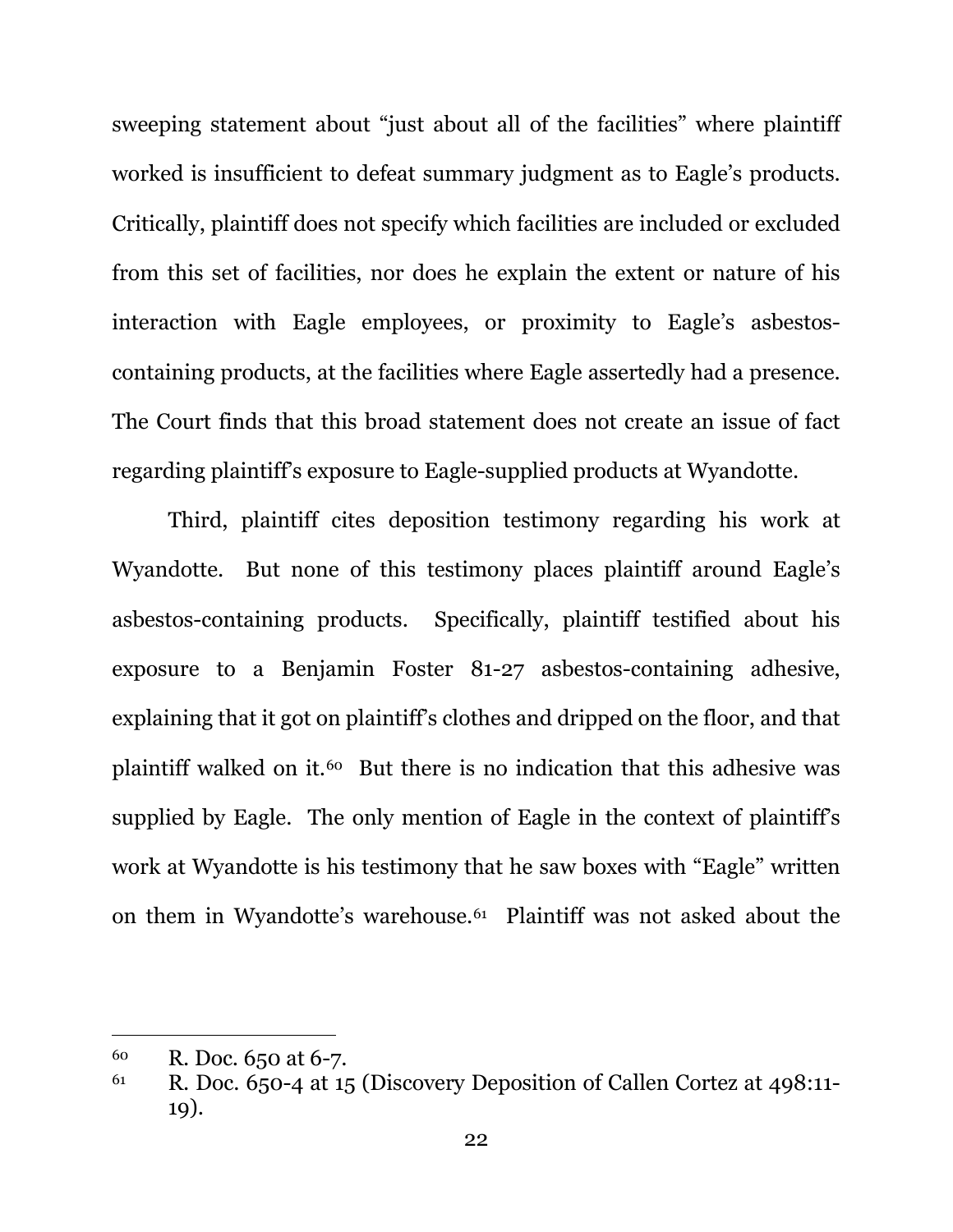contents of those Eagle boxes at Wyandotte until later in the deposition,

when the following exchange occurred between plaintiff and his counsel:

- **Q.** Now, you were asked several questions by Eagle's [c]ounsel, McCarty's [c]ounsel, and Taylor-Seidenbach, and you said in the boxes, in addition to half-rounds they also had elbows and 90s and T's, I guess—
- **A.** Yes.
- **Q.** —is for the joints?
- **A.** Yes.
- **Q.** The elbows and the T's that were in the boxes from McCarty, Eagle, and Taylor-Seidenbach, did that look like the same type of pipe covering material?
- **A.** Yes.
- **Q.** Did they all match?
- . . .
- A. They all matched, yeah.<sup>62</sup>

Plaintiff does not explain the import of this testimony. Even construing the boxes at issue to be the Eagle-labeled boxes in Wyandotte's warehouse, this vague testimony about their contents does not create an issue of fact regarding plaintiff's exposure to Eagle's asbestos-containing products. For starters, plaintiff does say that he opened these boxes or was present when they were opened or handled. Nor does he explain what is meant by his statements that the elbows and Ts "look[ed] like the same type of pipe covering material," or that "[t]hey all matched." And in any case,

<sup>62</sup> *Id.* at 18-19 (Discovery Deposition of Callen Cortez at 808:23-809:15).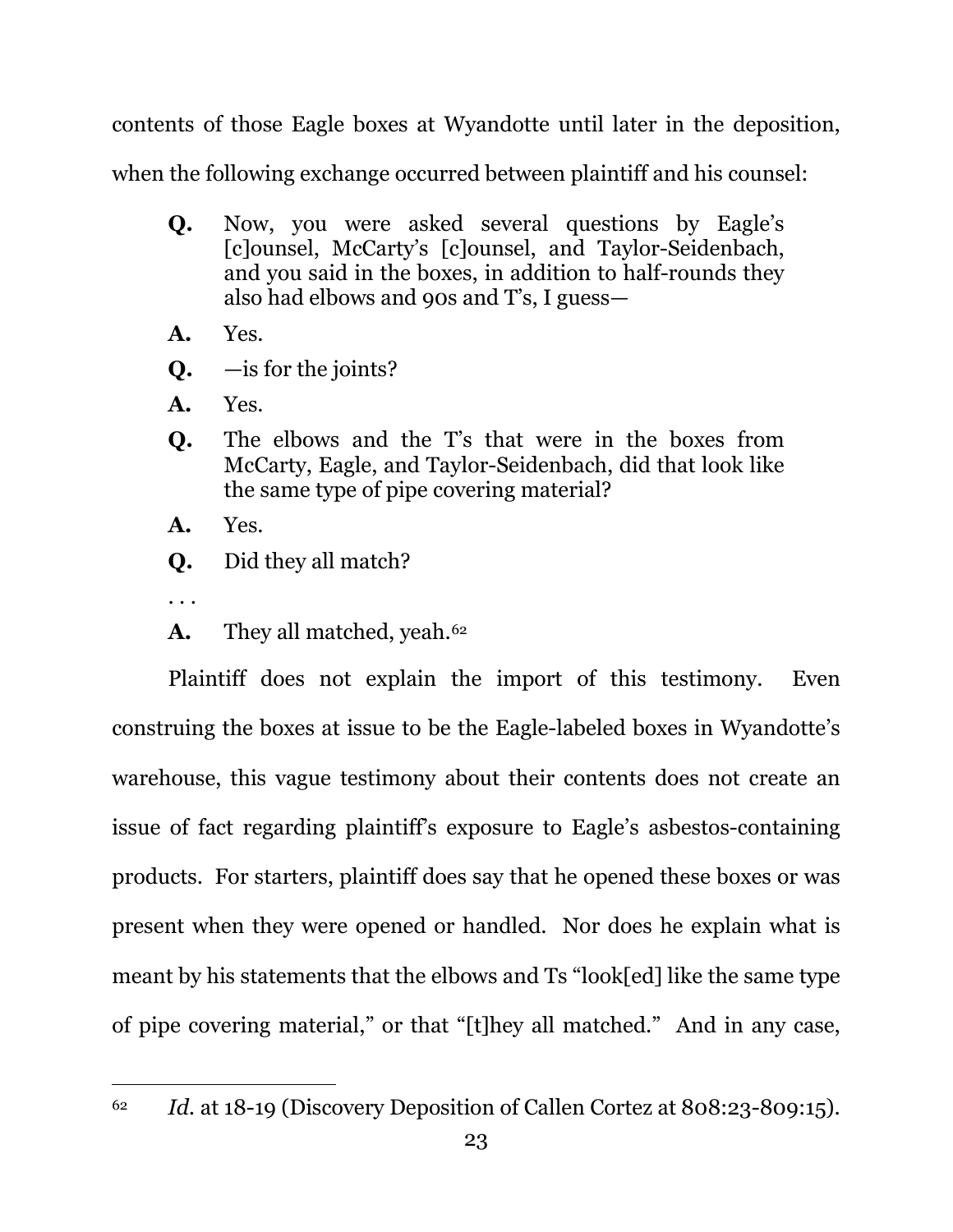plaintiff does not submit any evidence indicating that the boxes' contents contained asbestos. Reasonable inferences cannot transform this testimony into evidence that plaintiff was exposed at Wyandotte to asbestos-containing products from Eagle. For these reasons, the Court finds that plaintiff has failed to create an issue of fact on this issue. *Cf. Lucas v. Hopeman Bros.*, 60 So. 3d 690, 702 (La. App. 4 Cir. 2011) (affirming summary judgment for defendant when the deponent "testified regarding the decedent installing insulation, or blankets, while at Avondale," but "could not state who manufactured the blankets nor does [his] testimony establish that the blankets actually contained asbestos.").

Accordingly, the Court finds that there is no dispute of material fact regarding plaintiff's exposure to asbestos from Eagle during First State's policy period with Eagle. First State's motion for summary judgment<sup>63</sup> is granted.

# **C. USF&G's Motion for Partial Summary Judgment**

United States Fidelity & Guaranty Company moves for partial summary judgment, on the same basis as First State.<sup>64</sup> Specifically, USF&G

<sup>63</sup> R. Doc. 410.

<sup>64</sup> R. Doc. 445.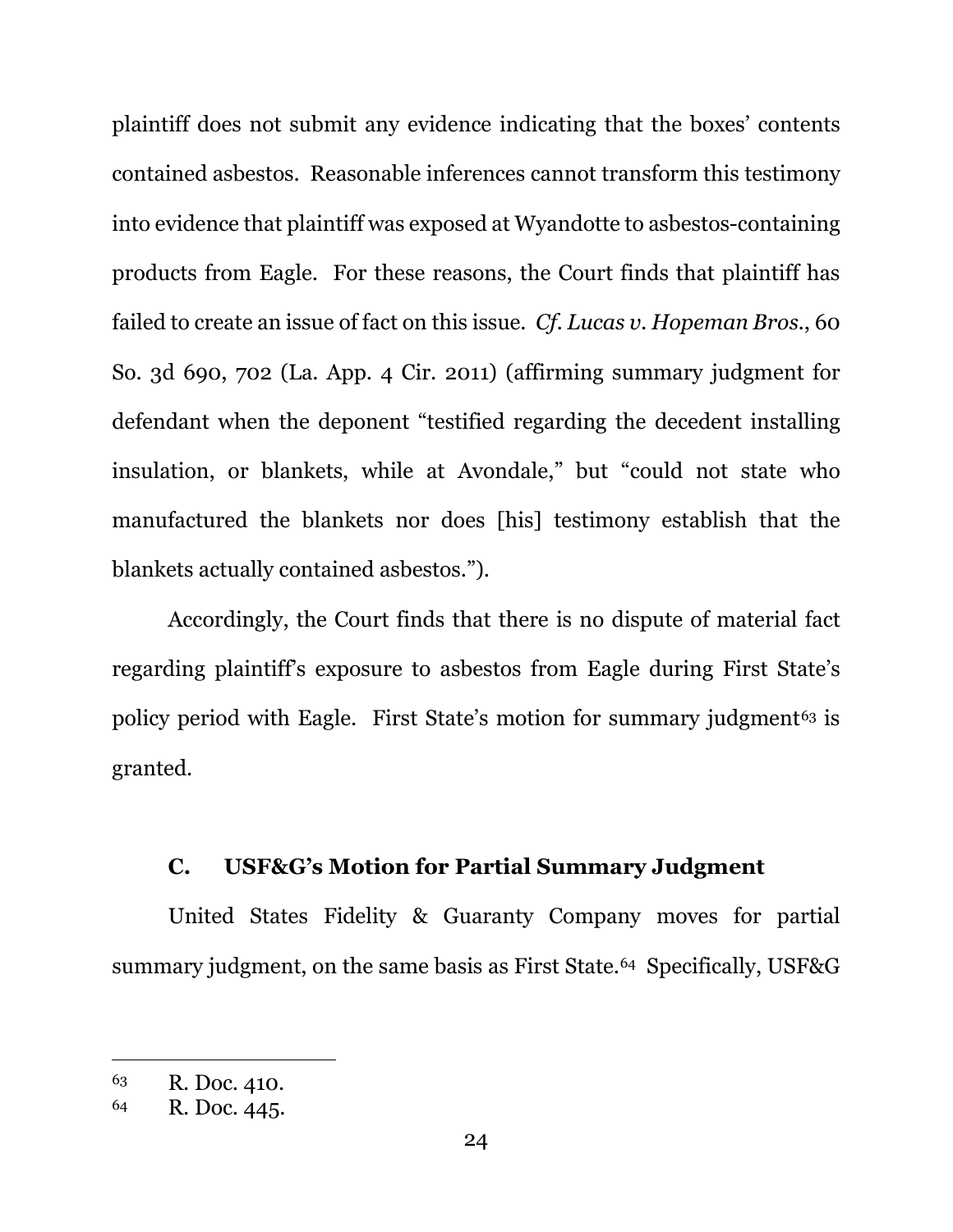issued general liability insurance policies to Eagle, Inc. from 1977 to 1981.<sup>65</sup> On the grounds argued in First State's motion for summary judgment, USF&G seeks dismissal of all claims against it as the alleged insurer of Eagle for the period of August 12, 1977 to November 1, 1979.<sup>66</sup> Plaintiff opposes the motion, and submits the same evidence in opposition as he submits in opposition to First State's motion.67

Because the Court has found that plaintiff has not submitted evidence sufficient to meet his burden to show that he was exposed to products attributable to Eagle during his work at the Hooker or Wyandotte facilities from 1977 to 1979, USF&G is entitled to summary judgment as to claims arising out of that period. USF&G does not seek, and the Court does not grant, summary judgment regarding any claims arising from plaintiff's alleged exposure to asbestos from Eagle during USF&G and Eagle's policy periods from 1979 to 1981. USF&G's motion for partial summary judgment<sup>68</sup> is granted.

<sup>&</sup>lt;sup>65</sup> R. Doc. 445-2 at 2 (Affidavit of Kenneth Kupec  $\P$  5).

<sup>66</sup> R. Doc. 445-1 at 3.

<sup>67</sup> R. Doc. 683.

<sup>68</sup> R. Doc. 445.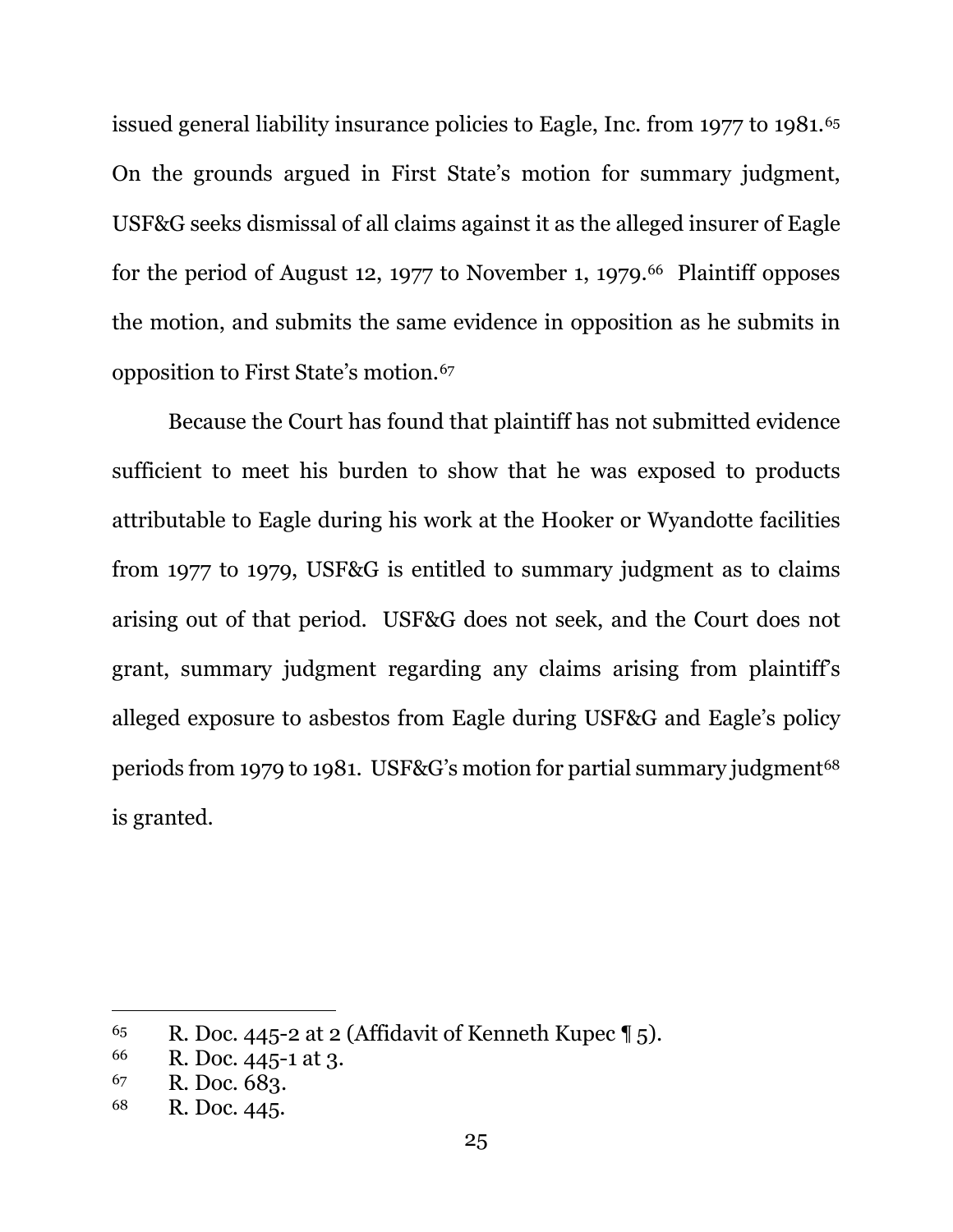# **D. Berkshire Hathaway's Motion for Summary Judgment**

Berkshire Hathaway Specialty Insurance Company moves for summary judgment, seeking dismissal of all claims against it.<sup>69</sup> Berkshire held a liability insurance policy with Eagle, Inc. for two distinct policy periods: first, from August 12, 1974 to August 12, 1975,70 and, second, from August 12, 1976 to August 12, 1977.<sup>71</sup> Berkshire contends that plaintiff has not produced any evidence that he was exposed to asbestos from Eagle's products during either of these policy periods, and that, therefore, all claims against Berkshire must be dismissed.72 Plaintiff opposes the motion.73

 As stated above, an insurer is liable only for harmful exposures that occurred during the insurer's policy period with the alleged tortfeasor. *Cole*, 599 So. 2d at 1076. The parties agree that Berkshire's liability coverage of Eagle corresponds to plaintiff's work at five distinct facilities: Halter Marine, Inc.,74 Service Marine & Shipbuilding Corp. ("Service Marine"),75 the

<sup>69</sup> R. Doc. 416.

<sup>70</sup> R. Doc. 416-2 (Stonewall Insurance Company Policy) (1974-1975).

<sup>71</sup> R. Doc. 416-3 (Stonewall Insurance Company Policy) (1976-1977).

<sup>72</sup> R. Doc. 416-1 at 1.

<sup>73</sup> R. Doc. 646.

<sup>74</sup> R. Doc. 646-3 at 3 (Callen Cortez Social Security Records).

<sup>75</sup> *Id.*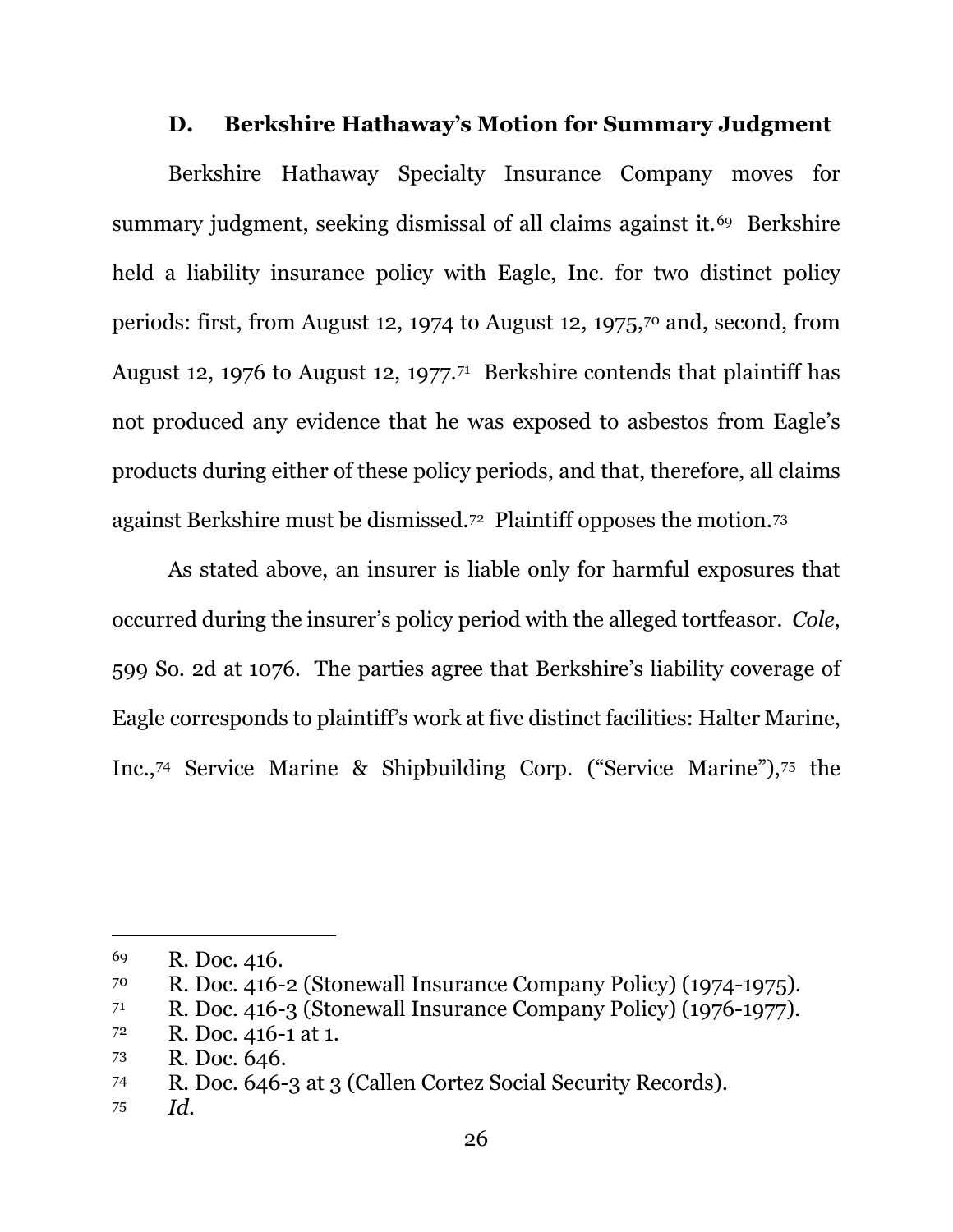Monsanto petrochemical plant,<sup>76</sup> the Hooker Chemical plant,<sup>77</sup> and the Wyandotte Chemical plant.78

As to Hooker and Wyandotte, the Court has already addressed, in granting First State's motion for summary judgment, plaintiff's evidence of his alleged exposure to Eagle's asbestos-containing products at these two facilities.79 In his opposition to Berkshire's motion, plaintiff offers the same evidence he presents as to First State's motion, regarding his exposure to Eagle-supplied asbestos products at Hooker and Wyandotte. Plaintiff does not offer any additional evidence or otherwise show that a different outcome is warranted as to Berkshire's coverage of Eagle. Accordingly, for the reasons already given, the Court finds that plaintiff's evidence of asbestos exposure attributable to Eagle at Hooker and Wyandotte does not create an issue of fact sufficient to defeat summary judgment.

As to his work at Service Marine and Monsanto, plaintiff cites his testimony that (i) he worked around Eagle employees, and that (ii) Eagle had a presence at "just about all of the facilities [he] worked on in [his] career."80

<sup>76</sup> R. Doc. 416-4 at 5 (Discovery Deposition of Callen Cortez at 174:10-16).

<sup>77</sup> R. Doc. 646-3 at 3 (Callen Cortez Social Security Records).

<sup>78</sup> *Id.* at 4.

<sup>79</sup> *See supra* Section III.B (granting First State's motion for summary judgment).

<sup>80</sup> R. Doc. 646 at 4.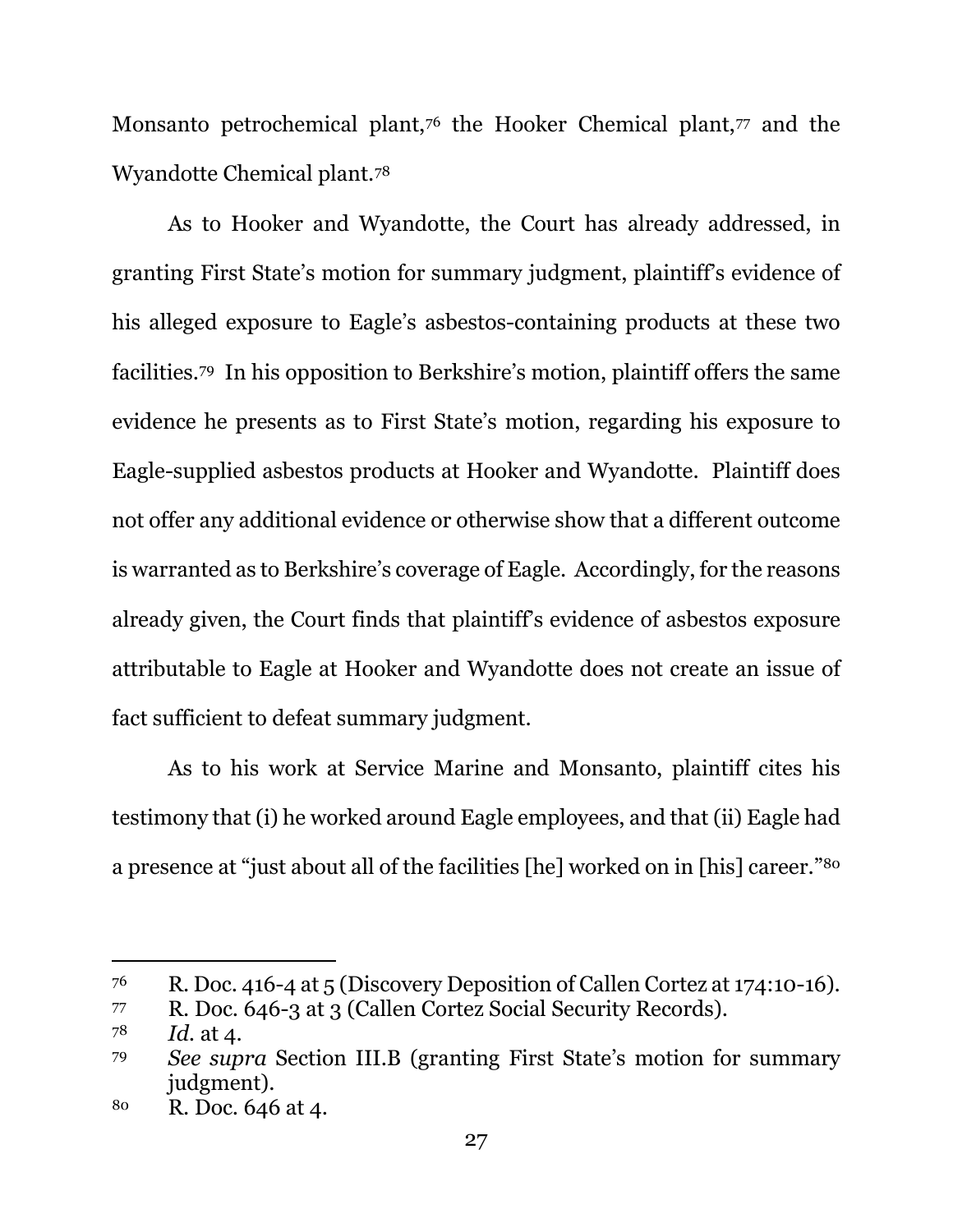For the reasons already given regarding First State's motion, this testimony does not create an issue of fact regarding plaintiff's exposure to asbestos attributable to Eagle. With respect to plaintiff's work around Eagle employees, the Court again notes that, despite plaintiff's repeated attempts to cloud the context of this testimony, this portion of the deposition pertained to a specific set of facilities.81 Service Marine and Monsanto are not among those facilities. Moreover, as explained above, <sup>82</sup> the Court again finds that plaintiff's statement regarding Eagle's presence at "just about all the facilities" where he worked is insufficient to defeat summary judgment. Plaintiff's evidence regarding his work at Service Marine and Monsanto does not create an issue of material fact for the purposes of Berkshire's liability as Eagle's insurer.

The Court thus proceeds to address plaintiff's work at Halter Marine, the only remaining facility pertinent to Berkshire's motion. Plaintiff testified that, while at Halter Marine, he worked near personnel from Hopeman Brothers, Inc. ("Hopeman"), who worked on piping and in the living quarters on vessels.83 He testified that their work sent dust flying into the air, and

<sup>81</sup> *See supra* Section III.B (granting First State's motion for summary judgment).

<sup>82</sup> *See id.*

<sup>83</sup> R. Doc. 646-4 at 4-9 (Discovery Deposition of Callen Cortez at 155:21- 162:10).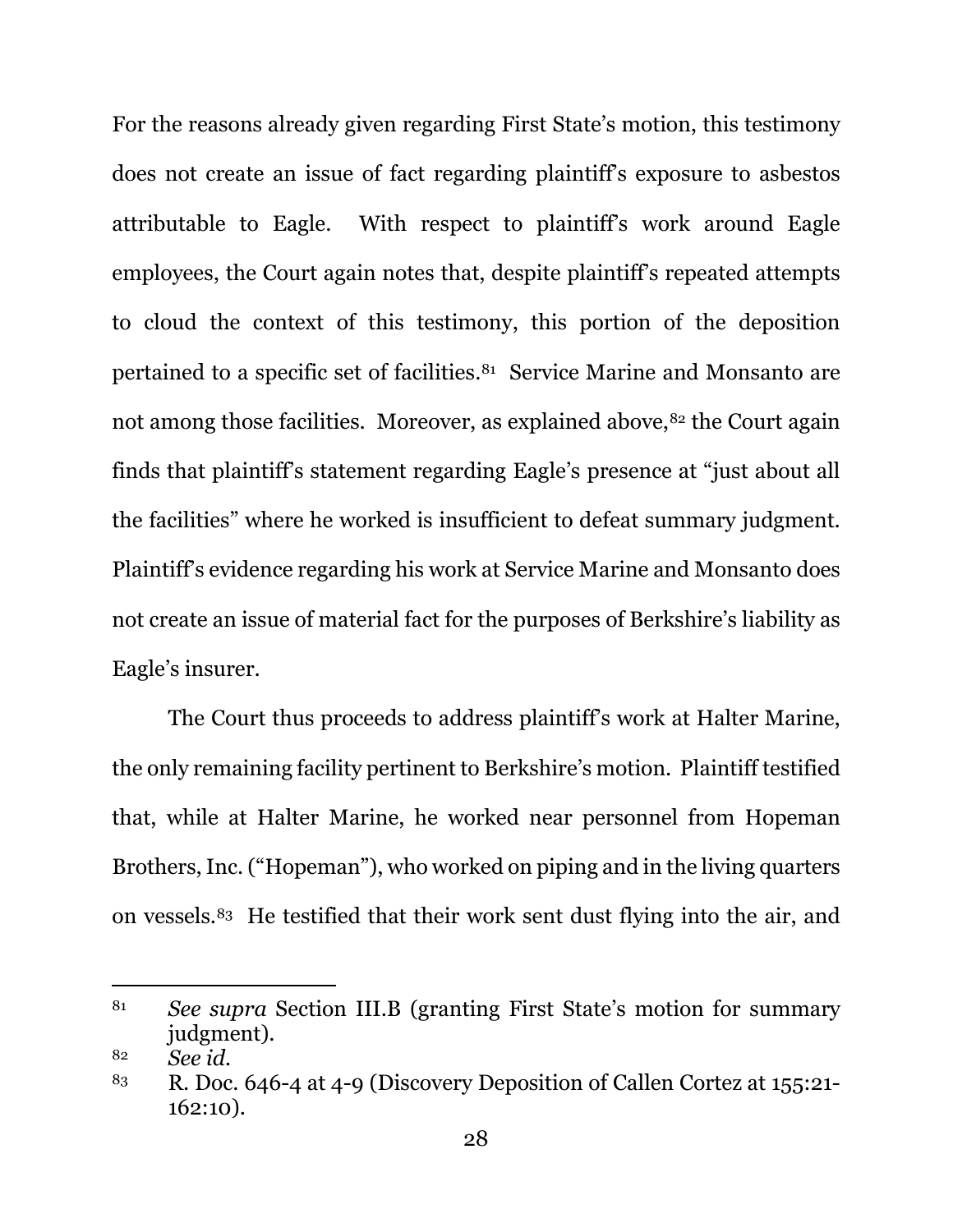that he it got on his clothes, and he breathed it in.<sup>84</sup> Plaintiff then attempts to connect the Hopeman workers to Eagle, by citing the following exchange from his deposition:

- **Q.** And do you know the brand or manufacturer of any of the materials that Hopeman Brothers used at Halter Marine during the time that you worked there?
- **A.** Eagle and McCarty and Taylor-Seidenbach were everywhere.85

Plaintiff contends that, in light of this testimony, there exists an issue of fact as to whether he was exposed to Eagle's products at Halter Marine. But the ensuing testimony makes clear that plaintiff had no basis to support this inference. In response to plaintiff's answer that these three companies' products "were everywhere," counsel said: "Okay. I am not asking you about those companies right now. What I am asking you about is Hopeman Brothers. And do you remember Hopeman Brothers working at Halter Marine when you worked there?"86 Plaintiff replied that he remembers Hopeman personnel working there, and that the Hopeman employees did the same work at Halter Marine as they did at Avondale.87 Plaintiff's excerpt of this portion of the deposition stops there. But in reply, Berkshire has

<sup>84</sup> *Id.* at 7 (Discovery Deposition of Callen Cortez at 159:3-25).

<sup>85</sup> *Id.* at 28 (Discovery Deposition of Callen Cortez at 314:2-7).

<sup>86</sup> *Id.* (Discovery Deposition of Callen Cortez at 314:8-12).

<sup>87</sup> *Id.* (Discovery Deposition of Callen Cortez at 314:13-23).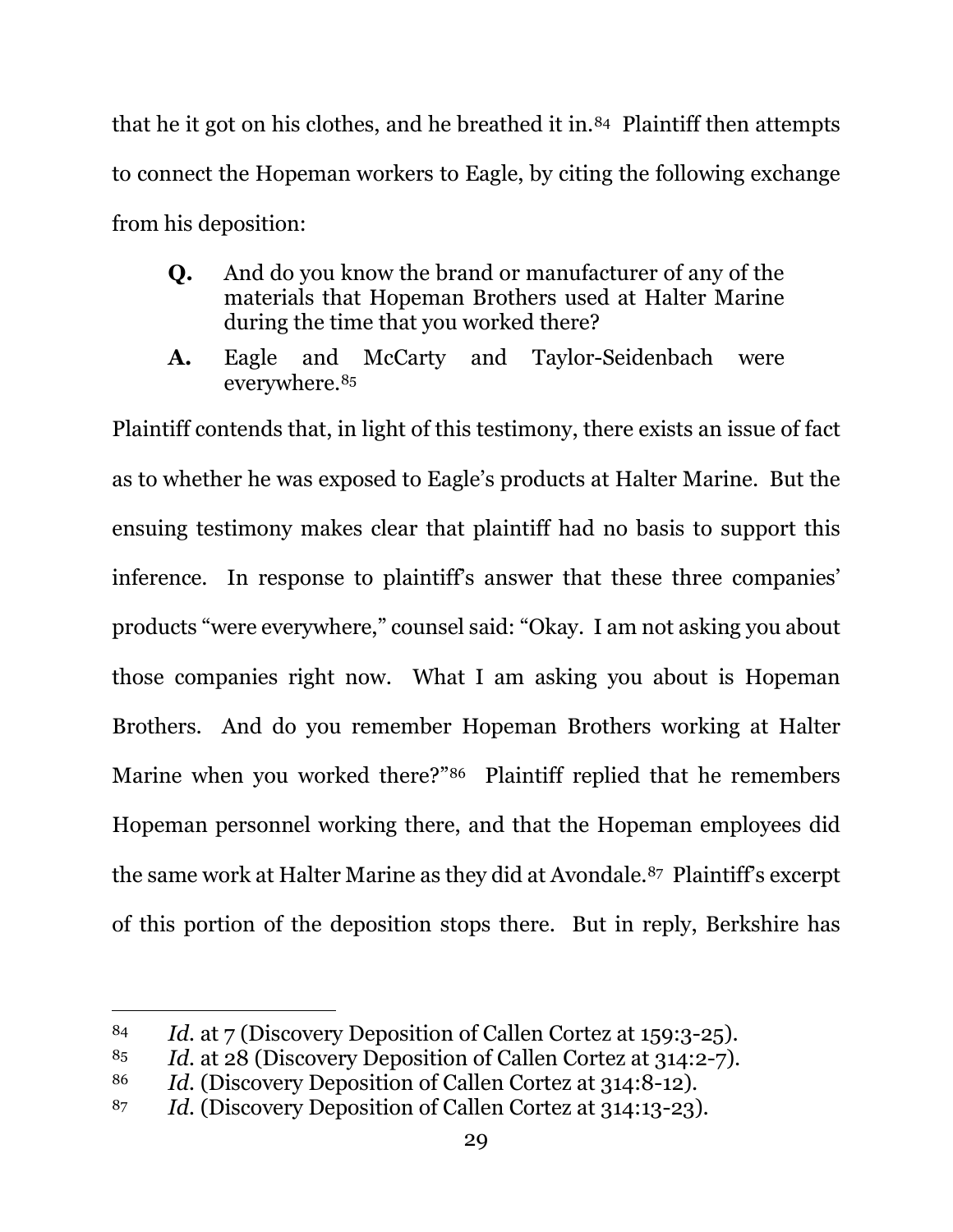provided the next page of the transcript, which contains the following exchange:

- **Q.** Okay. And do you know the brand or manufacturer of any of the materials that Hopeman Brothers used when you worked at Halter Marine?
- **A.** No.
- **Q.** And did you see the specifications for any of the work that Hopeman Brothers was to have done on any of the vessels at Halter Marine?
- **A.** No.
- **Q.** And are you able to provide any more description of the material that Hopeman Brothers was using on the vessels at Halter Marine other than what you have already given me?
- **A.** No.88

This testimony, taken in context, makes clear that plaintiff is unable to sustain his burden to show that he was exposed to Eagle's products from the work of the Hopeman personnel at Halter Marine. And plaintiff's other arguments regarding his work at Halter Marine do not address Eagle at all,<sup>89</sup> and therefore do not create an issue of fact as to Berkshire's liability arising from his work at Halter Marine.

<sup>88</sup> R. Doc. 834-1 at 7 (Discovery Deposition of Callen Cortez at 315:66-21).

<sup>89</sup> *See* R. Doc. 646 at 3-4 (quoting plaintiff's deposition testimony regarding asbestos exposure from insulation work at Halter Marine, with no mention of Eagle or its products).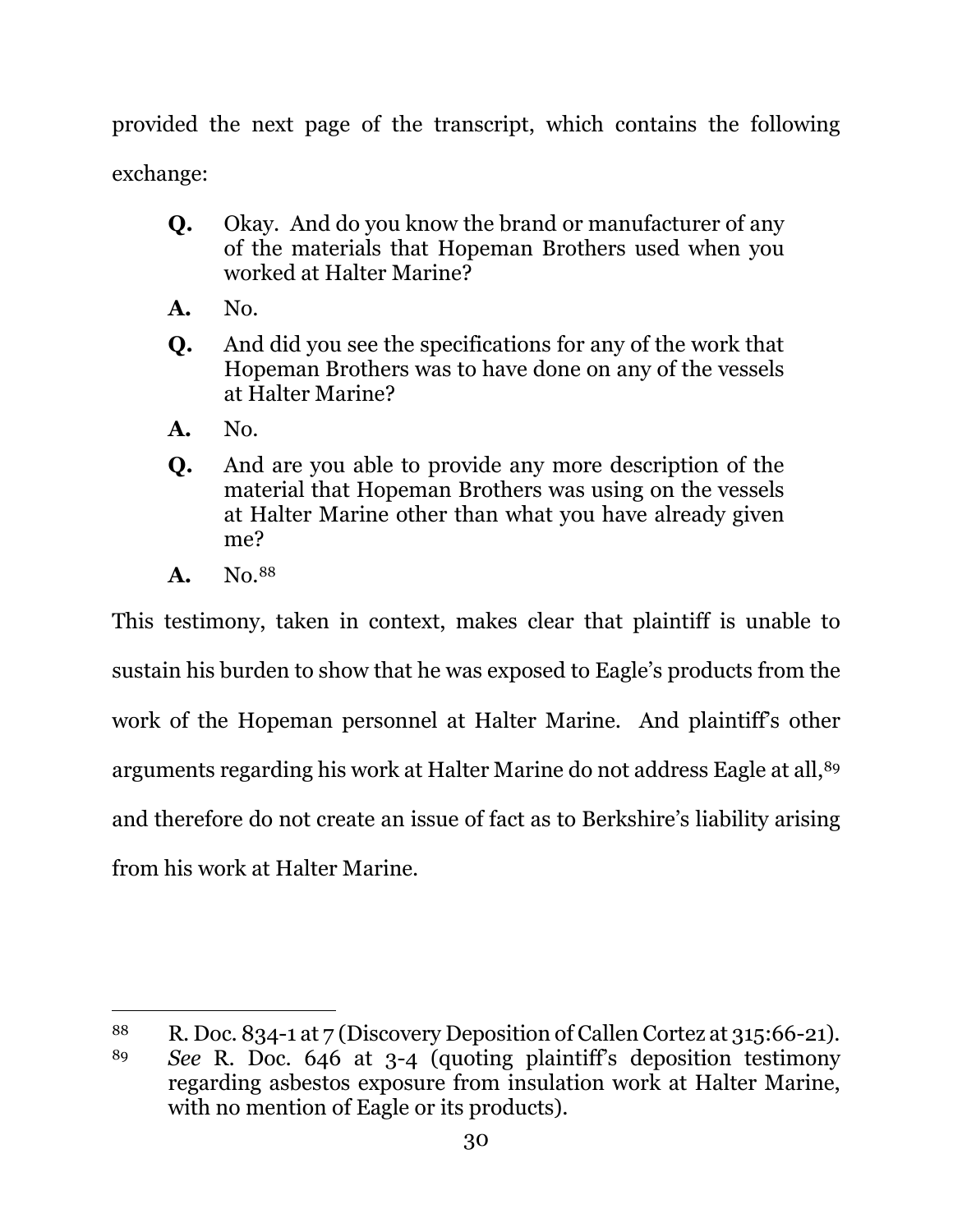For these reasons, the Court finds that plaintiff has not produced evidence sufficient to meet his burden to show that he was exposed to Eaglesupplied asbestos products at any of the facilities where he worked during the periods of Berkshire's liability policies with Eagle. Berkshire is therefore entitled to summary judgment and dismissal of all claims against it.

# **E. GE's Motion for Summary Judgment**

Defendant General Electric Company moves for summary judgment, seeking dismissal of all claims against it.<sup>90</sup> Plaintiff, Avondale, and Continental Insurance Company oppose the motion.91 GE first contends that plaintiff has not produced evidence that he worked near GE personnel or products.92 But contrary to GE's assertion, the record reflects that plaintiff worked around GE turbines during his time at Avondale, and that he saw people conducting work on the turbines, including installing insulation.93 Plaintiff testified that the brands of turbines were GE and Westinghouse.94 He then testified that, when he was around the GE turbines, the work on the

<sup>90</sup> R. Doc. 496.

<sup>91</sup> R. Docs. 640, 647 & 701.

<sup>92</sup> R. Doc. 496-1 at 6.

<sup>93</sup> R. Doc. 640-2 at 7-8 (Perpetuation Deposition of Callen Cortez at 146:6-147:20).

<sup>94</sup> *Id.* at 8 (Perpetuation Deposition of Callen Cortez at 147:6-10).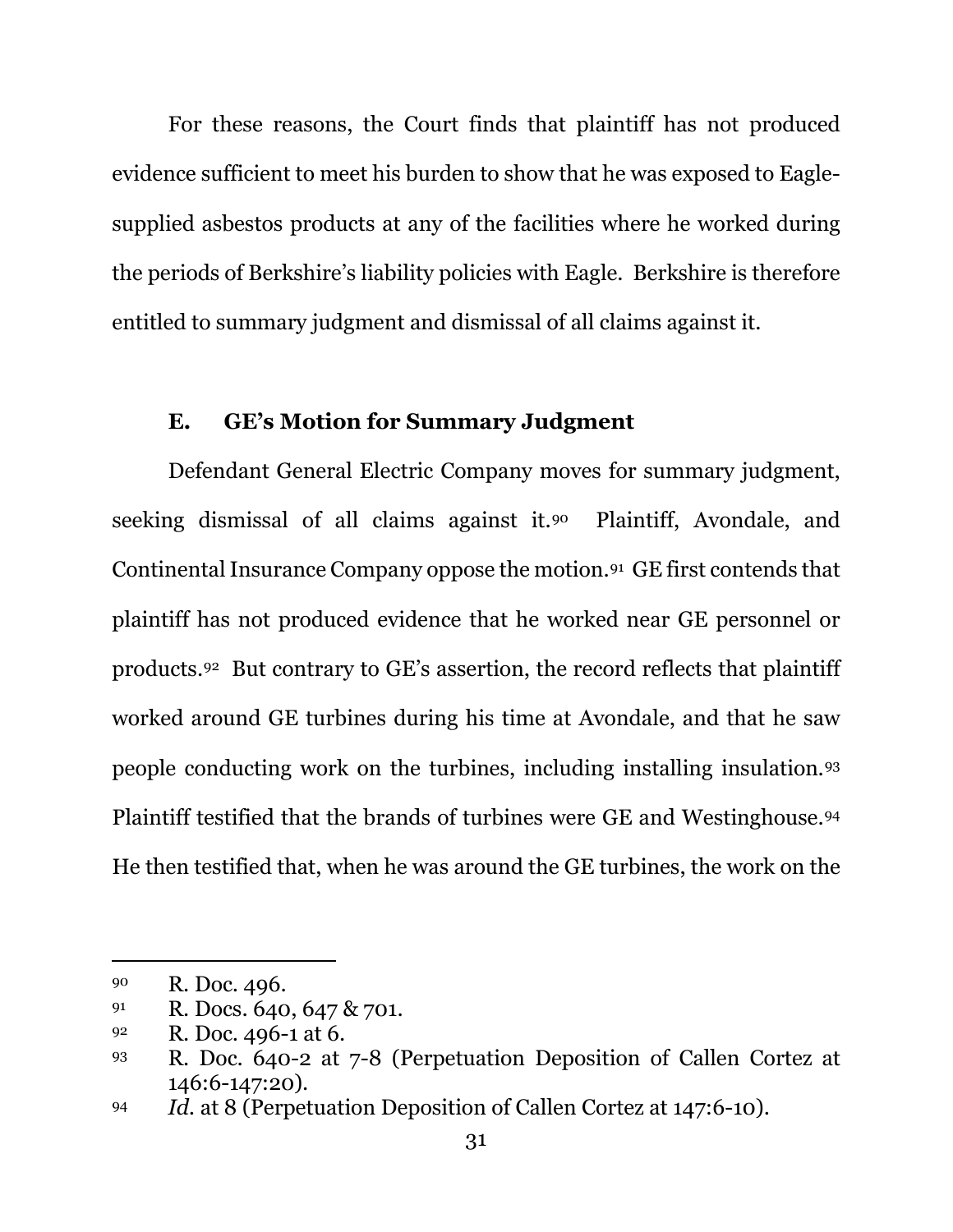turbines produced dust, and he breathed in the dust.95 Moreover, plaintiff has submitted evidence that he was exposed to asbestos in the home, from the dust taken home from his brothers' and father's work in the 1960s. Relevant to GE's motion is that plaintiff's brother, Daniel Cortez, testified that he insulated turbines aboard certain vessels while at Avondale.96 Daniel Cortez specifically testified that he worked on a Genevieve Lykes vessel, as well as the Montana and the Colorado.97 GE's corporate representative, David Skinner, named all of these vessels as ships for which GE provided turbines.98 This evidence is sufficient to create an issue of fact as to whether plaintiff was exposed to products used in connection with GE's turbines.

GE further contends that, even if plaintiff worked around, or was exposed at home to, asbestos associated with GE's turbines, GE is not legally responsible for those harms because it "did not manufacture, sell, supply[,] or install" the insulation for the turbines.99 An assessment of this argument

<sup>95</sup> *Id. (*Perpetuation Deposition of Callen Cortez at 147:11-20).

<sup>&</sup>lt;sup>96</sup> R. Doc. 640-3 at 6 (Deposition of Daniel Cortez at  $28:14-25$ ).

<sup>97</sup> *Id.* at 8 (Deposition of Daniel Cortez at 31:5-16).

<sup>98</sup> R. Doc. 647-11 at 2 (Deposition of David R. Skinner at 20:10-20, *Comardelle v. Pennsylvania Gen. Ins. Co.*, No. 12-6555 (E.D. La. Nov. 3, 2014)). GE did not object to the opposing parties' reliance on Skinner's testimony.

<sup>99</sup> R. Doc. 496-1 at 7.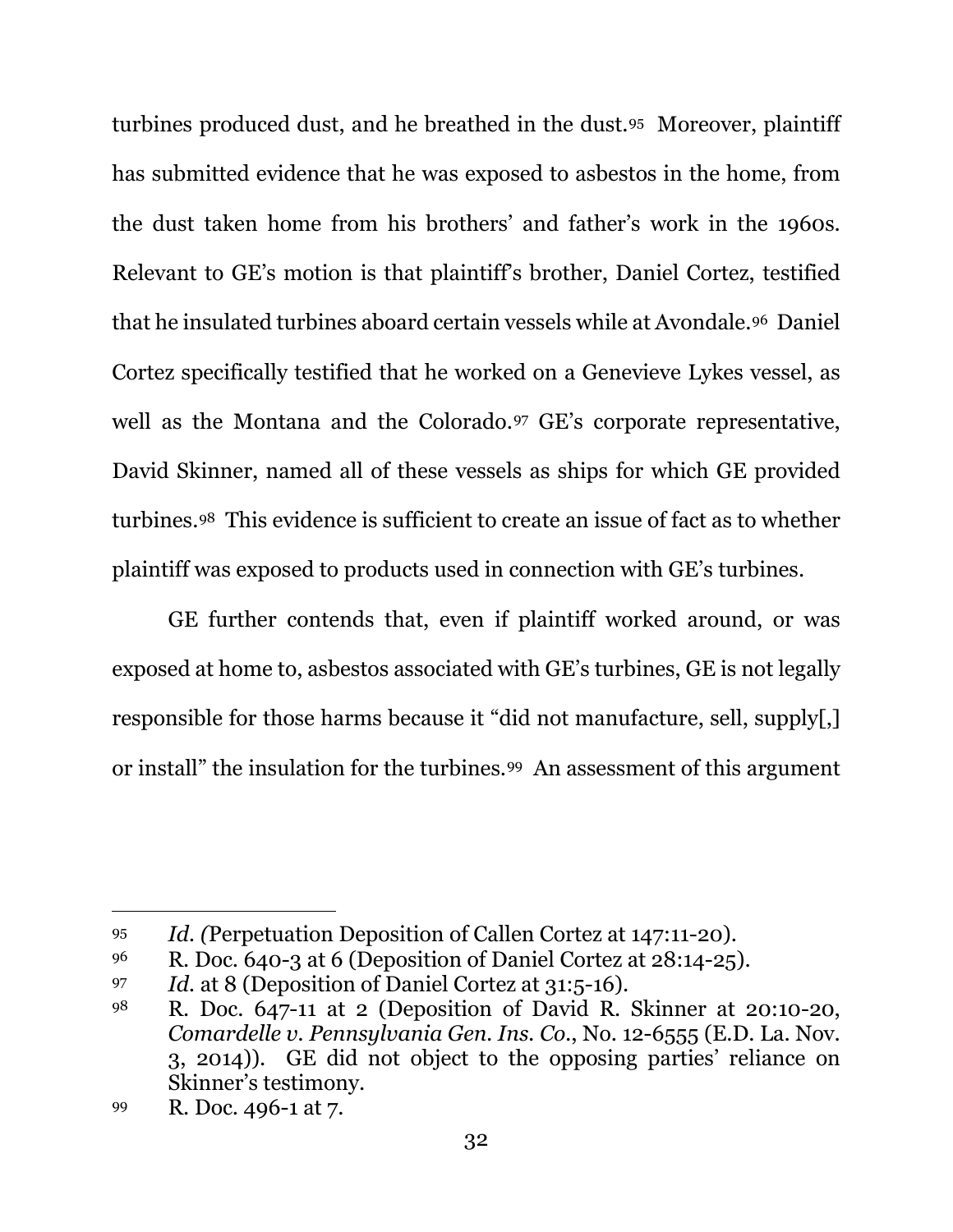requires a brief discussion of the products-liability theories available to the plaintiff.

The substantive law that governs plaintiff's claims is the law in effect when the exposure occurred. *Rando*, 16 So. 3d at 1072. Relevant here is Louisiana products-liability law, which, prior to the enactment of the Louisiana Products Liability Act ("LPLA") in 1987, was summarized by the Louisiana Supreme Court in *Halphen v. Johns-Manville Sales Corp.*, 484 So. 2d 110 (La. 1986). *See Cole v. Ashland Chem., Inc.*, No. 09-6584, 2010 WL 5141248, at \*1 n.2 (E.D. La. Dec. 10, 2010) ("*Halphen*, like many older products liability cases, has been legislatively overruled by the Louisiana Products Liability Act. The exposures at issue in this case occurred prior to the enactment of the Act so the pre-Act principles espoused in *Halphen* apply.").

In *Halphen*, the Louisiana Supreme Court explained that, "[i]n order to recover from a manufacturer, the plaintiff must prove that the harm resulted from the condition of the product, that the condition made the product unreasonably dangerous to normal use, and that the condition existed at the time the product left the manufacturer's control." 484 So. 2d at 113. At issue here is whether GE's product was "unreasonably dangerous," under any of the recognized theories of liability: (1) unreasonably dangerous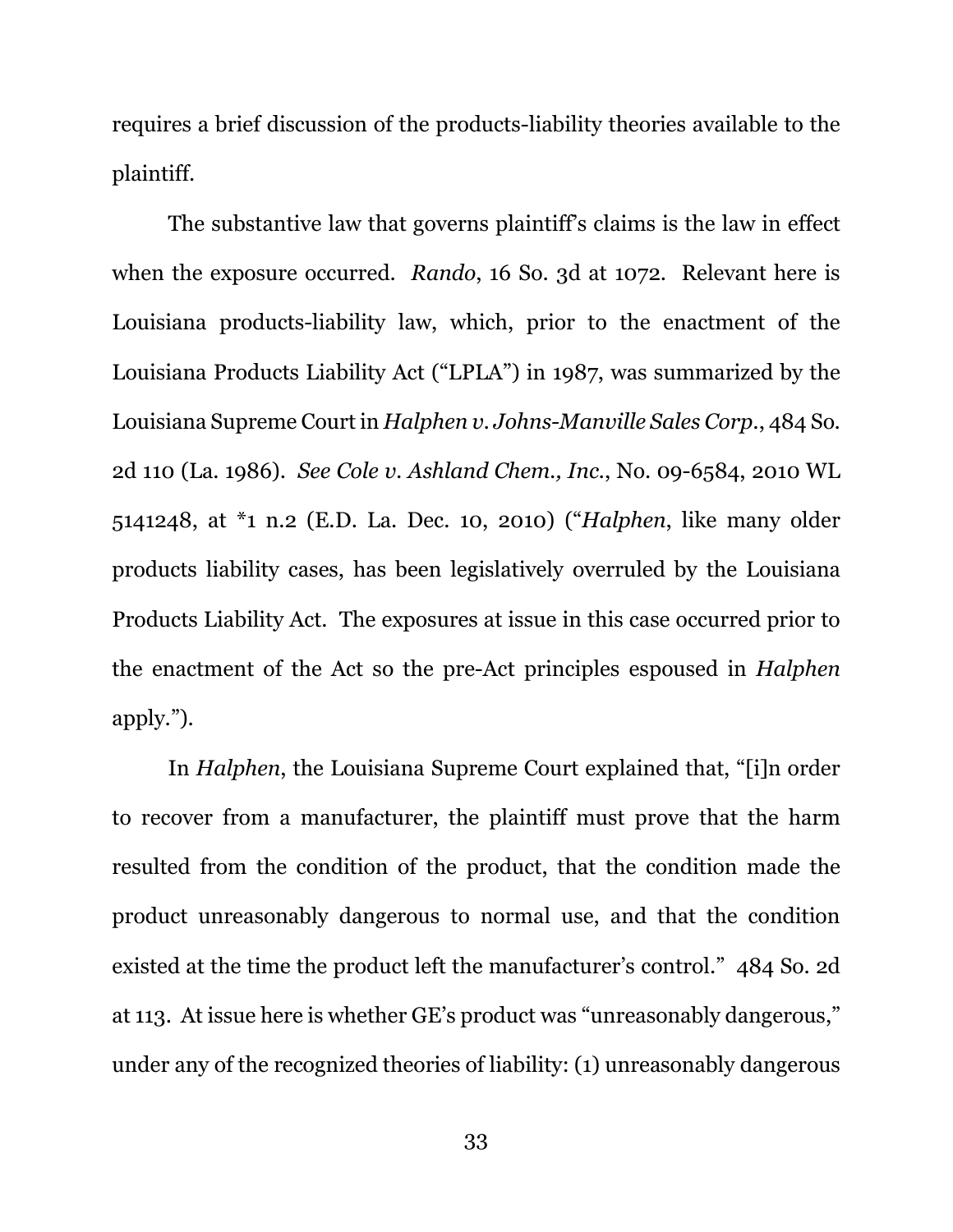in construction or composition, (2) unreasonably dangerous per se, (3) unreasonably dangerous in design, or (4) unreasonably dangerous for failure to warn. *See id.* at 113-15. Only the latter three are relevant here; plaintiff does not allege that GE's turbines were defective in construction or composition.

The Louisiana Supreme Court defined these three products-liability theories as follows. First, a product is "unreasonably dangerous per se if a reasonable person would conclude that the danger-in-fact of the product, whether foreseeable or not, outweighs the utility of the product." *Id.* at 114 (collecting cases). A product may be defective in design (1) if it is unreasonably dangerous per se, (2) if "alternative products were available to serve the same needs or desires with less risk of harm," or (3) if "there was a feasible way to design the product with less harmful consequences." *Id.* at 115. As to warnings, a product is "unreasonably dangerous . . . if the manufacturer fails to adequately warn about a danger related to the way the product is designed." *Id.* at 114-15. Further, "[a] manufacturer is required to provide an adequate warning of any danger inherent in the normal use of its product which is not within the knowledge of or obvious to the ordinary user." *Id.* at 115.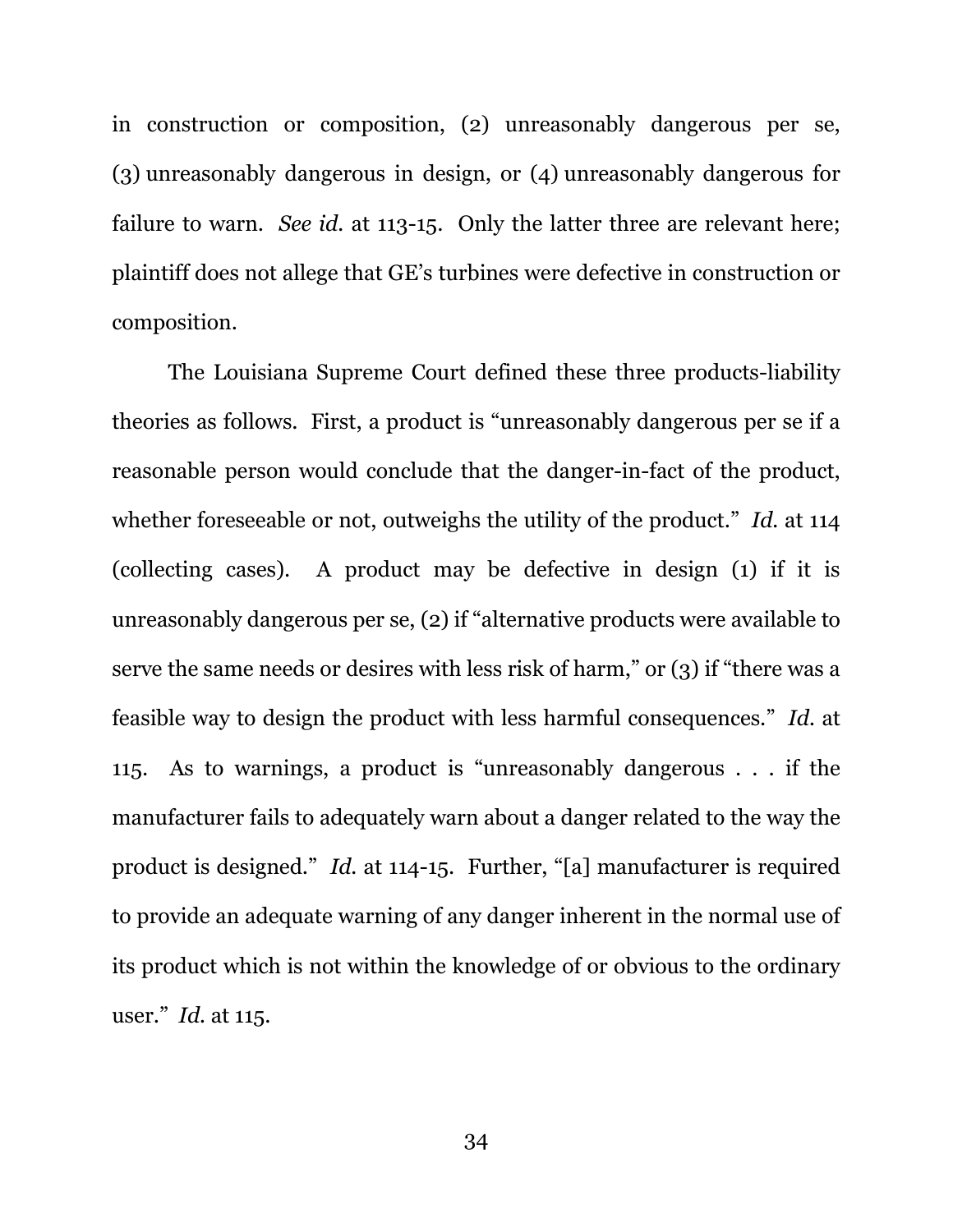# 1. *Asbestos Gaskets*

Here, GE's corporate representative, David Skinner, testified in 2014 that GE manufactured and sold turbines for installation on vessels at Avondale, and that GE's specifications for the turbines included asbestoscontaining gaskets.100 Specifically, plaintiff submits the following testimony from Skinner's deposition:

- **Q.** Now sir, in connection with these commercial vessels for which General Electric supplied its turbines, component parts of those turbines would have included asbestos gaskets; is that correct?
- **A.** I would have assumed there would be some asbestos gaskets in them, yes.
- **Q.** Have you seen specifications by General Electric with regard to sheet asbestos gaskets?
- A. I have seen some, yes.<sup>101</sup>

Skinner reviewed some such specifications at his deposition:

- **Q.** And is this a General Electric sheet gasket specification?
- **A.** Yes, it is. It's dated 1998.
- **Q.** Actually, look at that date again?
- **A.** 1988.
- . . .
- **Q.** [S]o, this is actually [dated] December 19, 1988. General Electric was still specifying asbestos sheet gasket material?

<sup>100</sup> R. Doc. 640-5 at 6, 10-12 (Deposition of David R. Skinner at 34:4-14; 120:9-122:16, *Comardelle v. Pennsylvania Gen. Ins. Co.*, No. 12-6555 (E.D. La. Nov. 3, 2014)).

<sup>&</sup>lt;sup>101</sup> *Id.* at 6 (Deposition of David R. Skinner at 34:4-14).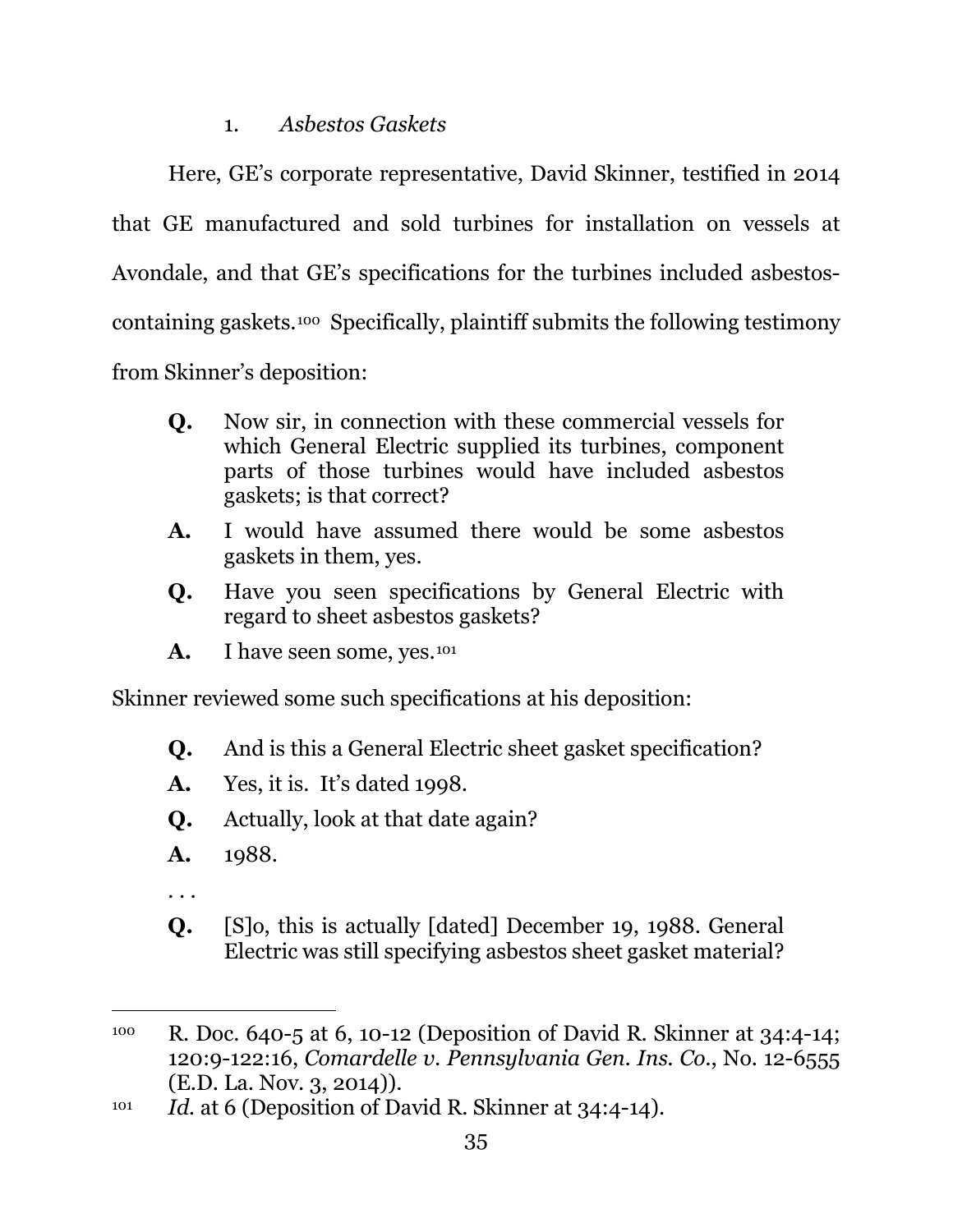- **A.** They had it in their system. . . . .
- **Q.** And so, if you look—if something on the drawing says—if you could look at the second page, A50AF004A, that would be the specification for asbestos sheet gasket material; is that correct?
- **A.** That's correct. There is also a specification B on there, which is a non-asbestos.
- **Q.** I understand, but then the drawing would have a B instead of an A; is that correct?
- **A.** The drawing would have a B involved in it, yes.
- **Q.** Okay. So . . . [b]ottom line, though, in December of 1988, General Electric was still specifying asbestos gaskets?
- **A.** They had an asbestos gasket option still available in the system . . . . <sup>102</sup>

Skinner also testified that GE did not issue warnings about asbestos in connection with its products.103

The Court notes that Skinner does not, at least in the excerpts provided, explicitly connect Avondale to these asbestos gaskets. But the testimony does indicate that GE supplied or specified the gaskets in connection with "vessels for which [GE] supplied its turbines," which included the Lykes vessels, and Colorado and Montana vessels. And as noted above, Daniel Cortez testified that, at Avondale, he insulated turbines on the Genevieve Lykes, the Colorado, and the Montana. Moreover, GE did not rebut plaintiff's suggestion, based on this testimony, that the asbestos

<sup>102</sup> *Id.* at 8-9 (Deposition of David R. Skinner at 36:4-37:15).

<sup>103</sup> *Id.* at 13 (Deposition of David R. Skinner at 183:1-9).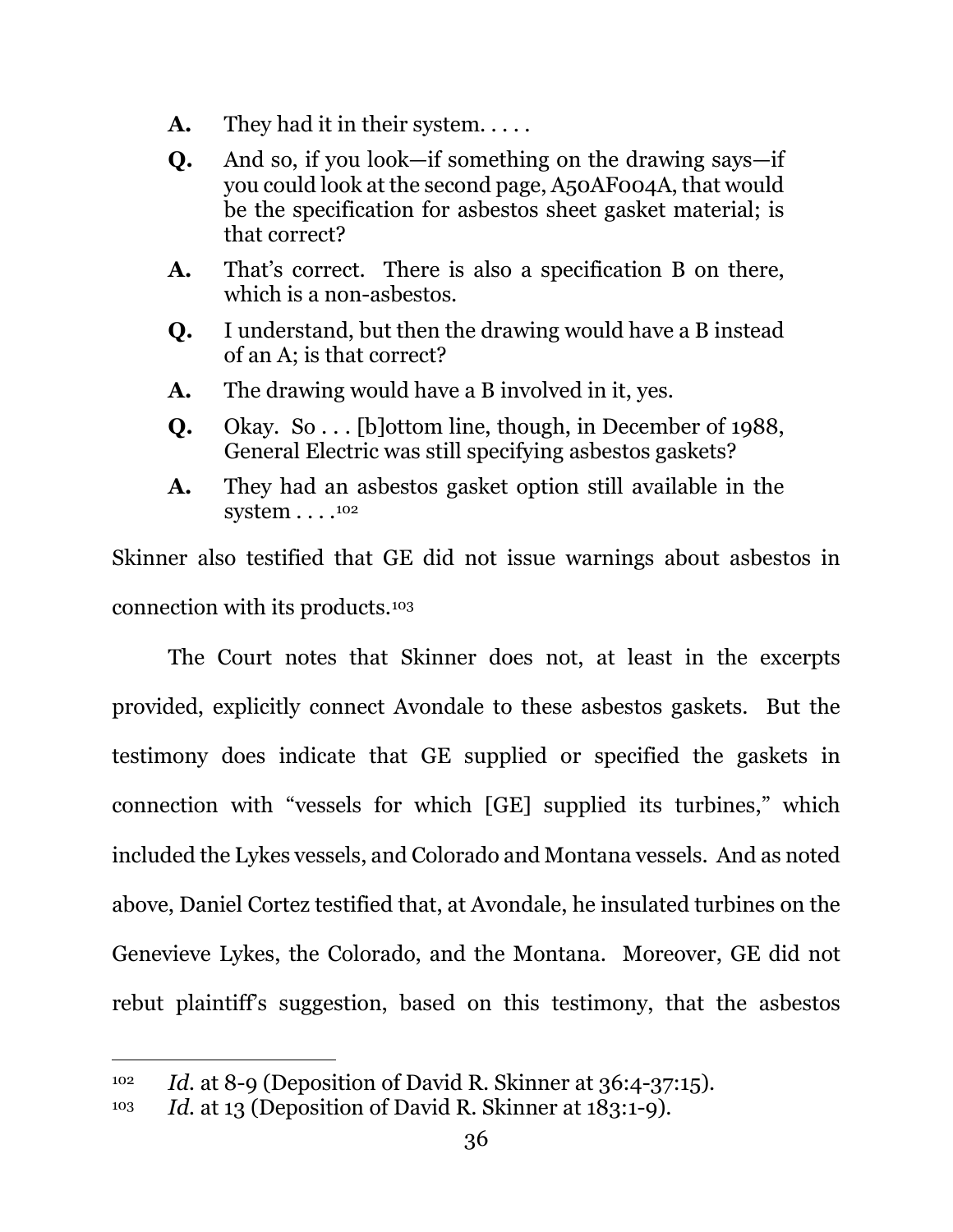gaskets were supplied or specified for GE turbines to be installed on vessels at Avondale.

Accordingly, the Court finds that this testimony raises an issue of fact as to whether GE supplied or specified asbestos-containing gaskets in connection with the turbines that it provided to Avondale. If GE directly supplied asbestos gaskets to Avondale, GE may be held liable for supplying a product that is unreasonably dangerous per se. *See Halphen v. Johns-Manville Sales Corp.*, 788 F.2d 274, 275 (5th Cir. 1986) (noting that "the Supreme Court of Louisiana places asbestos in that category" of products that are unreasonably dangerous per se). Under this theory, "what [GE] knew or could have known about the inherent danger of asbestos [i]s irrelevant to the question of its liability for proximately-caused injury." *Id.* There also remains an issue of fact regarding whether GE issued warnings in connection with the use of asbestos gaskets. Accordingly, even if GE did not itself supply the gaskets, and instead specified that asbestos gaskets be used in connection with its turbines, a reasonable jury may nonetheless find GE liable for failure to warn about a "danger related to the way the product is designed." *Halphen*, 484 So. 2d at 114-15.

GE cites no *Halphen*-era Louisiana cases rejecting a duty to warn based on facts like these. It is true that GE cites Louisiana cases that state that "a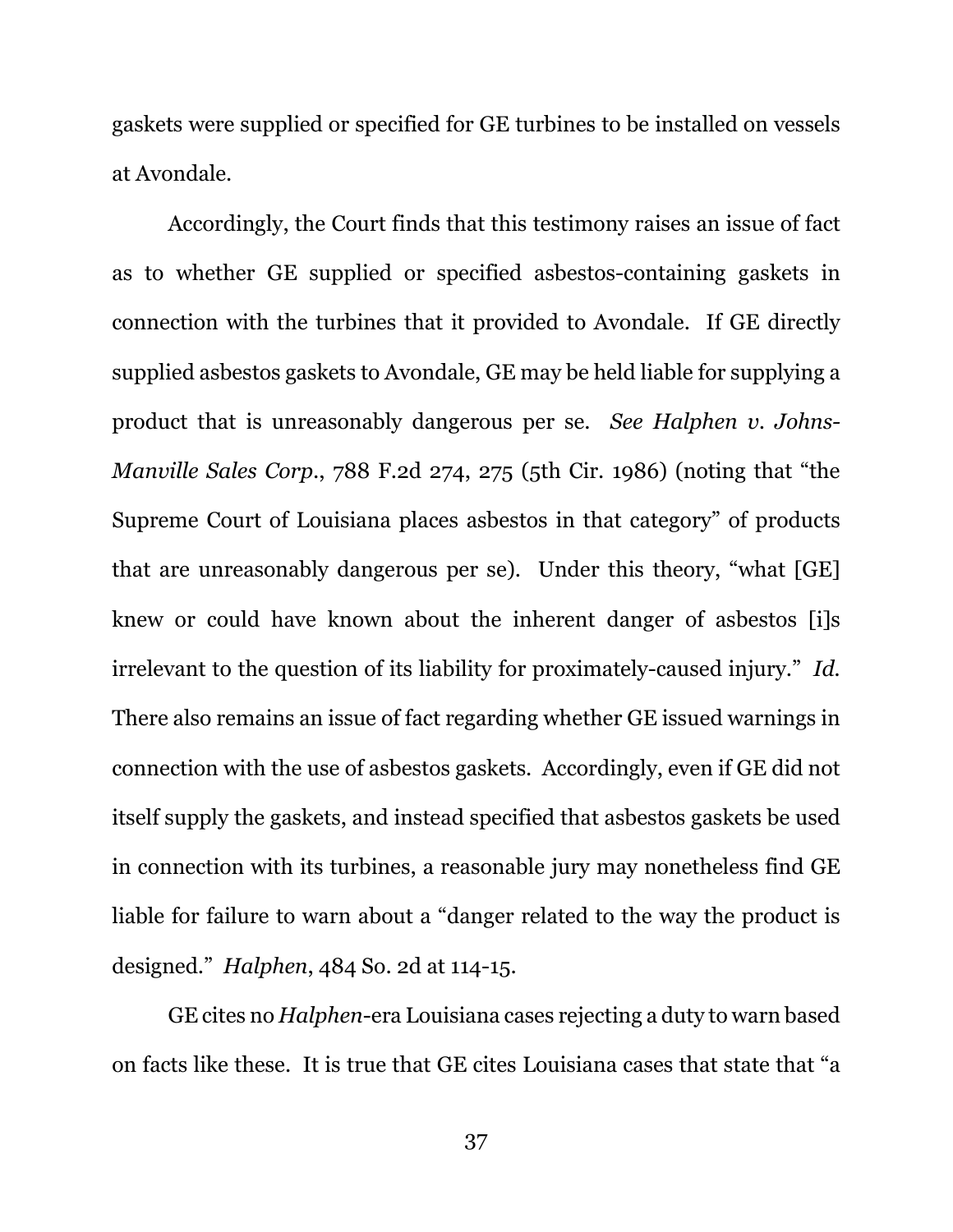manufacturer or seller cannot be liable in a products liability action where it proves that it did not manufacture, install, or sell the component part alleged to be defective." *Home Ins. Co. of Illinois v. Nat'l Tea Co.*, 577 So. 2d 65, 74 (La. App. 1 Cir. 1990) (citing *Newman v. Gen. Motors Corp.*, 524 So. 2d 207, 209 (La. App. 4 Cir. 1988).104 But this rule, as stated and applied in *Home Insurance* and *Newman*, does not answer the question presented by the facts of this case. In *Home Insurance*, the Louisiana First Circuit affirmed the trial court's finding that an oven manufacturer and seller were not liable for a fire, because the wiring defect at issue was created by another party's installation of the wiring. *Id.* And in *Newman*, the Louisiana Fourth Circuit affirmed the trial court's finding that the vehicle manufacturer, GMC, was not liable for the plaintiff's injuries because it did not design, manufacture, or assemble the defective trailer ratchet. 524 So. 2d at 209. In both cases, the manufacturer/seller had no relationship to the defect. The defendants had not supplied, specified, or even recommended the use of the defective product. Indeed, the *Newman* court recognized as much when it noted that the case was "not a case where GMC as the manufacturer incorporated another's product into its vehicle or held the vehicle out to be its own, *together with component parts manufactured by another*." *Id.* (emphasis

<sup>104</sup> R. Doc. 496-1 at 7.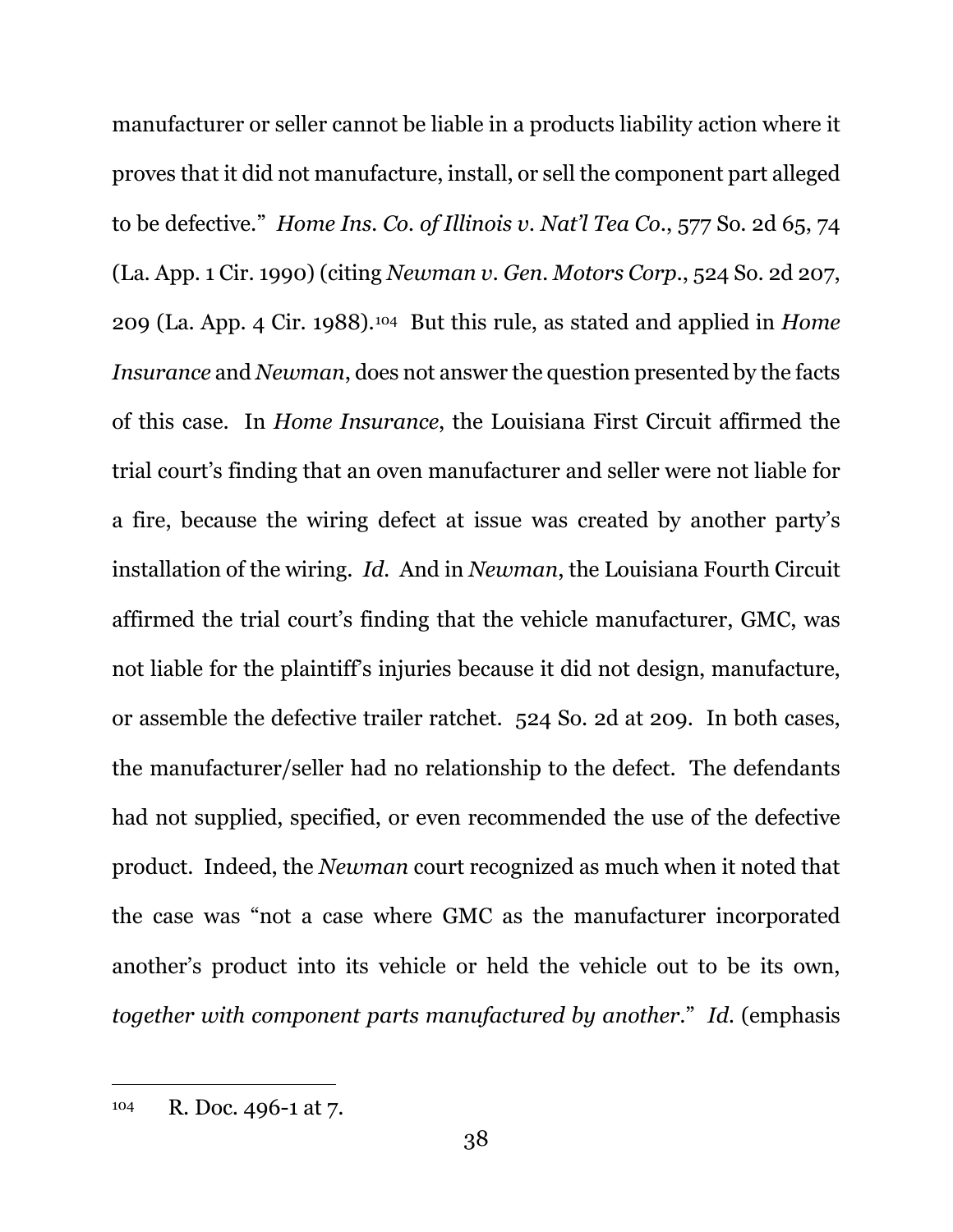added). Here, plaintiff has submitted evidence creating an issue of fact as to whether GE supplied or specified asbestos gaskets as a "component part[]" of its turbines. The disconnect between manufacturer and defect that characterizes *Home Insurance* and *Newman* is not present in this case. These cases, and the other factually similar Louisiana cases that GE and the *Newman* court cite,<sup>105</sup> do not warrant summary judgment in favor of GE, insofar as plaintiff's claims arise out of the use of asbestos gaskets on GE's turbines. *See, e.g.*, *Duhon v. Petroleum Helicopters, Inc.*, 554 So. 2d 1270, 1278 (La. App. 3 Cir. 1989) (finding an aircraft manufacturer not liable because the aircraft accidents at issue resulted from the malfunction of an engine that "was not the engine in the aircraft at the time of its manufacture or its sale"); *Landry v. E.A. Caldwell, Inc.*, 280 So. 2d 231, 235 (La. App. 1 Cir. 1973) (finding a motor-scooter manufacturer not liable because the throttle mechanism that caused the accident was "a completely foreign device")); *St. Pierre v. Gabriel*, 351 So. 2d 821, 824 (La. App. 1 Cir. 1977) (finding an electric-saw manufacturer not liable because the defect was caused by a substituted spring that did not come on the saw, and was not the manufacturer's spring). And the only other products-liability cases that GE cites are from other jurisdictions, and apply either maritime law or out-of-

<sup>105</sup> *Id.* at 8, 10.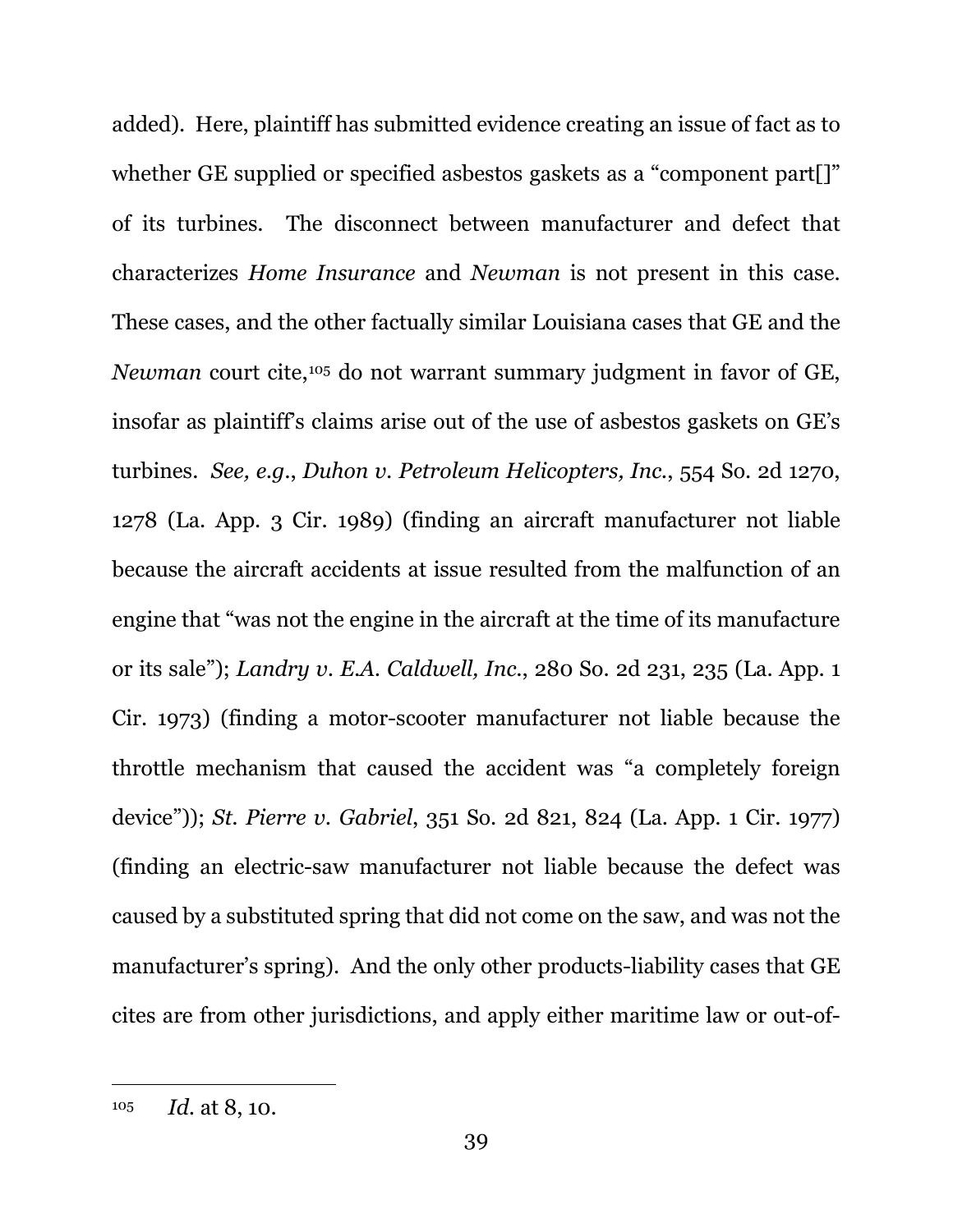state jurisprudence.106 These cases are not controlling on or persuasive for this Court.

For these reasons, the Court denies summary judgment as to the use of asbestos gaskets on GE's turbines.

# 2. *Insulation*

David Skinner also testified that GE's steam turbines had to be insulated to keep exterior temperatures sufficiently low.107 He said that if the turbines were not insulated, which was "extremely unlikely," the turbines risk being damaged.108 Skinner also testified that the insulation may have included asbestos. His deposition proceeded as follows:

- **Q.** In the mid-1960s, what type of insulation was being used on marine turbines to get it down in that neighborhood [of a temperature of 125 degrees]?
- **A.** I would not be surprised to find out that it was asbestoscontaining insulation. However, other options did exist at that time.
- **Q.** Okay. But General Electric certainly knew that was one of the options that would be used on these turbines, was asbestos-containing insulation?
- A. I'm sure they did, yes.<sup>109</sup>

<sup>106</sup> R. Doc. 496-1 at 9-14.

<sup>107</sup> R. Doc. 640-5 at 14-16 (Deposition of David R. Skinner at 188:20- 190:21).

<sup>108</sup> *Id.* at 18-19 (Deposition of David R. Skinner at 196:10-197:1).

<sup>109</sup> *Id.* at 16-17 (Deposition of David R. Skinner at 190:22-191:8).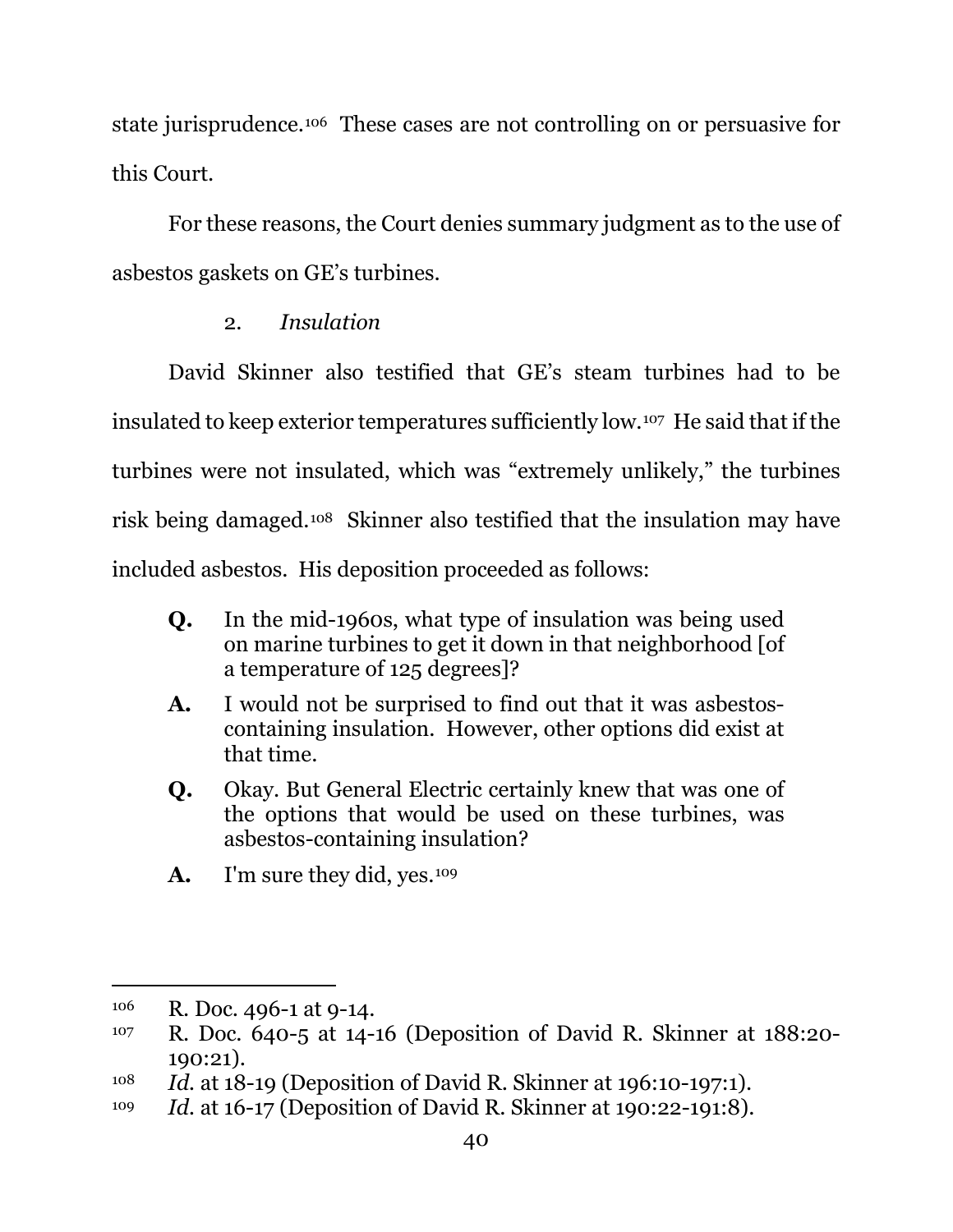The Court must determine whether this record regarding insulation creates an issue of fact supporting a products-liability claim against GE under any of the theories enumerated in *Halphen*. First, while asbestoscontaining insulation may be unreasonably dangerous per se, *see Halphen*, 788 F.2d at 275, plaintiff has submitted no evidence that GE manufactured or supplied asbestos-containing insulation. Accordingly, to survive summary judgment on GE's liability for the subsequent insulation of its turbines, plaintiff must point to material facts going to either defective design or failure to warn. Plaintiff argues both of these theories in his memorandum opposing GE's motion for summary judgment.110 The Court addresses each theory in turn.

The Court finds that plaintiff's design-defect claim fails. As noted above, if not unreasonably dangerous per se, a product may nonetheless be unreasonably dangerous in design if (1) "alternative products were available to serve the same needs or desires with less risk of harm," or if (2) "there was a feasible way to design the product with less harmful consequences." *Halphen*, 484 So. 2d at 115. Plaintiff contends that "GE's own corporate representative confirmed that it designed its marine turbines to be insulated

<sup>110</sup> R. Doc. 647 at 17-19.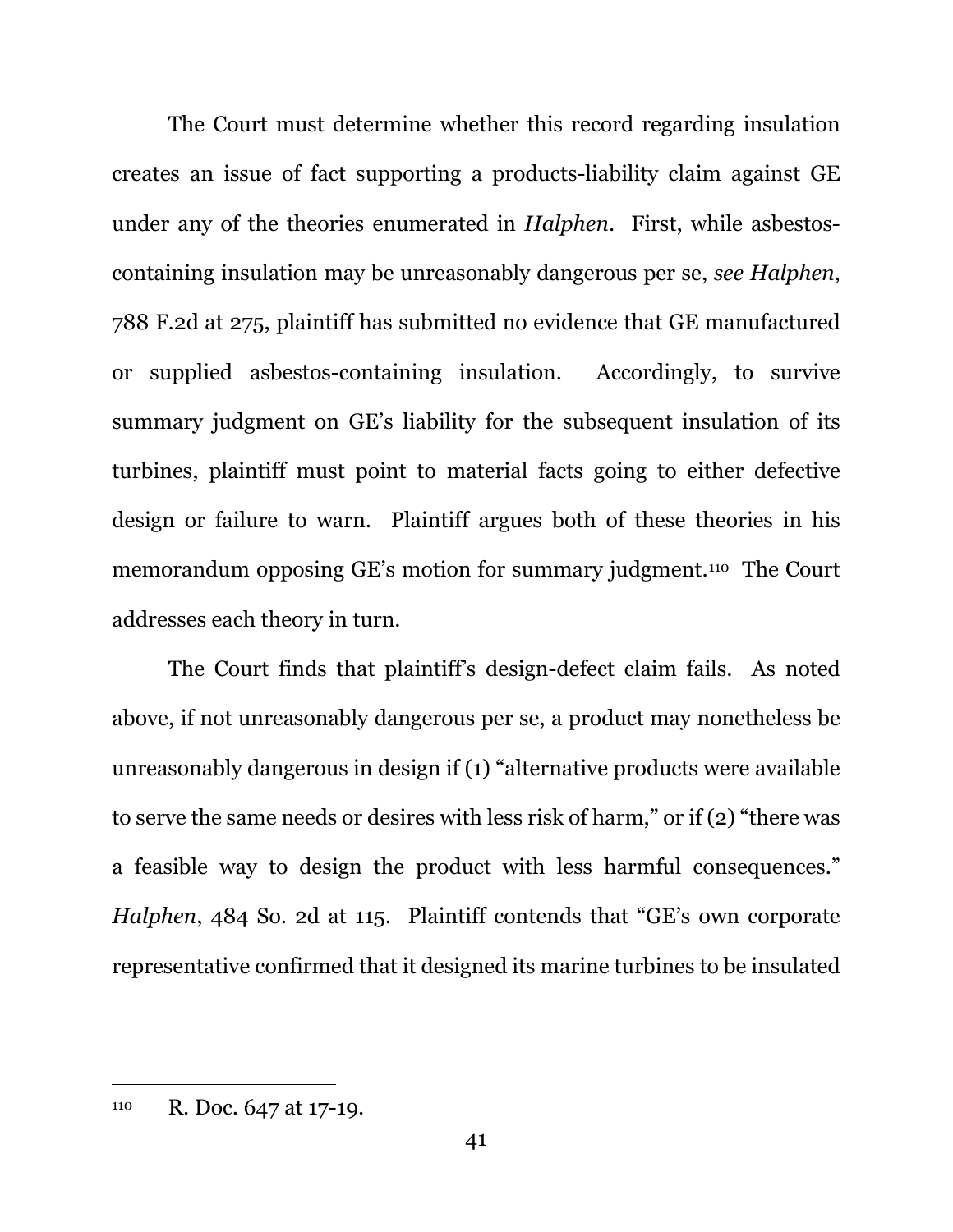with asbestos and that it knew asbestos was to be used."<sup>111</sup> But this assertion overstates the substance of record, which merely establishes that GE knew that its turbines required *insulation*, and that, at the time, asbestos insulation was an option. There is no evidence that GE's design of its turbines required that they be insulated with asbestos. With no showing that the turbine's "design" included an asbestos requirement or even recommendation, the Court finds that plaintiff is unable to meet his burden on a design-defect claim against GE based on the insulation of its turbines.

This leaves the question of plaintiff's failure-to-warn claim. The Court finds that this claim must also fail. As an initial matter, *Halphen* did not address whether a manufacturer has a duty to warn of dangers inherent in third-party products that may be used in connection with defendant's products. On the contrary, *Halphen* and the cases it cites deal only with a duty to warn stemming from dangers inherent in the manufacturer's own product. They do not establish a duty to warn against dangers inherent in others' products that may be used with the manufacturer's product. *See id.* at 115 (citing *Winterrowd v. Travelers Indem. Co.*, 462 So. 2d 639 (La. 1985); *Hebert v. Brazzel*, 403 So. 2d 1242 (La. 1981); and *Chappuis v. Sears Roebuck & Co.*, 358 So. 2d 926 (La. 1978)). For instance, *Winterrowd*

<sup>111</sup> *Id.* at 17.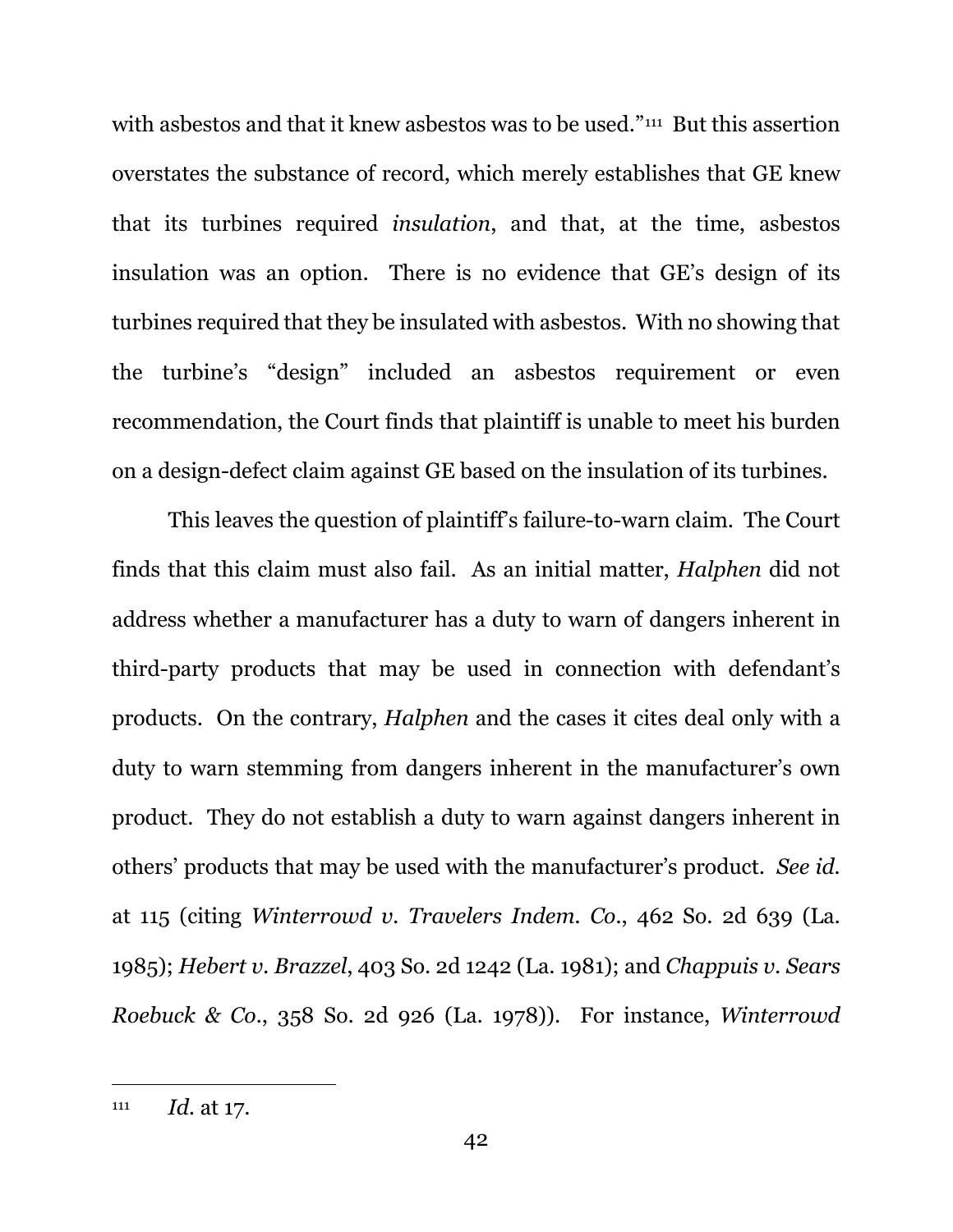involved the manufacturer's duty to warn that its punch press might make an "uninitiated double stroke" and crush the operator's fingers. 462 So. 2d at 641-42. *Hebert* discussed whether a valve manufacturer had a duty to warn of "the danger of breaking the valve['s] stem with a large wrench due to excessive torque." 403 So. 2d at 1245. And *Chappuis* involved a hammer retailer's duty to warn that the hammer should be discarded if it becomes chipped. 358 So. 2d at 930. The *Halphen* court did not cite any cases discussing a manufacturer's failure to warn of "danger[s] inherent in the use of" *others'* products that may later be used with the manufacturer's own product.

And beyond the *Halphen* opinion itself, plaintiff has not cited, and this Court has not found, any *Halphen*-era Louisiana cases in which a manufacturer was held liable for failure to warn of a product's dangers when the manufacturer did not manufacture, sell, design, install, specify, require, or recommend the product alleged to be dangerous. And while the cases of *Newman*, 524 So. 2d at 209, and *Home Insurance*, 577 So. 2d at 74, discussed above, do not entitle to GE to summary judgment as to the asbestos gaskets, those cases support this Court's conclusion that GE had no duty to warn of dangers related to the possible use of asbestos insulation on its turbines. *See id.* ("[A] manufacturer or seller cannot be liable in a products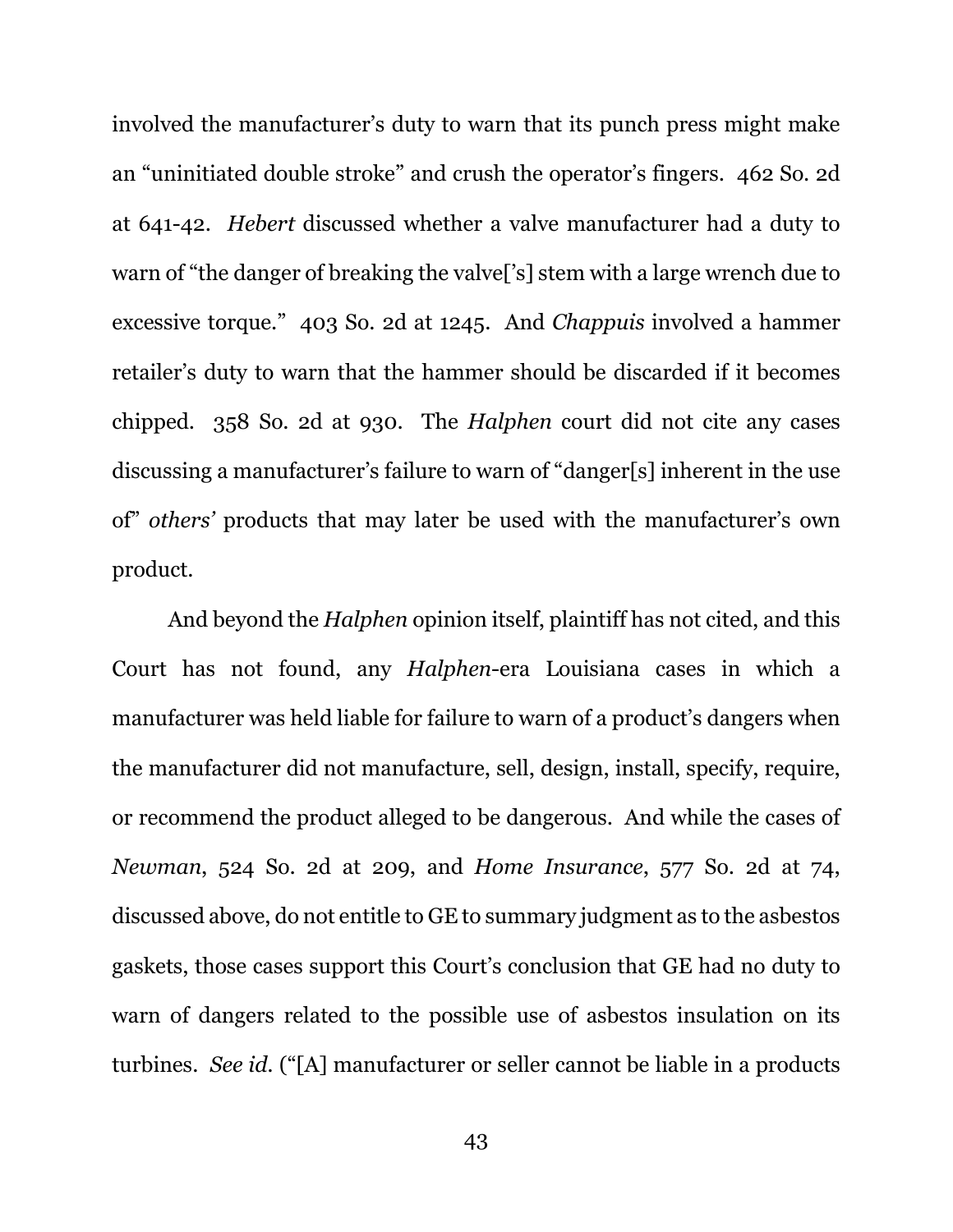liability action where it proves that it did not manufacture, install, or sell the component part alleged to be defective."). In the absence of any authority indicating that a manufacturer in GE's position has a duty to warn of the dangers of a third party's product, the Court finds that plaintiff's failure-towarn theory is meritless. Accordingly, GE is entitled to summary judgment as to plaintiff's failure-to-warn claims arising out of third-party use of asbestos-containing insulation on its turbines.

Plaintiff's arguments in opposition are unavailing. First, plaintiff points to Skinner's testimony that he "would not be surprised" if others installed asbestos-containing insulation on GE's turbines, in that this type of insulation was one option among others. But this evidence does not establish that GE knew that asbestos insulation would be used. It only establishes that GE knew that it was an "option" for insulation of its turbines. More critically, even if GE foresaw that asbestos insulation could be used on its turbines, plaintiff has submitted no legal authority indicating that some degree of foreseeability alone is sufficient to generate a duty to warn of the dangers of another manufacturer's product. On the contrary, as discussed above, *Halphen* and the cases it cites contemplate dangers inherent in the manufacturer's own product. *See Winterrowd*, 462 So. 2d at 641-42; *Hebert*, 403 So. 2d at 1245; and *Chappuis*, 358 So. 2d at 930.

44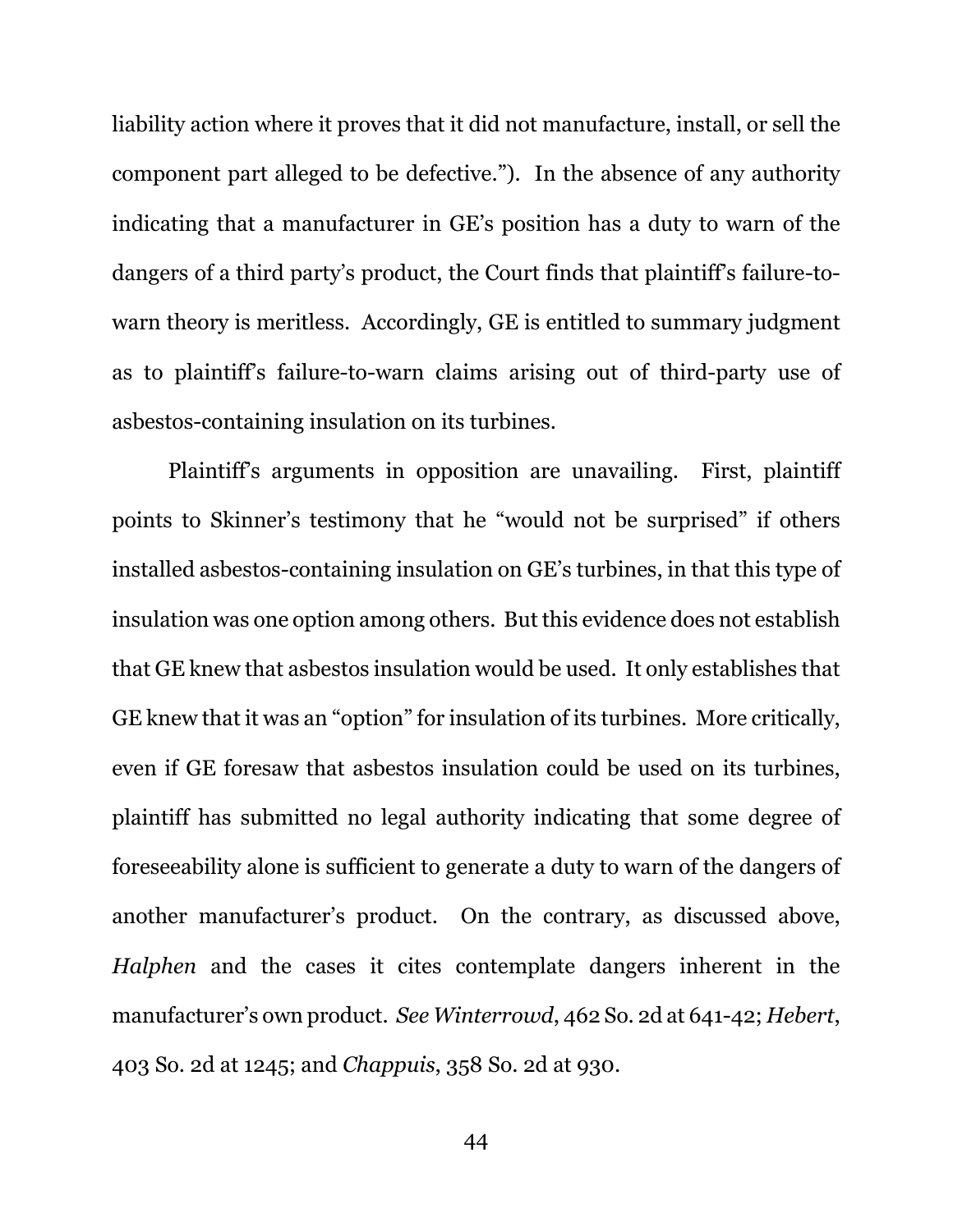Second, plaintiff cites two Louisiana cases in support of his argument that GE had a duty to warn,<sup>112</sup> but neither is apposite here. In neither case did the asbestos defendants argue that their products did not contain, or were not accompanied by, asbestos. Instead, they argued that the plaintiffs had not shown that they worked around their products. The court rejected the argument and found issues of fact in both cases. *See Danos v. Avondale Industries, Inc.*, 989 So. 2d 160, 163 (La. App. 4 Cir. 2008) (finding an issue of fact as to whether the manufacturer's boilers were present on the destroyer escorts where decedent worked); *Berthelot v. Avondale Industries, Inc.*, 841 So. 2d 91, 93-94 (La. App. 4 Cir. 2003) (finding that summary judgment was precluded because plaintiff's testimony contradicted the manufacturer's testimony regarding whether plaintiff worked around the manufacturer's boilers). Accordingly, neither *Danos* nor *Berthelot* supports plaintiff's position that GE may be held liable for failure to warn for dangers caused by a third party's product that GE did not manufacture, sell, design, install, specify, recommend, or require.

Accordingly, GE is entitled to summary judgment as to plaintiff's products-liability claims arising out of insulation of its turbines.

<sup>112</sup> R. Doc. 647 at 15.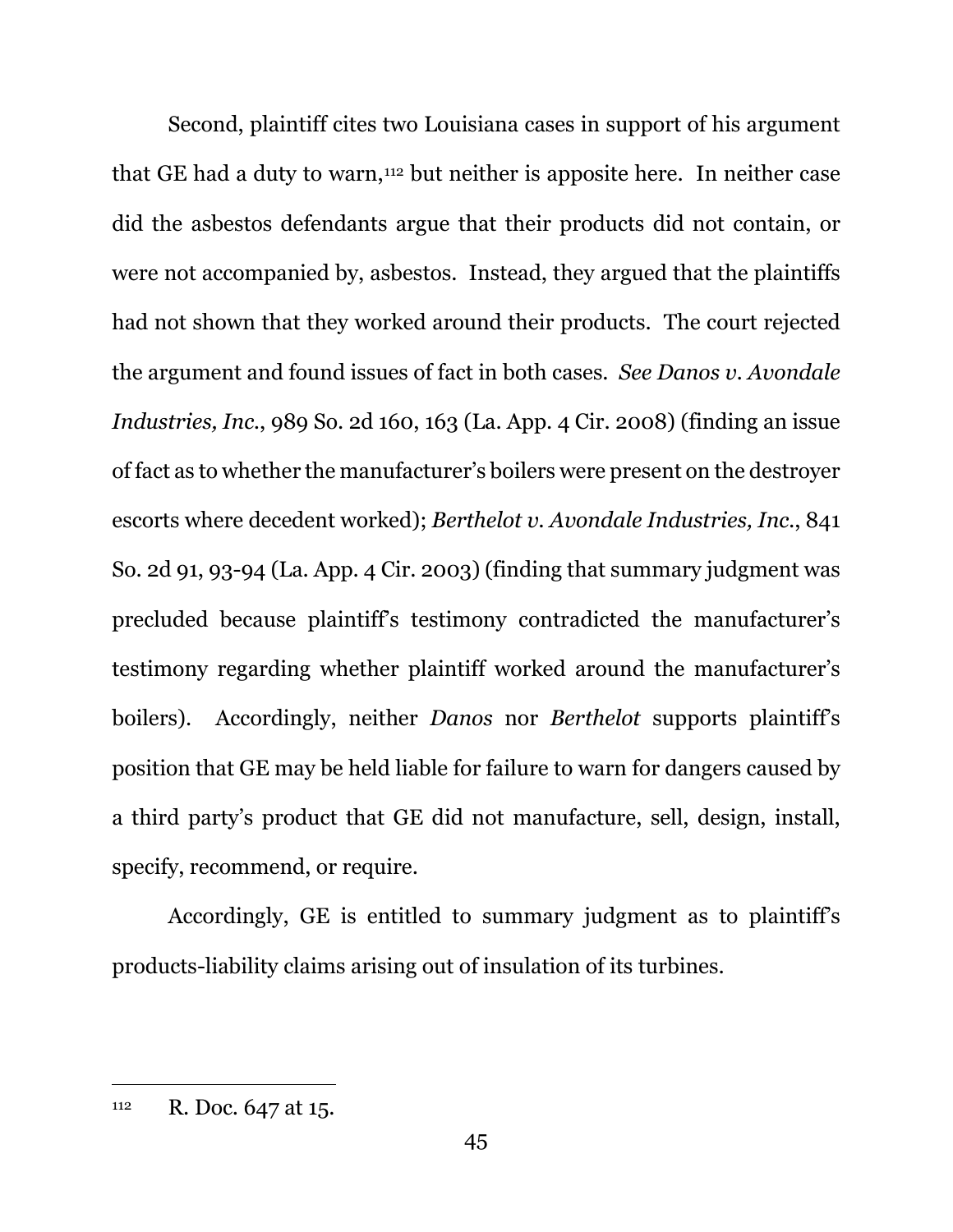For the foregoing reasons, GE's motion for summary judgment<sup>113</sup> is granted in part, and denied in part. The Court grants the motion as to plaintiff's claims regarding the use of asbestos-containing insulation on GE's turbines. The Court denies the motion as to plaintiff's claims regarding asbestos gaskets supplied or specified by GE.

### **F. Foster Wheeler's Motion for Summary Judgment**

Defendant General Foster Wheeler, LLC moves for summary judgment, seeking dismissal of all claims against it.114 Plaintiff, Avondale, and Continental Insurance Company oppose the motion.115 Foster Wheeler contends that plaintiff has not produced evidence that he was exposed to asbestos from its products. This argument fails. Plaintiff testified that, while working at Avondale, he worked near people who insulated Foster Wheeler boilers.116 He further testified that the insulators' work generated dust, which he breathed in.<sup>117</sup> Plaintiff also recalled seeing Foster Wheeler personnel onsite at Avondale, overseeing the work on the company's

<sup>113</sup> R. Doc. 496.

<sup>114</sup> R. Doc. 497.

<sup>115</sup> R. Docs. 641, 645 & 665.

<sup>116</sup> R. Doc. 641-2 at 8-9 (Perpetuation Deposition of Callen Cortez at 141:19-142:6).

<sup>117</sup> *Id.* at 9-11 (Perpetuation Deposition of Callen Cortez at 142:7-144:5).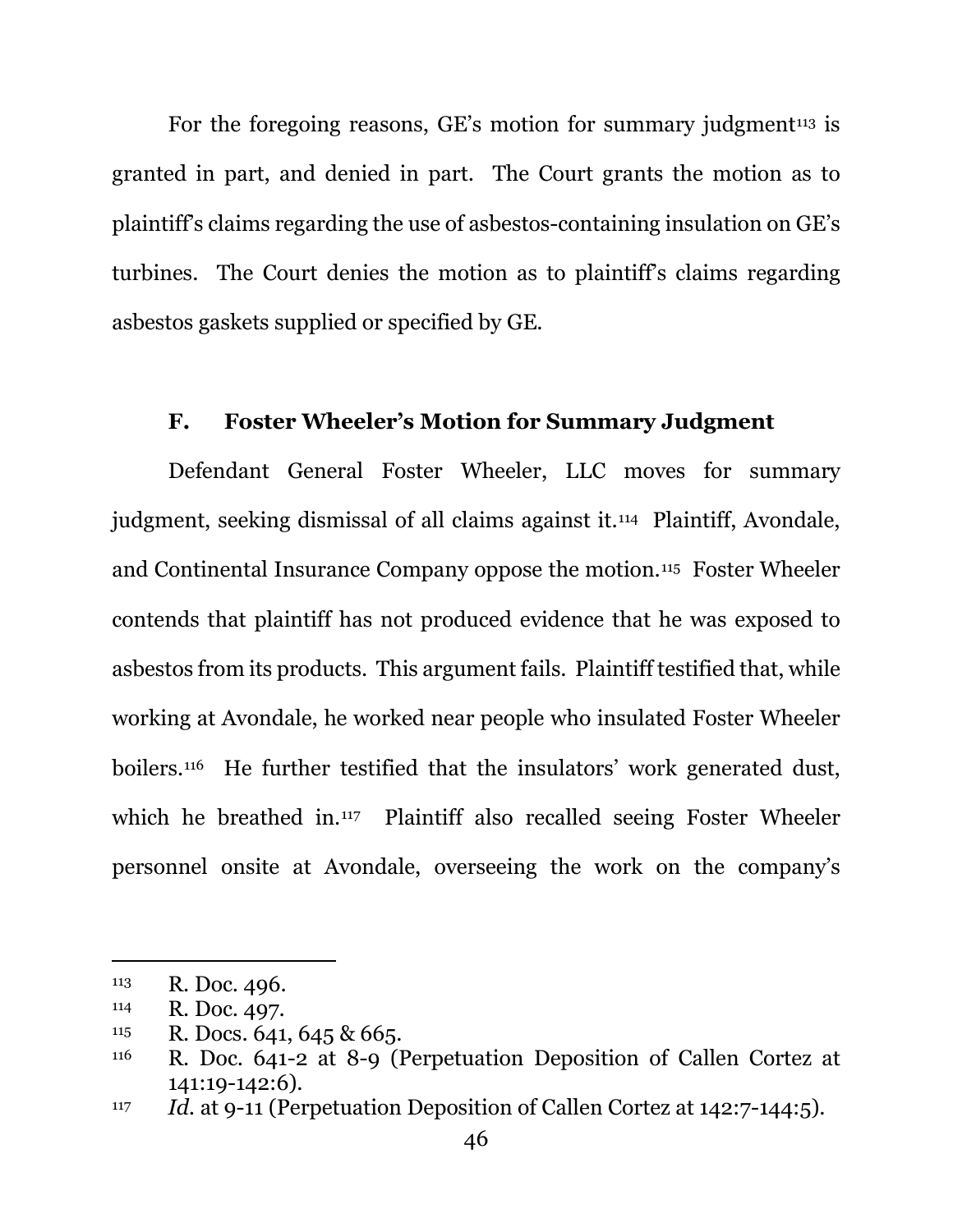boilers.118 Furthermore, the opposing parties submit the testimony of Thomas Schroppe, Foster Wheeler's corporate representative, who testified at a 2014 deposition that Foster Wheeler supplied various types of asbestoscontaining materials to Avondale in connection with its boilers.119 Based on this record, the Court finds that "a reasonable jury could conclude that it is more likely than not" that plaintiff inhaled asbestos attributable to Foster Wheeler. *Williams*, 23 F.4th at 512. Foster Wheeler's assertion to the contrary is without merit, and does not warrant entry of summary judgment in its favor.

Foster Wheeler further contends that, even if plaintiff worked around asbestos associated with its products, Foster Wheeler is not legally responsible for those harms because it "did not manufacture, sell, supply[,] or install" the insulation on its boilers.120 But there remain issues of fact as to whether Foster Wheeler supplied Avondale with asbestos-containing products to which plaintiff was exposed. For instance, at his deposition, Schroppe reviewed purchase orders indicating that Foster Wheeler

<sup>118</sup> *Id.* at 11-12 (Perpetuation Deposition of Callen Cortez at 144:13-145:4).

<sup>119</sup> *See, e.g.*, R. Doc. 641-5 at 9, 13-14 (Deposition of Thomas Schroppe at 39:11-16, 56:3-57:13, *Comardelle v. Pennsylvania Gen. Ins. Co.*, No. 12-6555 (E.D. La. Nov. 12, 2014)). Foster Wheeler did not object to the opposing parties' reliance on Schroppe's testimony.

<sup>120</sup> R. Doc. 496-1 at 7.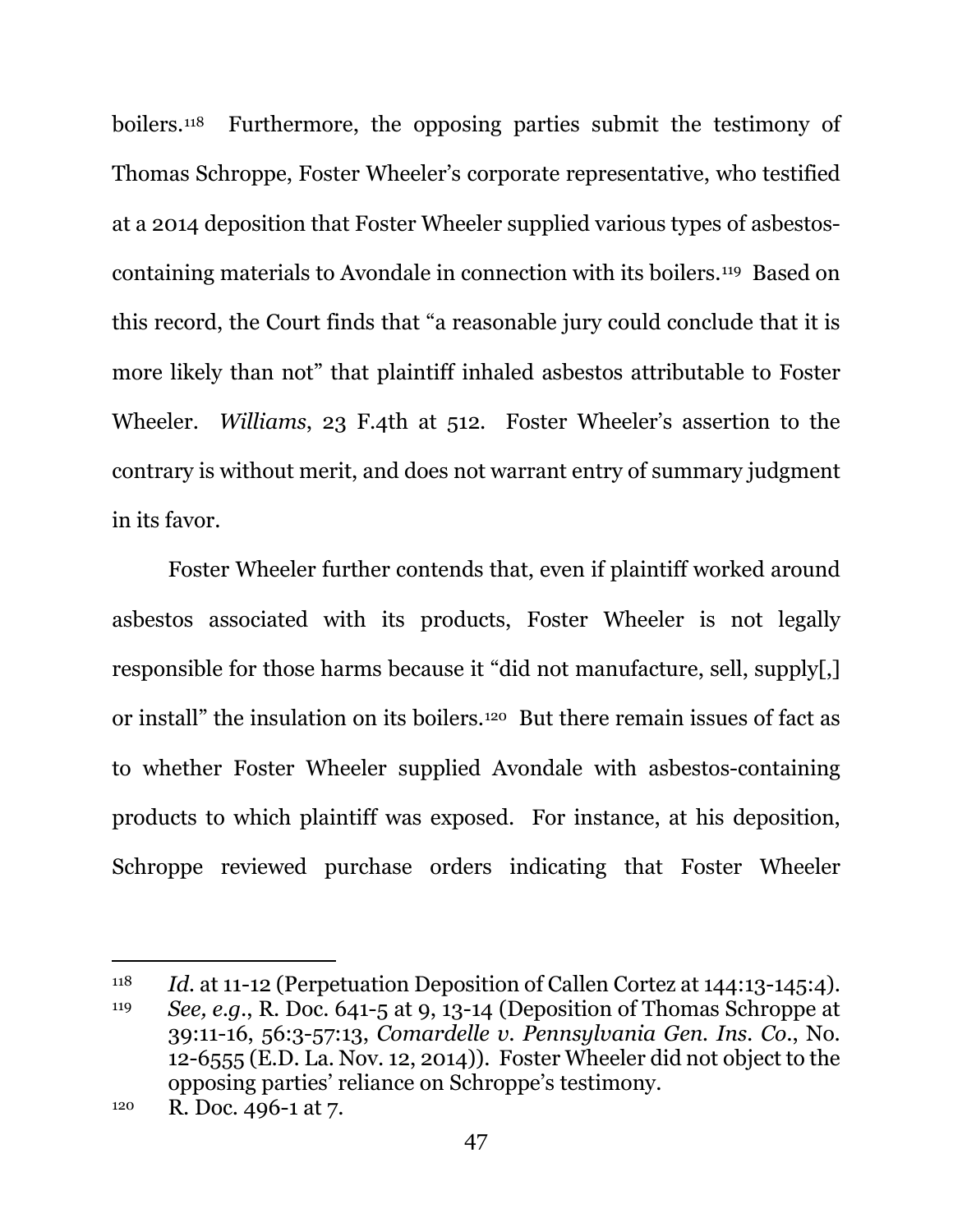purchased asbestos cloth and asbestos rope to be shipped to Avondale.121 Schroppe also reviewed a bill of lading for "insulation material, . . . asbestos, calcium, and silicate combined for use" on certain vessels, and stated that this insulation material was purchased by Foster Wheeler for use at Avondale.122 Elsewhere in his deposition, Schroppe stated that "[i]f [he] had to bet, [he] would bet that" one-eighth inch asbestos cloth was supplied by Foster Wheeler.123 Schroppe also testified that he did not recall any warnings issued in connection with the boilers.124 Accordingly, there remain issues of fact regarding whether Foster Wheeler may be held liable for supplying asbestos products that were unreasonably dangerous per se, *see Halphen*, 788 F.2d at 275, or, for failing to warn of the asbestos-related dangers associated with the design of its boilers. *Halphen*, 484 So. 2d at 115.

Material facts thus remain in dispute as to Foster Wheeler's liability for plaintiff's injuries. Foster Wheeler's motion for summary judgment<sup>125</sup> is denied.

<sup>&</sup>lt;sup>121</sup> R. Doc. 641-5 at 13-14 (Deposition of Thomas Schroppe at  $56:24$ -56:17).

<sup>122</sup> *Id.* at 13 (Deposition of Thomas Schroppe at 56:11-23).

<sup>123</sup> *Id.* at 9 (Deposition of Thomas Schroppe at 39:11-16).

<sup>124</sup> *Id.* at 23 (Deposition of Thomas Schroppe at 76:4-19).

<sup>125</sup> R. Doc. 497.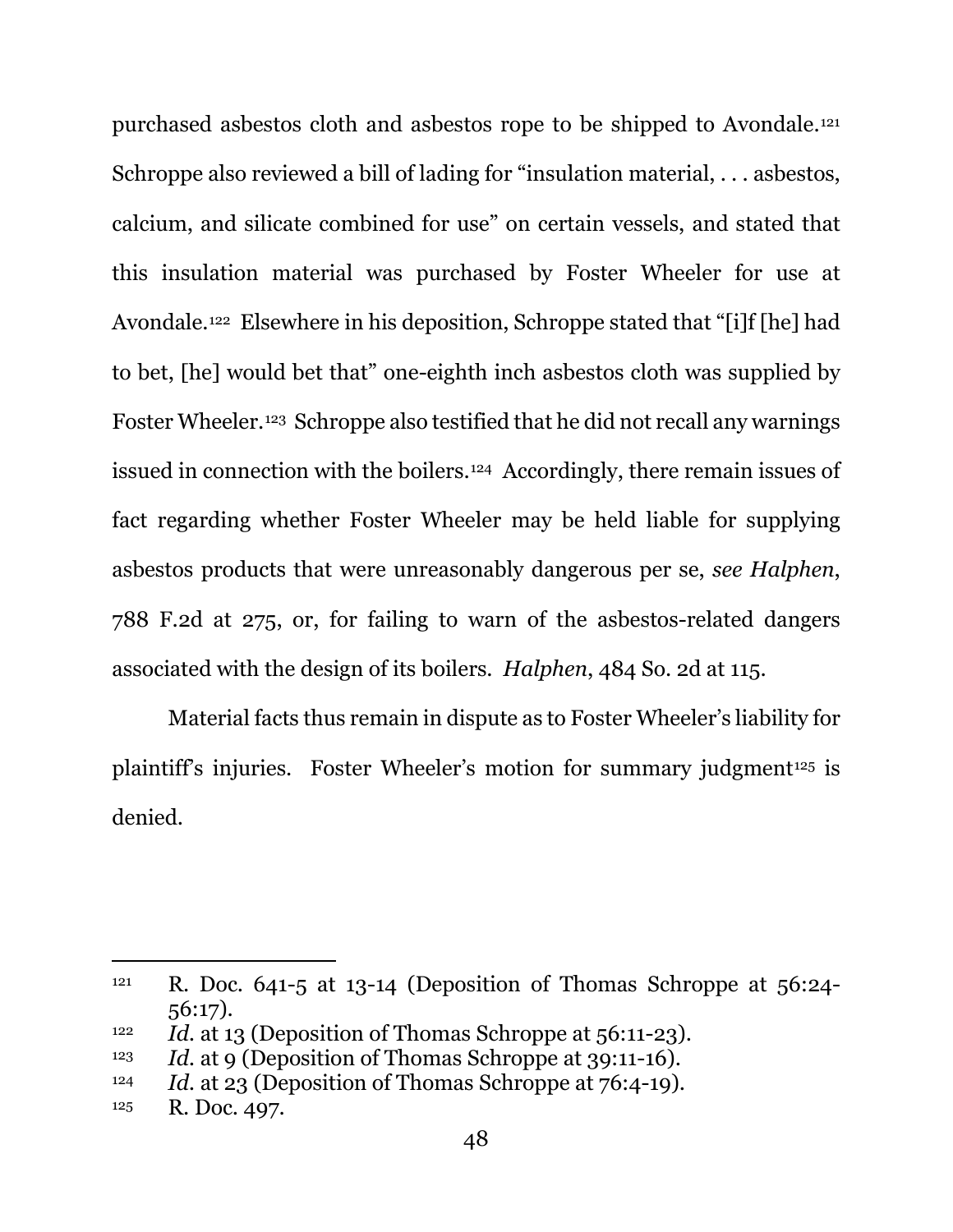#### **G. Insulations, LLC's Motion for Summary Judgment**

Third party defendant Insulations, LLC moves for summary judgment.126 Insulations, LLC contends that the record contains no evidence indicating that plaintiff was exposed to asbestos attributable to Insulations, LLC, and that all claims against it should be dismissed.127 Movant points to the deposition testimony of plaintiff and his two brothers. Plaintiff and his brother, Mitchell, testified that they were not familiar with the company and could not offer any testimony about it.128 Plaintiff's brother, Daniel, testified that he worked for the company for one weekend, and was not exposed to asbestos during that job.129 No party opposes the motion, so no evidence has been submitted to create an issue of fact or otherwise defeat summary judgment. *See Little*, 37 F.3d at 1075 ("Rule 56 'mandates the entry of summary judgment, after adequate time for discovery and upon motion, against a party who fails to make a showing sufficient to establish the existence of an element essential to that party's case, and on which that party will bear the burden of proof at trial." (quoting *Celotex*, 477 U.S. at 322)).

<sup>126</sup> R. Doc. 523.

 $127$  R. Doc. 523-3 at 3.

<sup>128</sup> R. Doc. 523-6 at 37-38 (Deposition of Callen Cortez at 37:6-38:1); R. Doc. 523-8 at 92-93 (Deposition of Mitchell Cortez at 95:20-96:3).

<sup>129</sup> R. Doc. 523-7 at 116-18 (Deposition of Daniel Cortez at 118:2-120:8).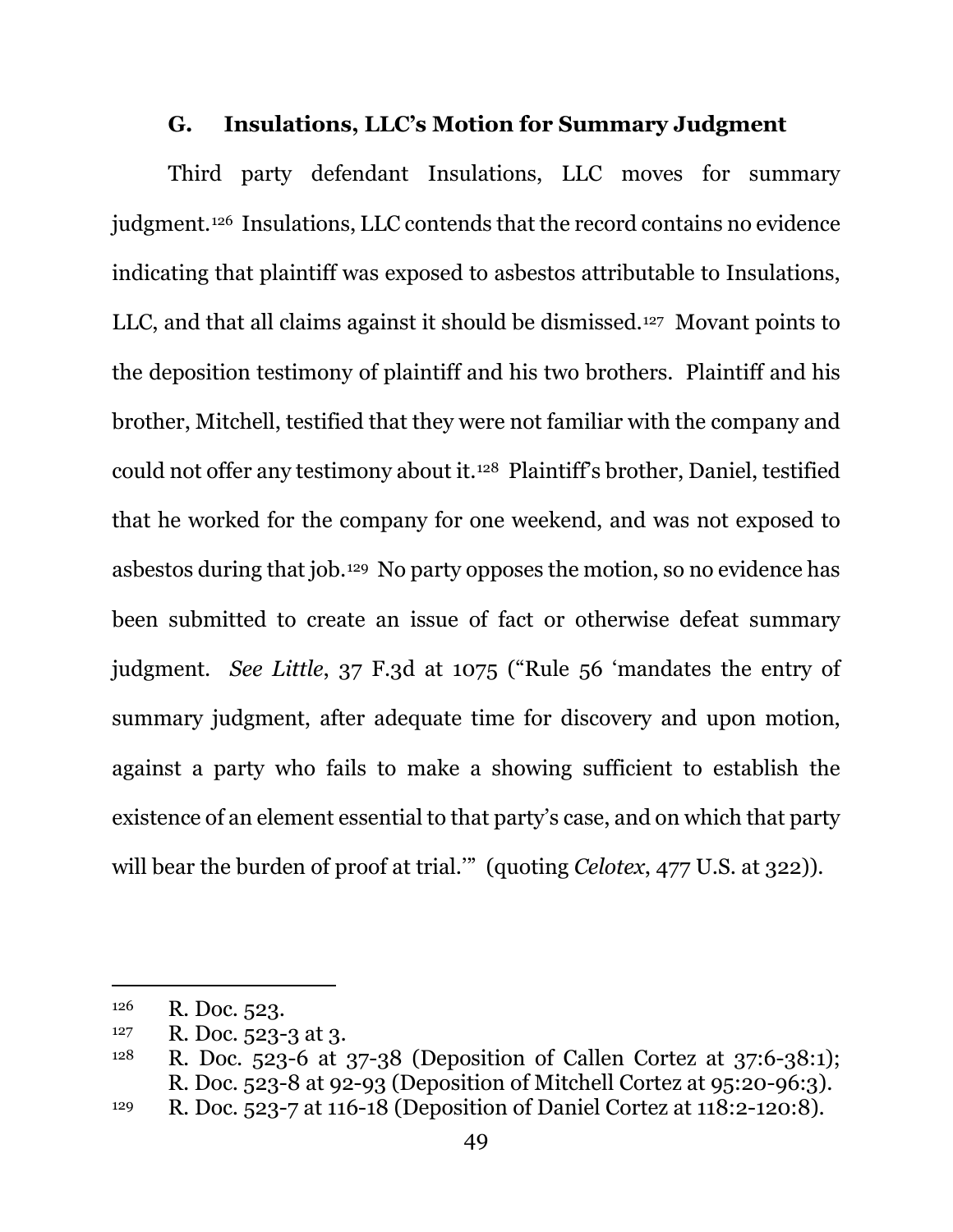Because there are no issues of material fact regarding the liability of Insulations, LLC for plaintiff's injuries, movant is entitled to summary judgment and dismissal of all claims against it. The Court grants Insulations, LLC's unopposed motion for summary judgment.130

#### **IV. CONCLUSION**

For the foregoing reasons,

The Court GRANTS LIGA's motion *in limine* to exclude hearsay regarding Calise Cortez's work at Nine Mile Point,131 and GRANTS Entergy's motion for summary judgment.132 The Court GRANTS First State's motion for summary judgment,133 GRANTS USF&G's motion for partial summary judgment,134 GRANTS Berkshire's motion for summary judgment,135 and GRANTS Insulations, LLC's motion for summary judgment.136

The Court GRANTS IN PART and DENIES IN PART GE's motion for summary judgment.<sup>137</sup>

- 133 R. Doc. 410.
- 134 R. Doc. 445.
- 135 R. Doc. 416.
- 136 R. Doc. 523.
- 137 R. Doc. 496.

<sup>130</sup> R. Doc. 523.

 $131$  R. Doc. 525.

<sup>132</sup> R. Doc. 389.